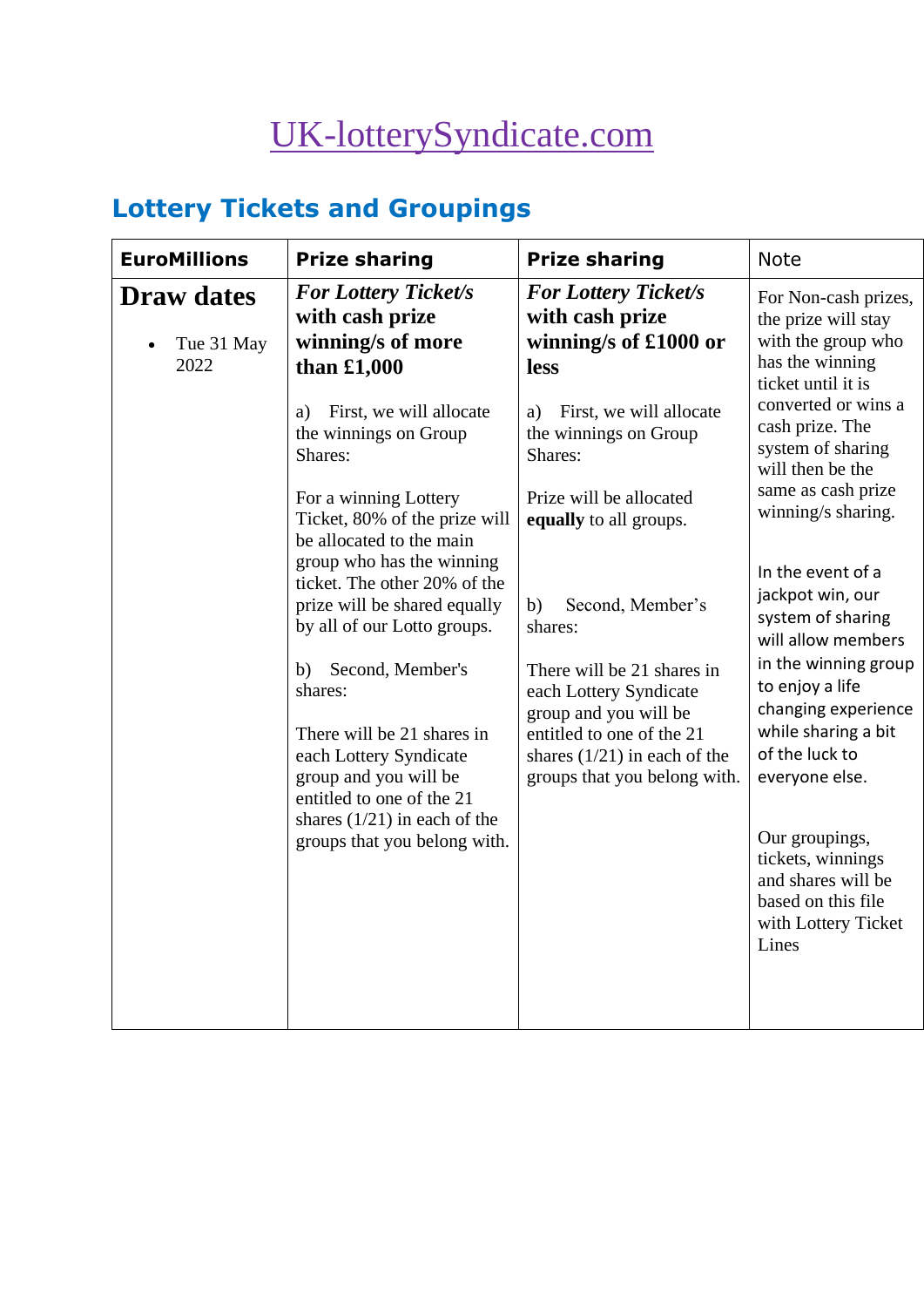#### *Lottery Syndicate Group 1*

#### *1) Do1V1, 2) Ma22G05/MA38G119, 3) La66B40, 4) He82C30,5) Ti53W41,6) Ke34B01, 7) Sa43B16, 8Pa30C27, 9) Tr76G01,10) Ca71W01, 11) Ki11S03, 12) Je15M11, 13) Kh33K03, 14) Ni39G16, 15) TH94L16, 16) Jo54V2 , 17) Sh20S29, 18) An67B17, 19) Ni36N20 20) Si12G05 , 21) Gl25L33*

Ticket 1 of 10

Ticket number: 1108-027632146-204079 Purchase date and time: Mon 30 May 2022 at 11:48

- Lucky Stars
- A
- o 24
- o 35
- o 44
- o 46
- $\circ$  47
- •
- o 03
- o 09 o Lucky Dip
- B
- o 22
- o 24
- o 35
- o 36
- $\circ$  47
- •
- o 05
- o 08
- o Lucky Dip
- C
- o 02
- $\circ$  12
- o 23
- o 26
- $\circ$  47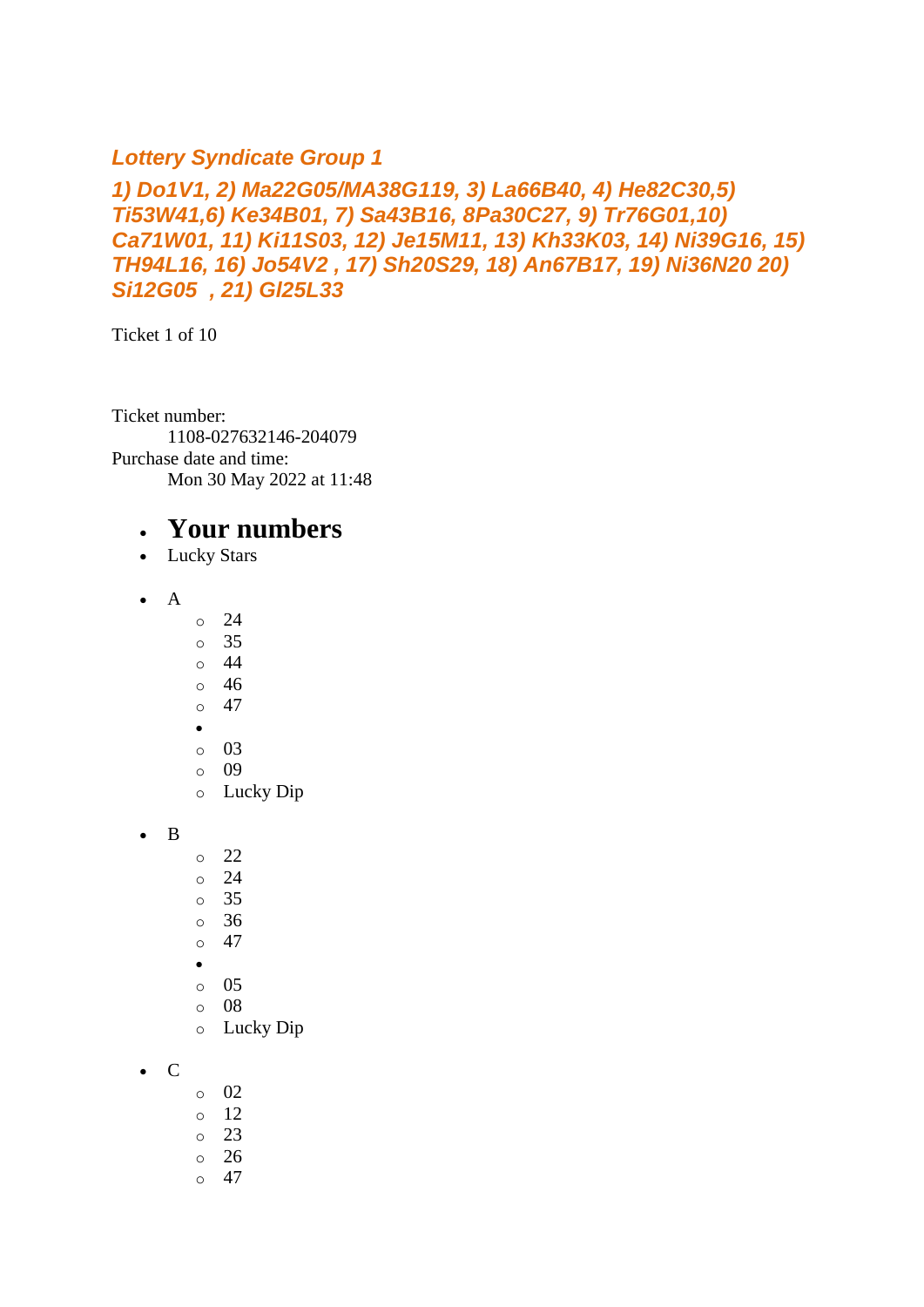- o 06 o 09 o Lucky Dip • D o 15 o 18 o 21 o 29
	- o 48
	- •
	- o 05 o 09
	- o Lucky Dip

- XRNF41122
- VRND45419
- TRNG02126
- VRND45420

We'll email you if you win.

### **Draws summary**

**Draws:** TueTuesday **Weeks:** 1

### **Draw summary**

Tue 31 May 2022

# **Draw dates**

• Tue 31 May 2022

**Cost:** 4 plays x £2.50 for 1 draw =  $\text{\textsterling}10.00$ 

### **Total:**

£10.00

*-----------------------------------------------------*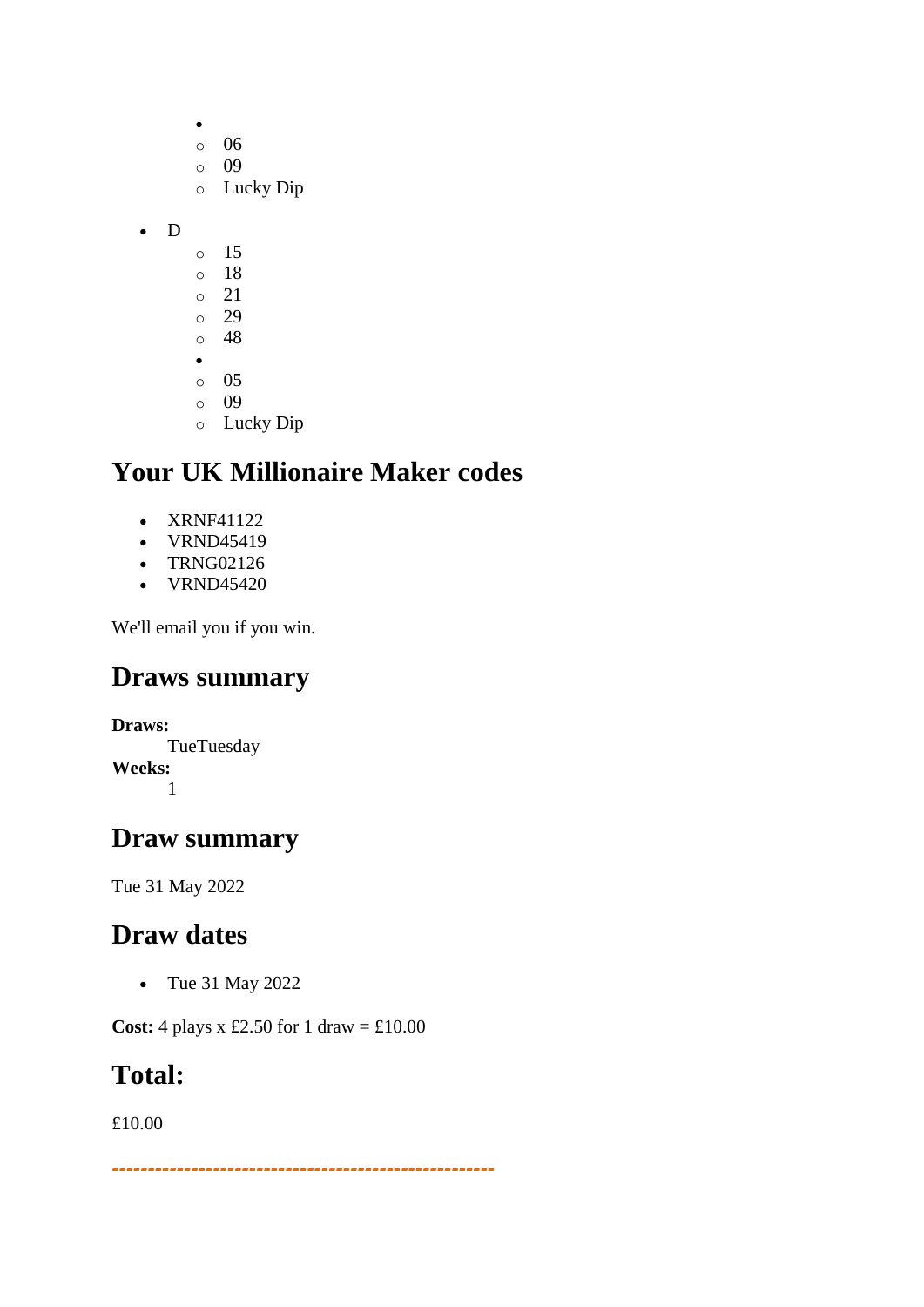#### *Lottery Syndicate Group 2*

*1) Do1V1, 2) Ma22G05/MA38G119, 3) Ri28L30, 4) He82C30,5) Da10N11Norcup ,6) Ke34B01, 7) Sa43B16, 8) Pa30C27, 9) Tr76G01,10) Ca71W01, 11) Ki11S03, 12) Je15M11, 13) Me91M02, 14) Ni39G16, 15) Ti53W41, 16) An67B17, 17) Sh20S29, 18) Kh33K03, 19) Ni36N20, 20) Ri52F56, 21) Gl25L33*

Ticket 2 of 10

Ticket number: 1108-018129430-208279 Purchase date and time: Mon 30 May 2022 at 11:48

- Lucky Stars
- $\bullet$  A
- o 01
- o 02
- o 07
- o 13
- $\circ$  40
- •
- o 11 o 12
- o Lucky Dip
- B
- o 02
- $\circ$  06
- $\circ$  13
- o 18
- $\circ$  50
- •
- o 10 o 12
- o Lucky Dip
- C
- o 09
- o 19
- $\circ$  27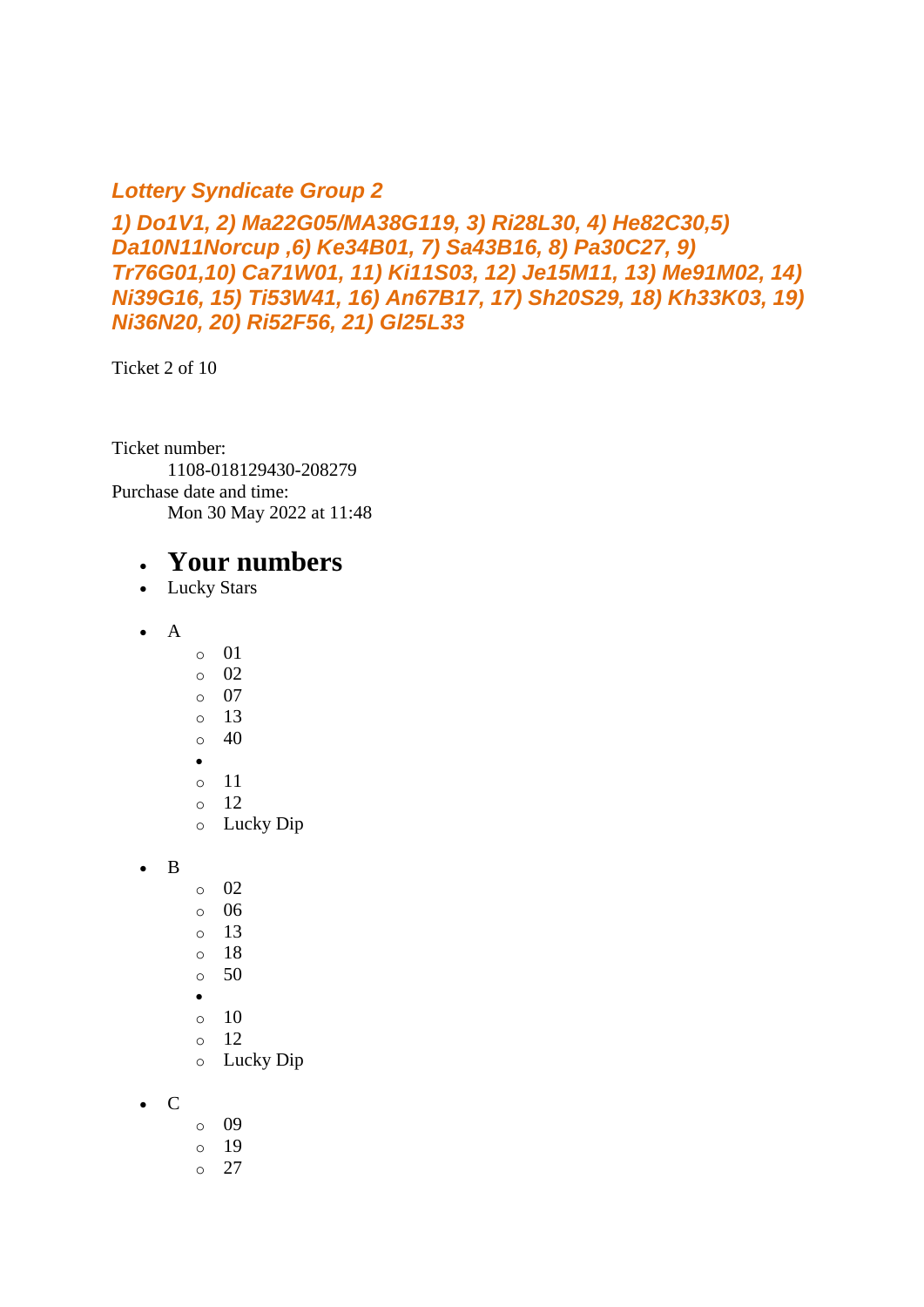o 30 o 36 • o 08 o 11 o Lucky Dip • D o 07 o 08 o 12 o 45 o 48 • o 08 o 11 o Lucky Dip

# **Your UK Millionaire Maker codes**

- XRNF41123
- JRNF48212
- HRNH69257
- VRND45421

We'll email you if you win.

### **Draws summary**

```
Draws:
      TueTuesday
Weeks:
      1
```
### **Draw summary**

Tue 31 May 2022

### **Draw dates**

• Tue 31 May 2022

**Cost:** 4 plays x £2.50 for 1 draw = £10.00

# **Total:**

£10.00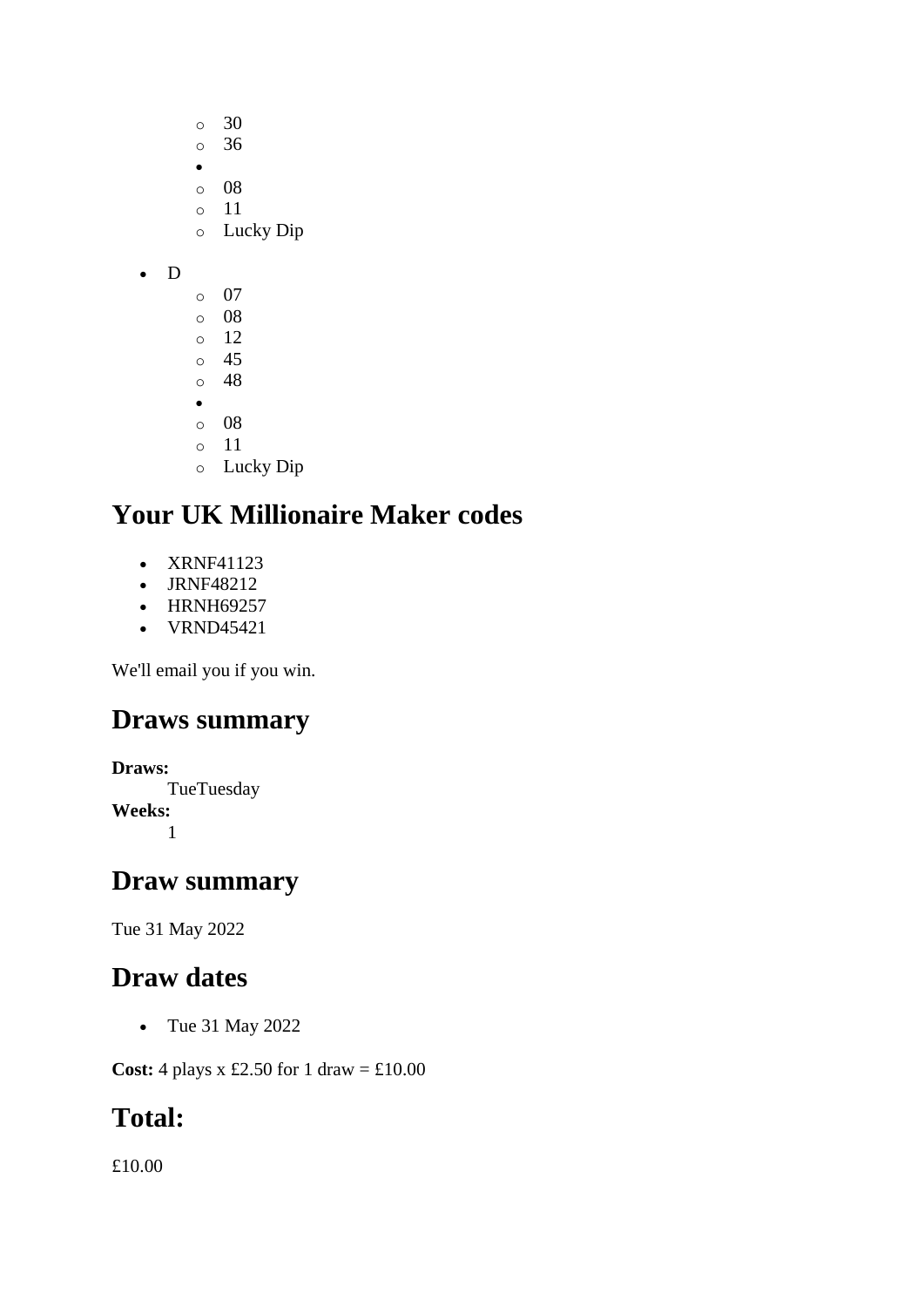#### *Lottery Syndicate Group 3*

*-----------------------------------------------------*

*1) Do1V1, 2) Ma22G05/MA38G119, 3) Ri28L30, 4) He82C30,5) Ti53W41,6) Ke34B01, 7) Sa43B16, 8) Pa30C27, 9) Tr76G01,10) Ca71W01, 11) Ki11S03, 12) Je15M11, 13) Pa03R03, 14) Ni39G16, 15) Me91M02, 16) An67B17, 17) Sh20S29, 18) Ar01B24, 19) Ni36N20, 20) Wi03F2, 21) Gl25L33*

Ticket 3 of 10

Ticket number: 1108-061143570-206079 Purchase date and time: Mon 30 May 2022 at 11:48

- Lucky Stars
- A o 14
	- o 37 o 43  $\circ$  47  $\circ$  48 • o 08 o 11
	- o Lucky Dip
- B
- o 17
- o 24
- o 26
- $\circ$  40
- o 42
- •
- o 01
- o 05
- o Lucky Dip
- C
- o 05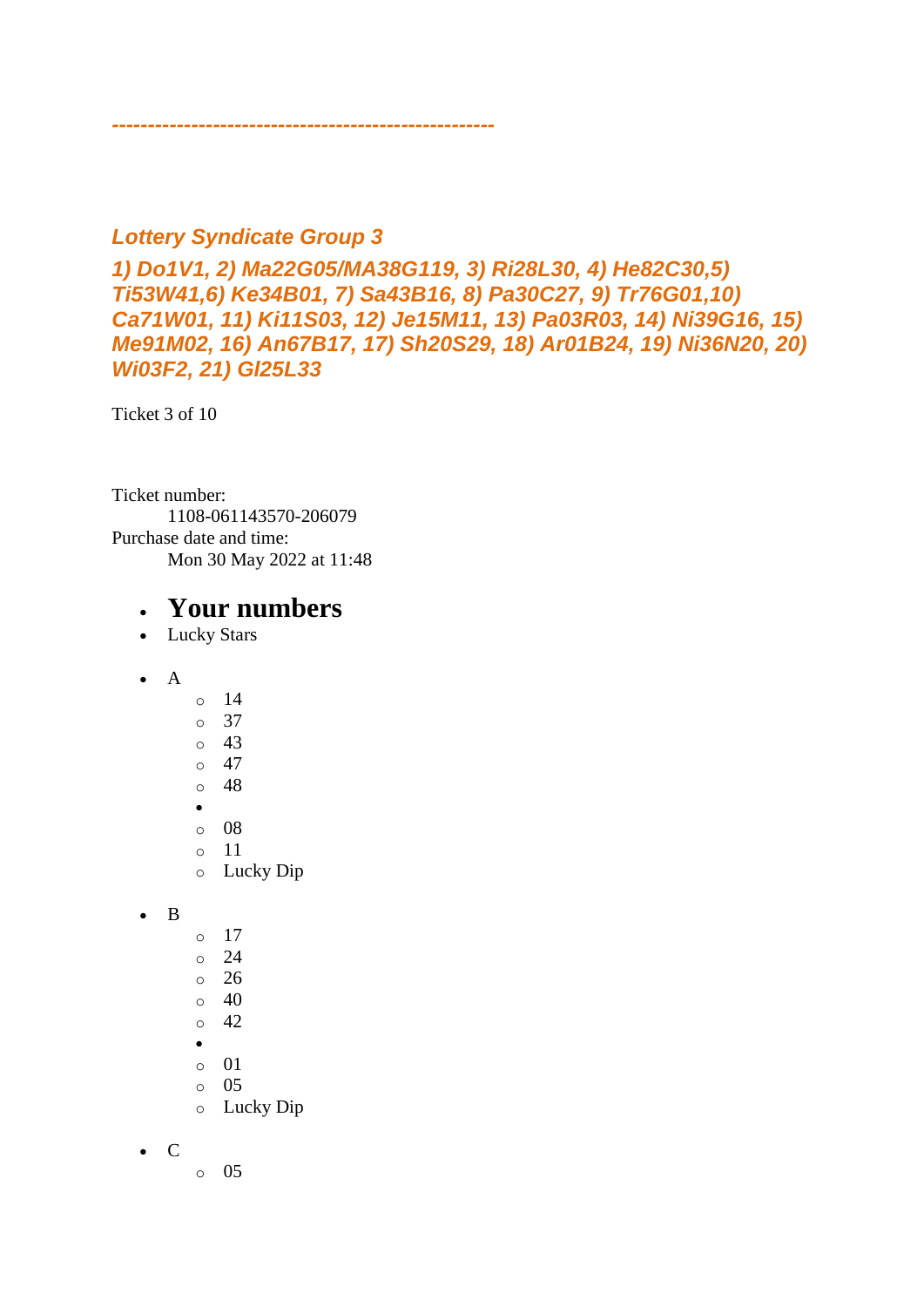- o 08
- o 22
- o 33
- o 39
- o 06
- $\circ$  12
- o Lucky Dip
- D
- o 04 o 10 o 37 o 40 o 41 • o 03 o 10
- o Lucky Dip

- XRNF41124
- VRND45422
- MRNF63391
- ZRND87407

We'll email you if you win.

# **Draws summary**

**Draws: TueTuesday Weeks:** 1

# **Draw summary**

Tue 31 May 2022

# **Draw dates**

• Tue 31 May 2022

**Cost:** 4 plays x £2.50 for 1 draw =  $\text{\textsterling}10.00$ 

# **Total:**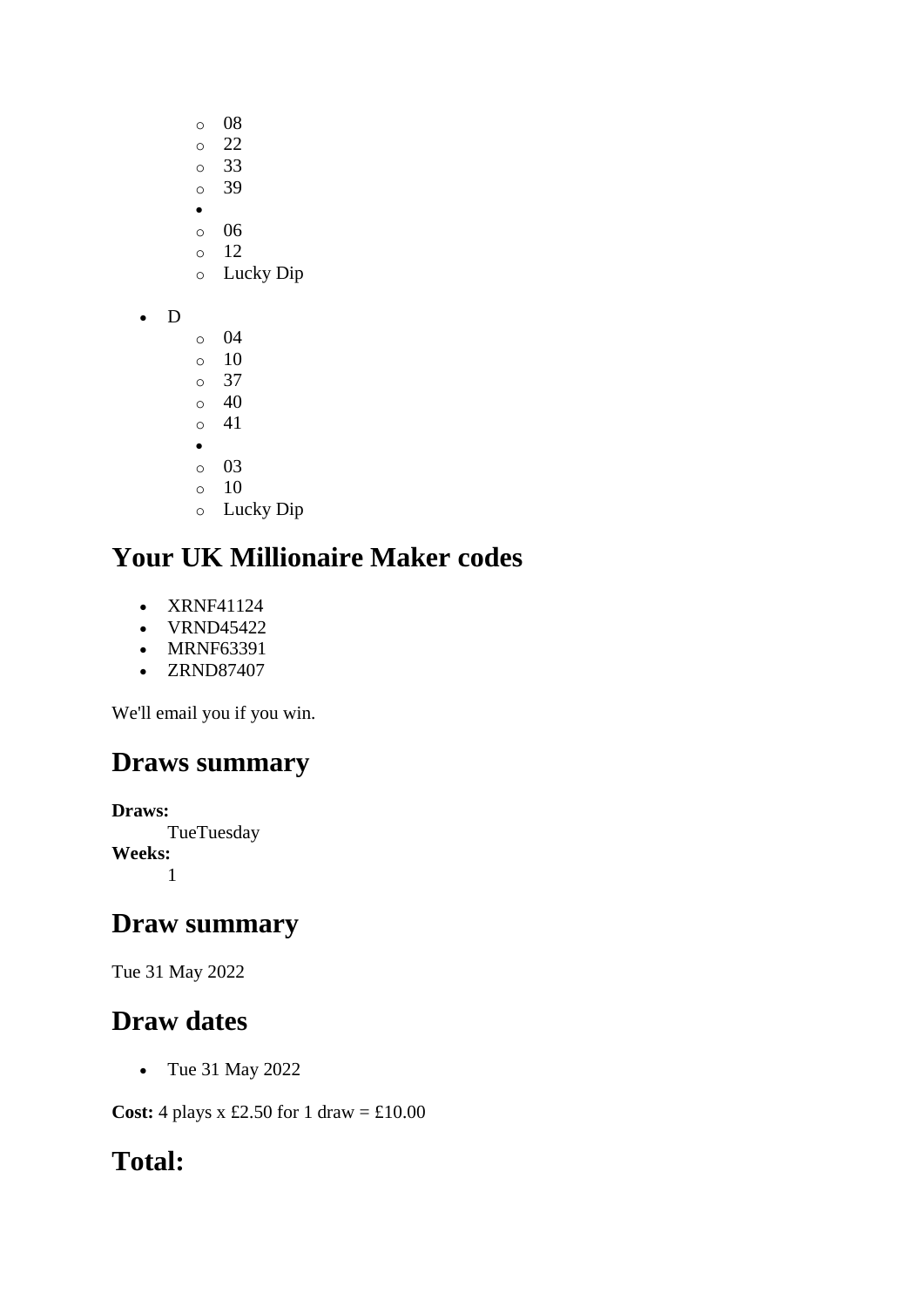£10.00

*-----------------------------------------------------*

#### *Lottery Syndicate Group 4*

*1) Do1V1, 2) Ma22G05/MA38G119, 3) Ma45C21, 4 He82C30,5) Jo16V36, 6) Ke34B01, 7) Sa43B16, 8) Pa30C27, 9) Tr76G01,10) Ca71W01, 11) Ki11S03, 12) Je15M11, 13) An67B17, 14) Ni39G16, 15) Pa52W81, 16) De05M22, 17) Sh20S29, 18) Ar01B24, 19) Ni36N20, 20) Wi03F2, 21) Gl25L33*

Ticket 4 of 10

Ticket number: 1108-013209107-207679 Purchase date and time: Mon 30 May 2022 at 11:48

#### • **Your numbers**

- Lucky Stars
- A
- o 07 o 19 o 26 o 28 o 29 • o 02  $\circ$  08 o Lucky Dip

• B

- o 02
- o 16
- o 24
- o 27
- o 37
- $\circ$  10
- o 11
- o Lucky Dip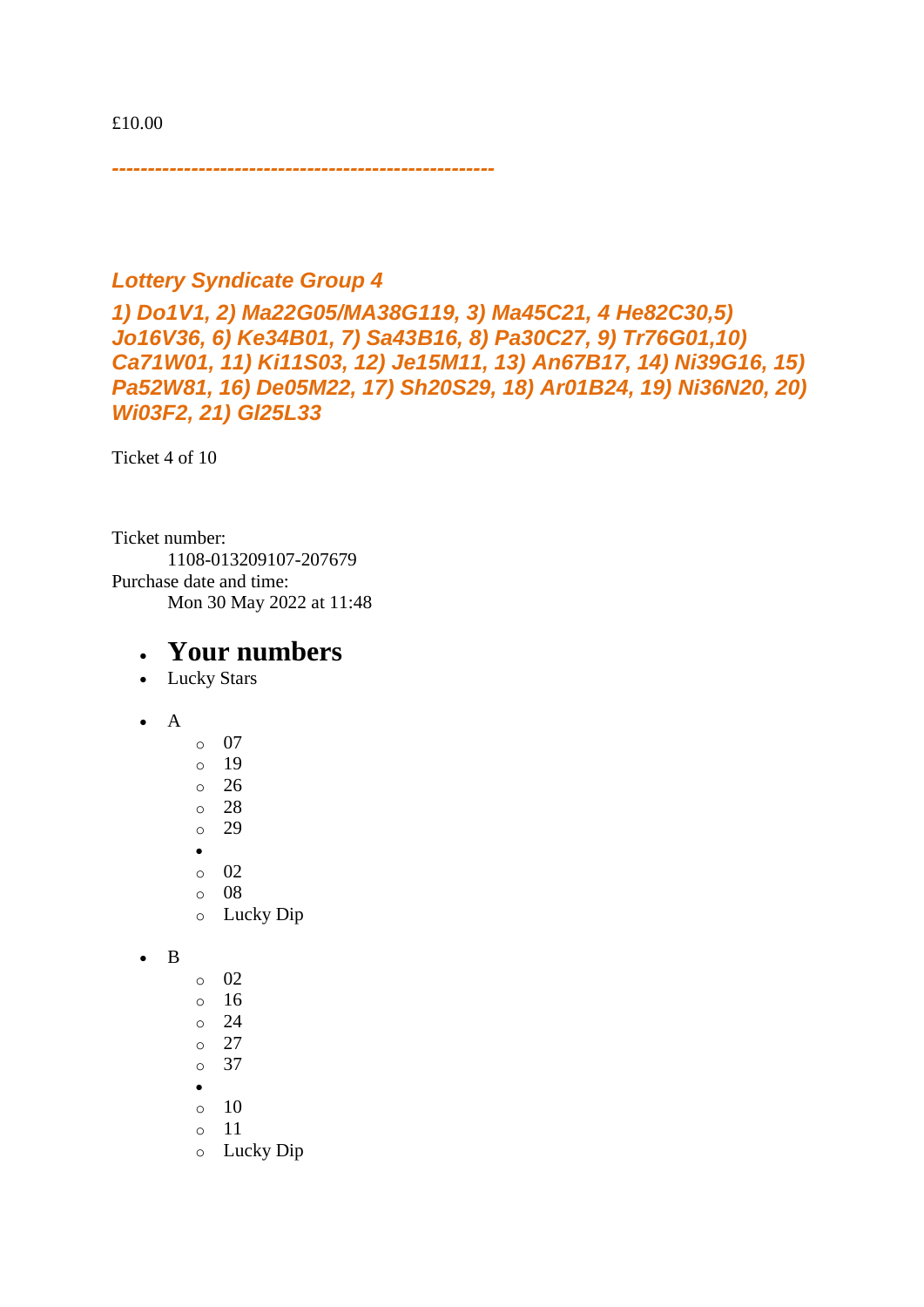- C
- o 06
- o 25
- o 29
- o 32 o 41
- •
- o 04
- o 08
- o Lucky Dip
- D
- o 05
- o 12 o 30
- o 44
- o 49
- •
- o 01
- $\circ$  10
- o Lucky Dip

- JRNF48213
- MRNF63393
- HRNH69258
- JRNF48214

We'll email you if you win.

# **Draws summary**

**Draws: TueTuesday Weeks:** 1

### **Draw summary**

Tue 31 May 2022

### **Draw dates**

• Tue 31 May 2022

**Cost:** 4 plays x £2.50 for 1 draw =  $\text{\pounds}10.00$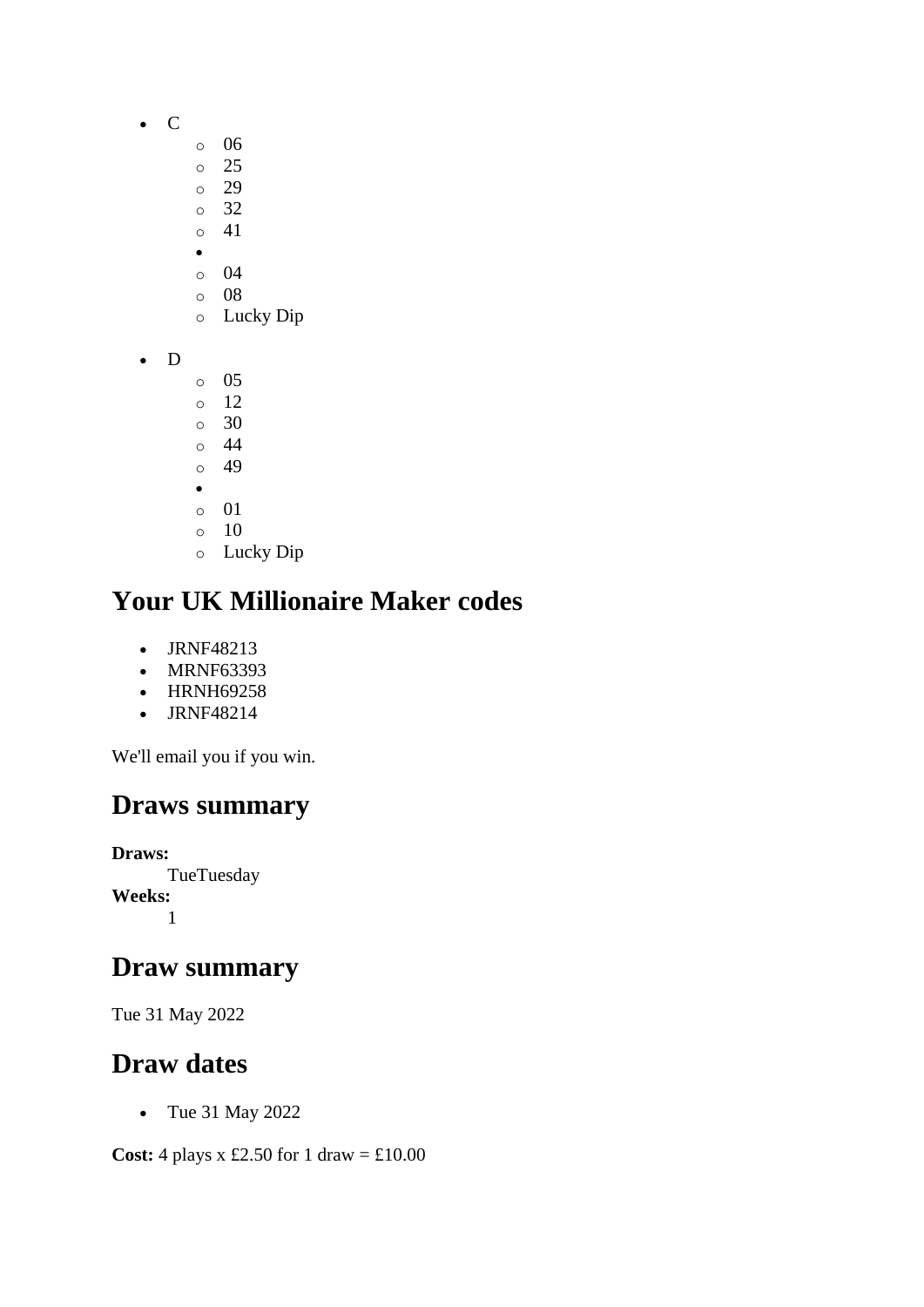### **Total:**

£10.00

# *Lottery Syndicate Group 5*

*---------------------------------------------------*

*1) Do1V1, 2) Ma22G05/MA38G119, 3) Pa30C27, 4) He82C30,5) Wi03F2,6) Ke34B01, 7) Sa43B16, 8) Ow76B04, 9) Me91M02,10) Ca71W01, 11) Ki11S03, 12) Je15M11, 13) Pa52W81, 14) Ni39G16, 15) Ri28L30, 16) Pe64G41, 17) Sh20S29, 18) Ma45C21, 19) Ni36N20, 20) BA09K03Basat, 21) Gl25L33*

Ticket 5 of 10

Ticket number: 1108-013143571-206579 Purchase date and time: Mon 30 May 2022 at 11:48

- Lucky Stars
- $\bullet$  A
- o 09
- o 11
- o 14
- $\circ$  22
- o 39
- •
- o 02 o 07
- o Lucky Dip
- B
- $\circ$  01  $\circ$  24  $\circ$  40
- $\circ$  43
- o 44
- •
- o 08
- o 12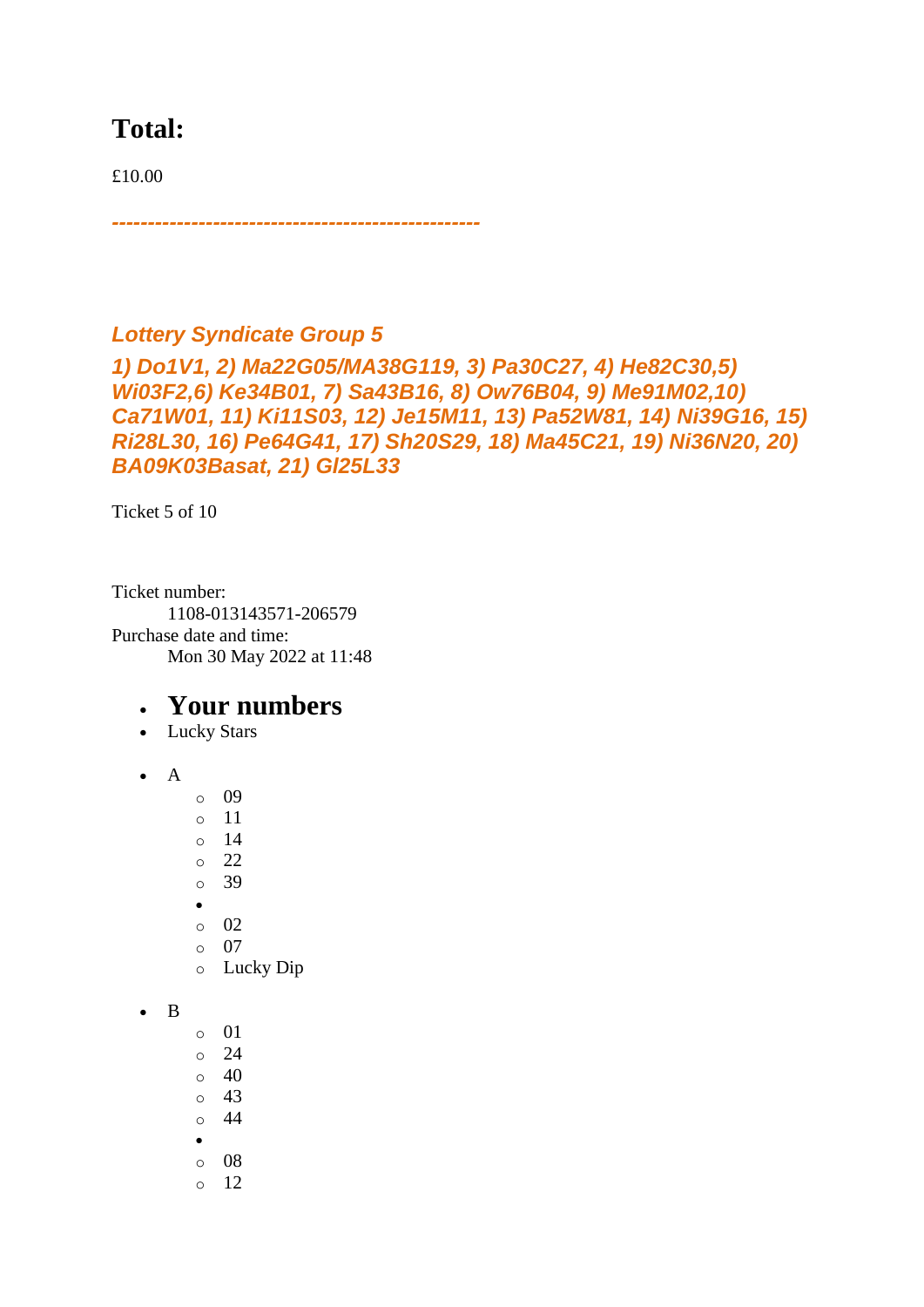- o Lucky Dip
- C
- $\circ$  10
- o 11
- o 14
- o 31  $\circ$  40
- $\bullet$
- o 03
- o 11
- o Lucky Dip
- D
- o 04
- o 24
- o 39 o 46
- o 48
- •
- o 01
- o 03
- o Lucky Dip

- JRNF48215
- ZRND87408
- JRNF48216
- TRNG02129

We'll email you if you win.

# **Draws summary**

**Draws: TueTuesday Weeks:** 1

# **Draw summary**

Tue 31 May 2022

# **Draw dates**

• Tue 31 May 2022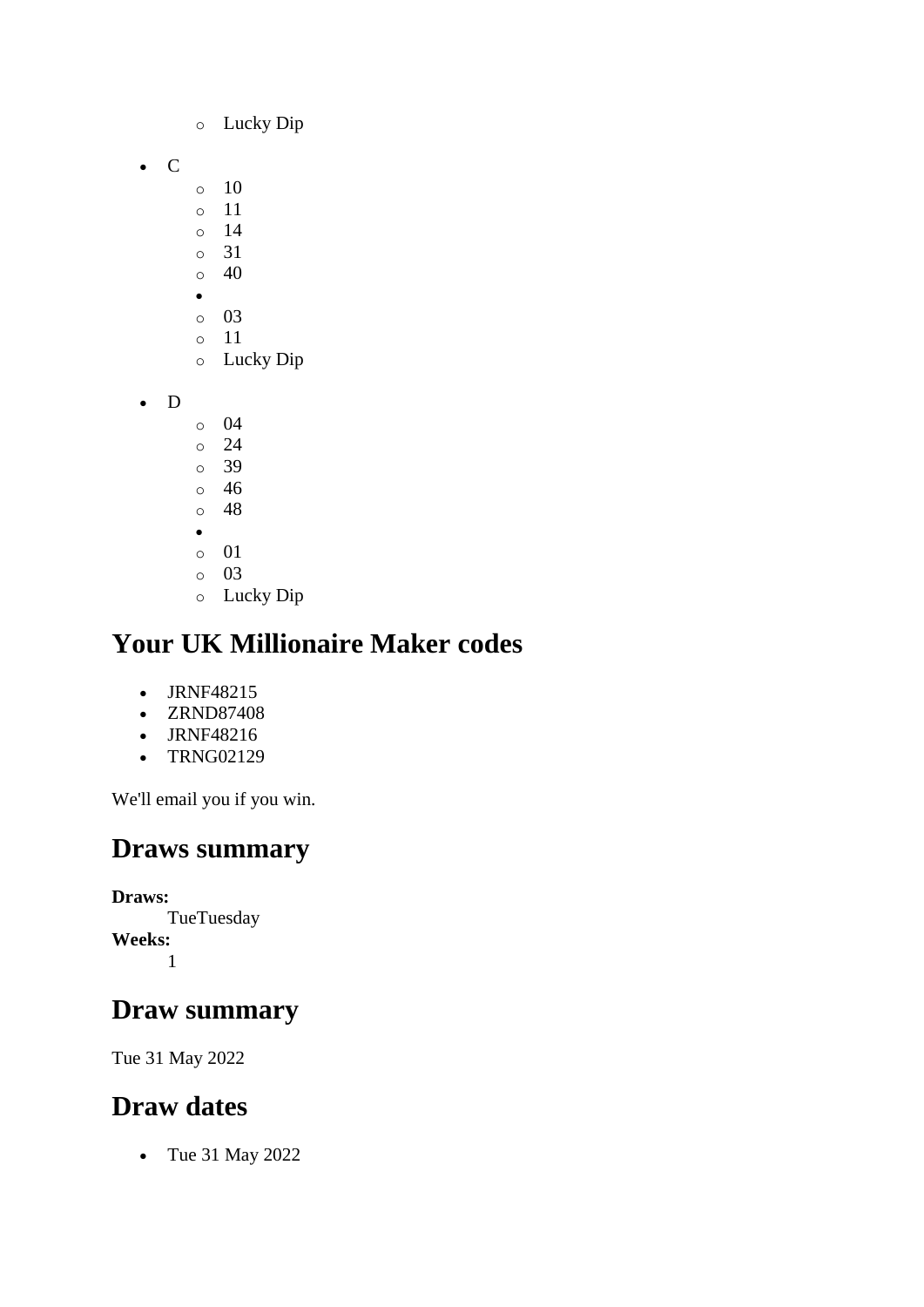**Cost:** 4 plays x £2.50 for 1 draw =  $\text{\textsterling}10.00$ 

# **Total:**

£10.00

*-----------------------------------------------------*

#### *Lottery Syndicate Group 6*

```
1) Ro26C28, 2) RO98H60, 3) Sh37P01, 4) Do12P04,5) Do1V1,6) 
No15L30, 7) Sa43B16, 8) BA09K03Basat, 9) To23S12 (TGS),10) 
Da27R40, 11) Pe64G41, 12) Ma98A17, 13) Ow76B04, 14) Wi22M02, 
15) Da10N11Norcup , 16) PH30B19, 17) Ca71W01, 18) Ma94N21, 19) 
Jo16V36, 20) Sa65C13, 21) Wi03F2
```
Ticket 6 of 10

Ticket number: 1108-058325527-205779 Purchase date and time: Mon 30 May 2022 at 11:48

#### • **Your numbers**

• Lucky Stars

• A

- o 26
- o 31
- o 37
- o 41
- o 50
- •
- o 09
- o 11
- o Lucky Dip
- B
- o 02
- $\circ$  12
- o 15
- o 31
- o 41
- •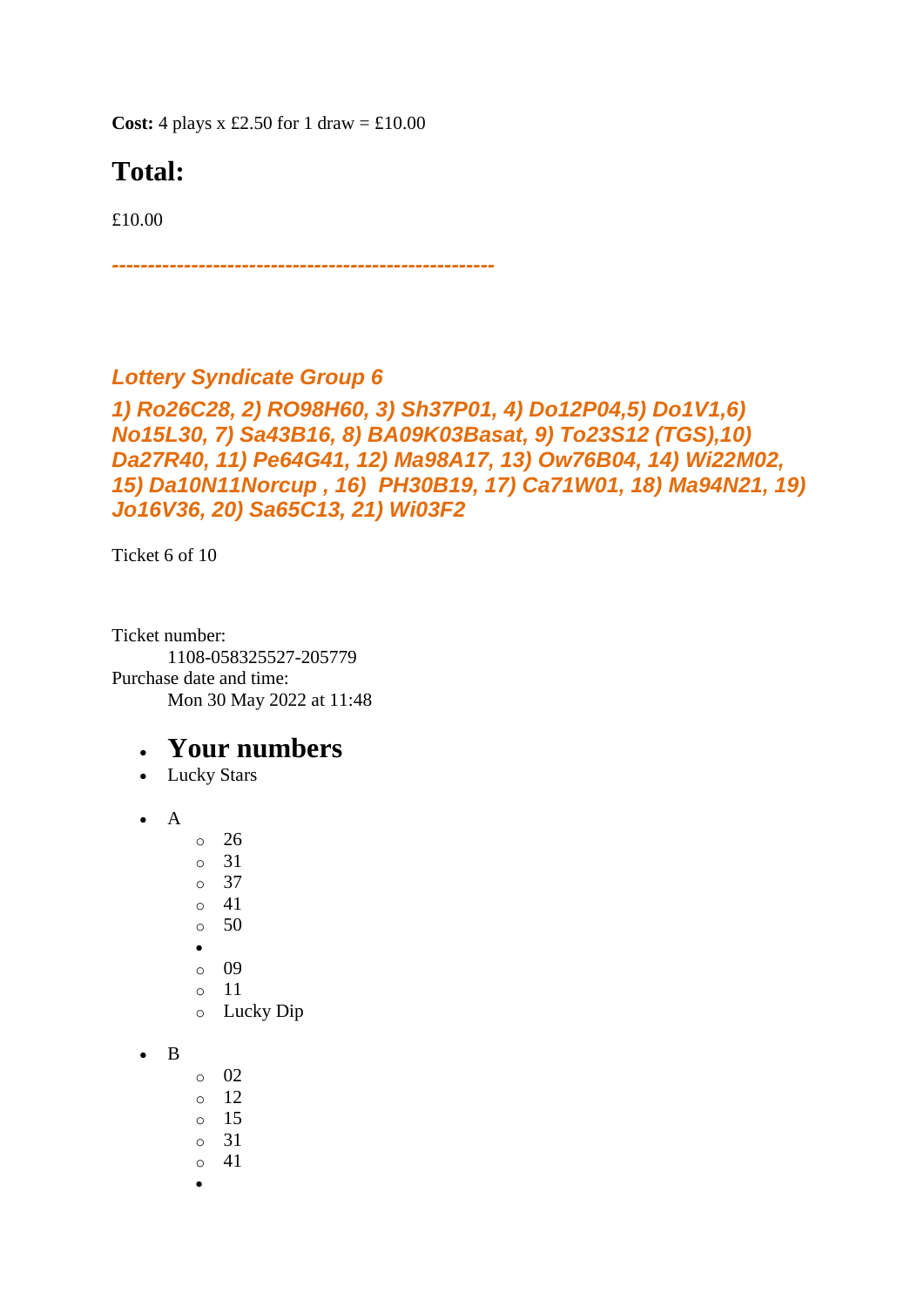- o 03
- o 07
- o Lucky Dip
- C
- o 01
- o 05
- $\circ$  20
- o 42 o 46
- •
- o 01
- o 11
- o Lucky Dip
- D
- $\circ$  20
- o 42
- $\circ$  44
- $\circ$  49  $\circ$  50
- •
- o 05
- o 09
- o Lucky Dip

- TRNG02132
- TRNG02133
- MRNF63398
- JRNF48217

We'll email you if you win.

# **Draws summary**

**Draws: TueTuesday Weeks:** 1

# **Draw summary**

Tue 31 May 2022

# **Draw dates**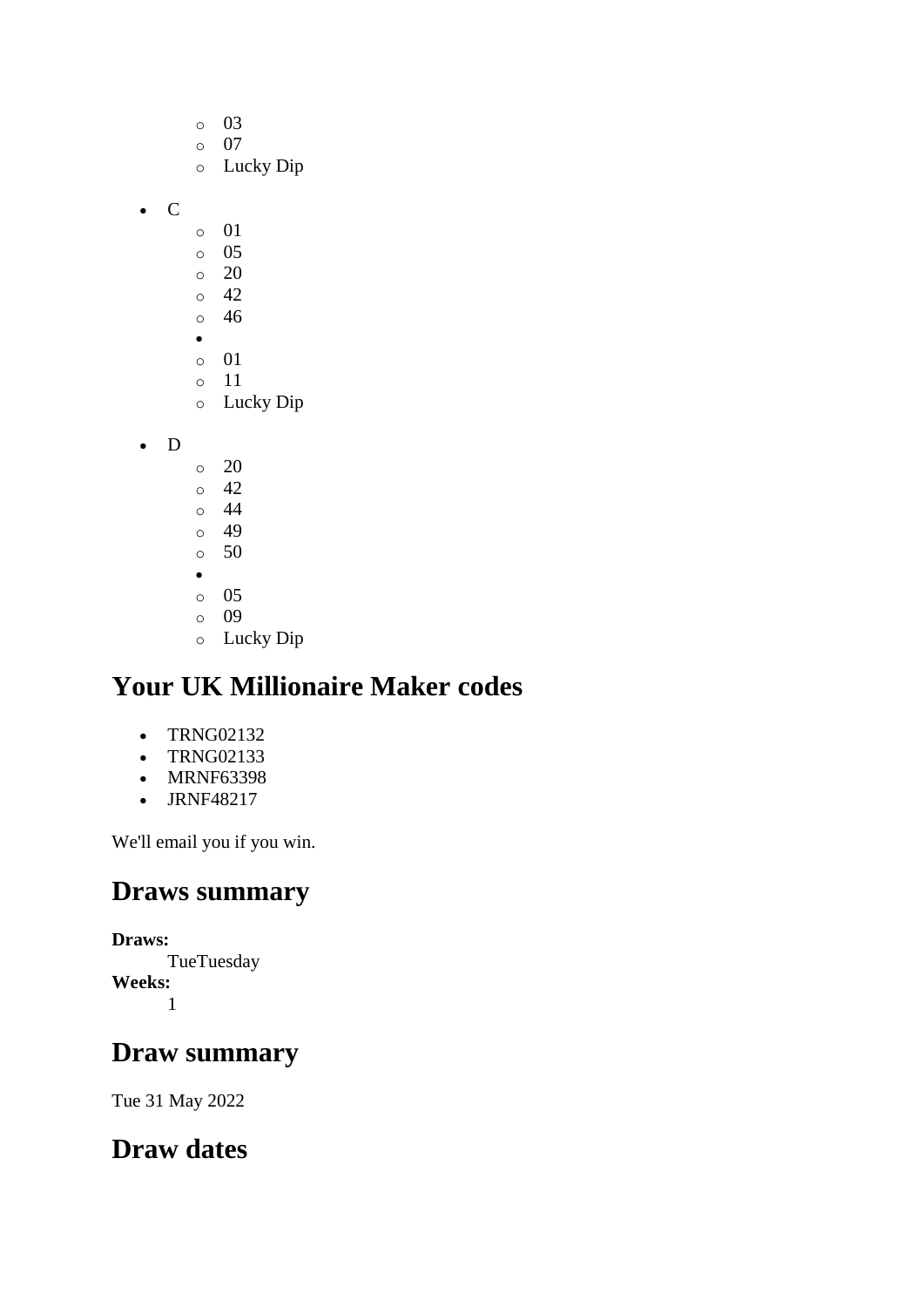• Tue 31 May 2022

**Cost:** 4 plays x £2.50 for 1 draw =  $\text{\textsterling}10.00$ 

#### **Total:**

£10.00

*-----------------------------------------------------*

#### *Lottery Syndicate Group 7*

```
1) Ro26C28, 2) Jo54V2, 3) Sh37P01, 4) Ma98A17,5) Ri52F56, 6) 
Mi02L17, 7) Sa43B16, 8) Ch94O10, 9) To23S12 (TGS),10) Da27R40, 
11) An76D15, 12) Pe64G41, 13) RO98H60, 14) Wi22M02, 15) 
Do12P04, 16) PH30B19, 17) Si12G05 , 18) Je58M18, 19) La66B40, 
20) Sa65C13, 21) Be11V1
```
Ticket 7 of 10

Ticket number: 1108-058259991-204679 Purchase date and time: Mon 30 May 2022 at 11:48

- Lucky Stars
- A
- o 08
- $\circ$  10
- o 41
- o 42
- o 48
- •
- o 08
- o 09 o Lucky Dip
- B
- o 05
- o 08
- o 14
- o 26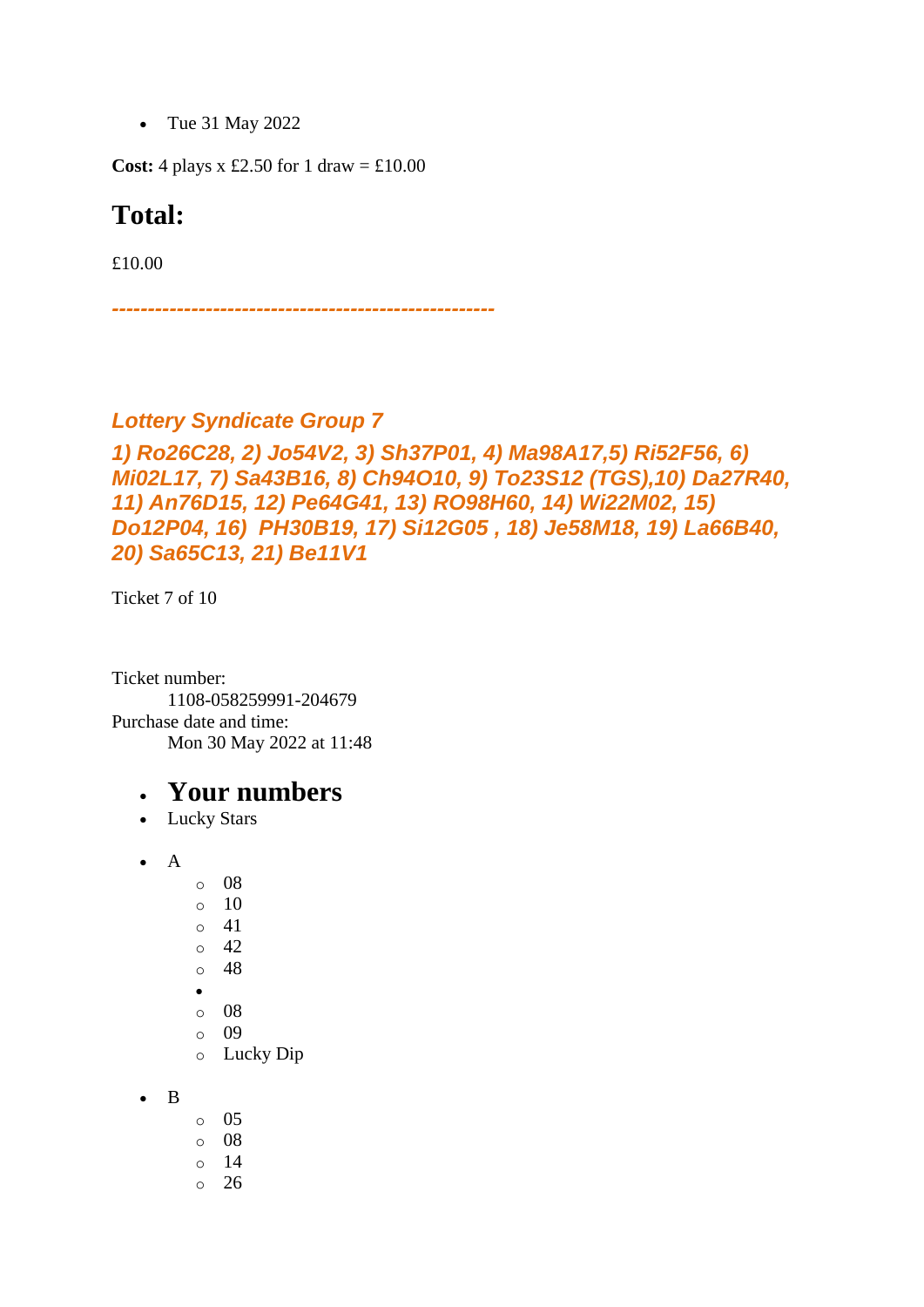- o 43 • o 11 o 12 o Lucky Dip
- C
- o 17 o 24 o 29
- o 37
- o 47
- •
- o 02
- o 10
- o Lucky Dip
- D
- o 07  $\circ$  20 o 35 o 46 o 50 • o 02 o 11 o Lucky Dip

- JRNF48219
- VRND45426
- VRND45427
- JRNF48220

We'll email you if you win.

# **Draws summary**

```
Draws:
      TueTuesday
Weeks:
      1
```
# **Draw summary**

Tue 31 May 2022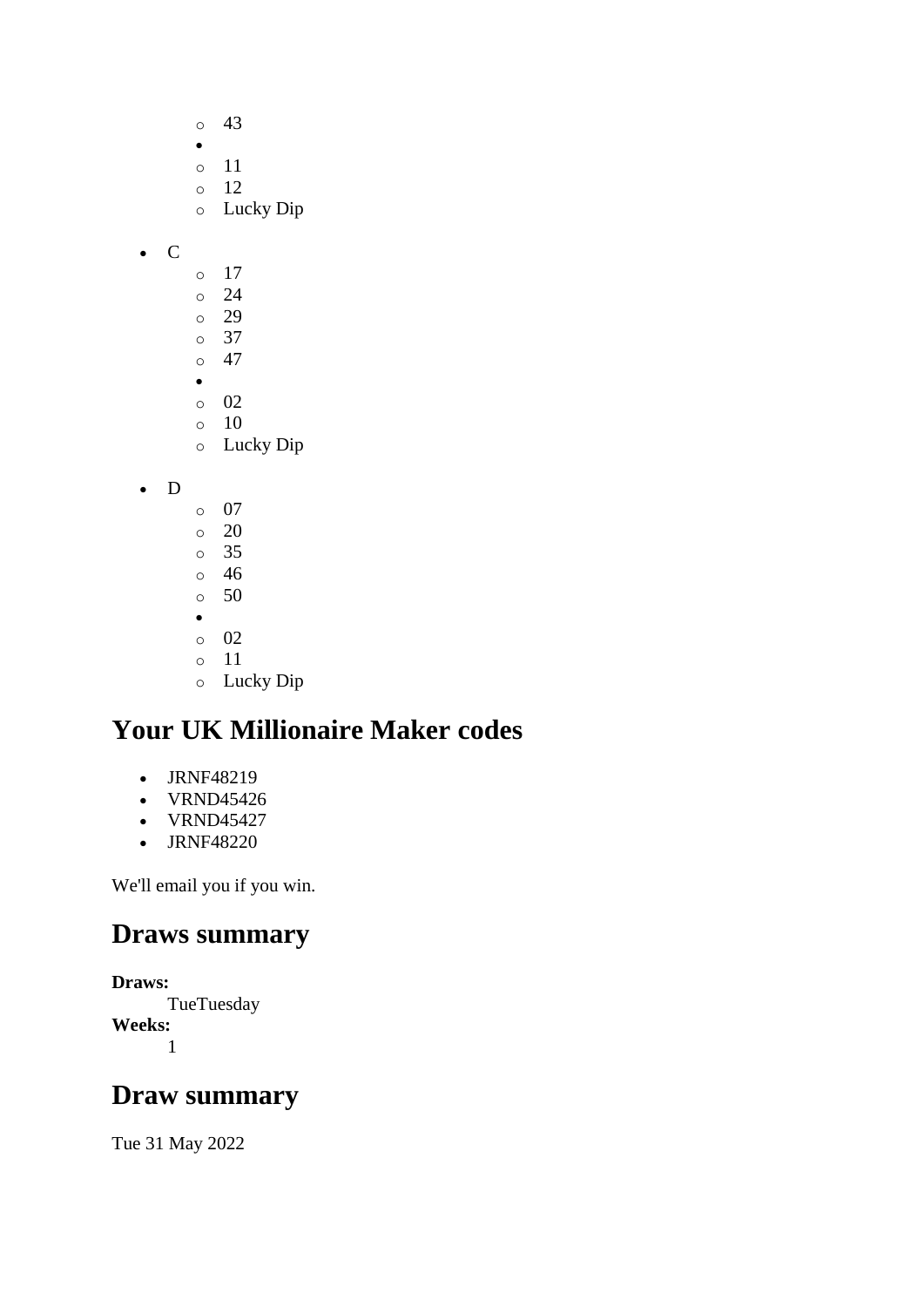### **Draw dates**

• Tue 31 May 2022

**Cost:** 4 plays x £2.50 for 1 draw =  $\text{\textsterling}10.00$ 

# **Total:**

£10.00

*-----------------------------------------------------*

#### *Lottery Syndicate Group 8*

*1) Ro26C28, 2) Ch94O10, 3) Sh37P01, 4) St81P02,5) Ad34Y2, 6) Si12G05 , 7) Sa43B16, 8) Ma52A71, 9) To23S12 (TGS),10) Da27R40, 11) An76D15, 12) TH94L16, 13) Ri28L30, 14) Wi22M02, 15) Pa52W81, 16) PH30B19, 17) Pe64G41, 18) Je58M18, 19) La66B40, 20) Sa65C13, 21) RO98H60*

Ticket 8 of 10

Ticket number: 1108-037344791-203279 Purchase date and time: Mon 30 May 2022 at 11:48

- Lucky Stars
- A
	- o 07 o 11 o 15 o 16 o 45 • o 10 o 11
		- o Lucky Dip
- B
- o 15  $\circ$  29  $\circ$  35 o 38 o 50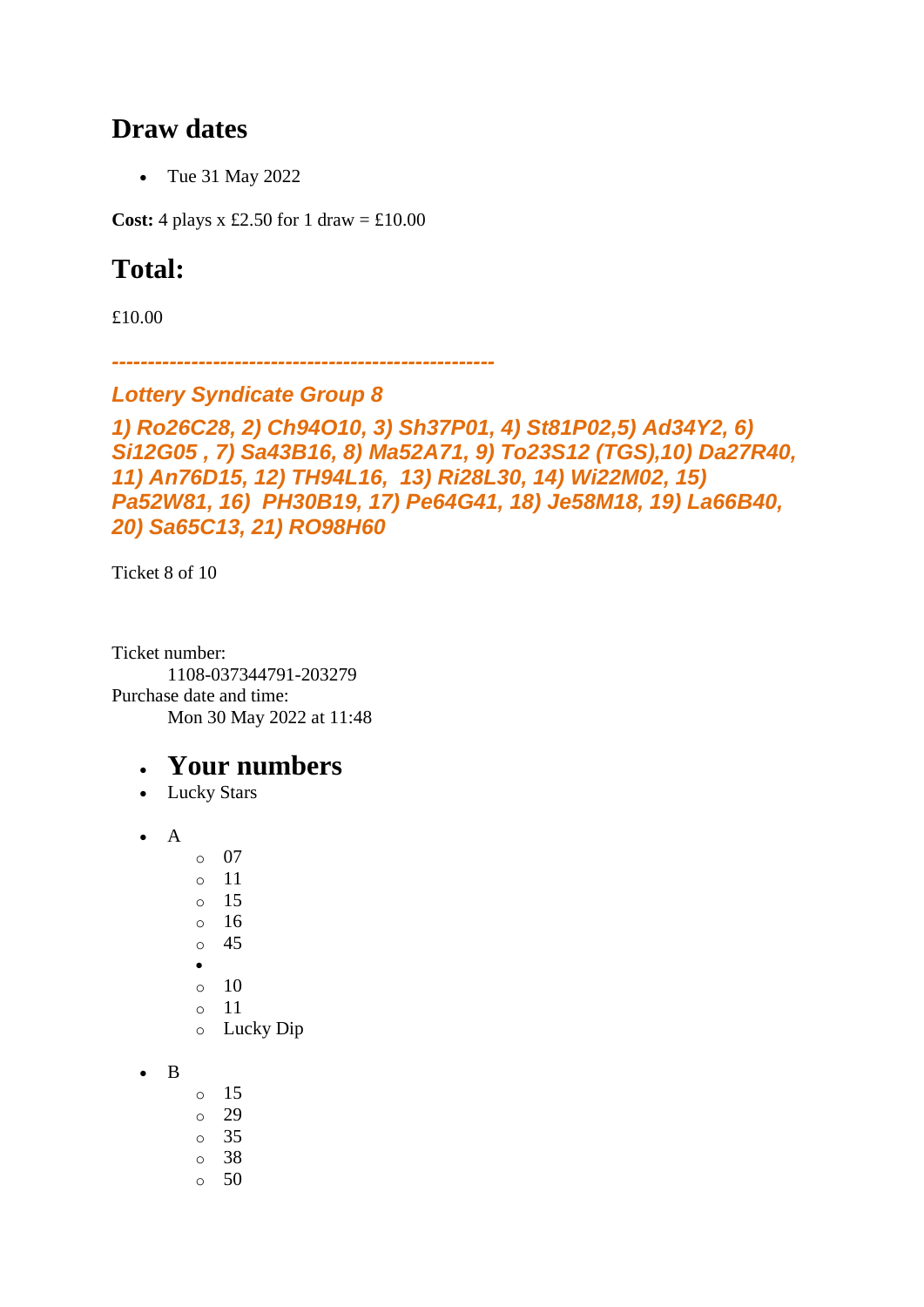$\bullet$ o 09 o 11 o Lucky Dip • C o 09 o 17 o 31 o 36  $\circ$  47 • o 05 o 12 o Lucky Dip • D o 27 o 32 o 34 o 43  $\circ$  44 • o 01 o 02 o Lucky Dip

# **Your UK Millionaire Maker codes**

- XRNF41127
- TRNG02136
- HRNH69266
- TRNG02137

We'll email you if you win.

### **Draws summary**

**Draws: TueTuesday Weeks:** 1

### **Draw summary**

Tue 31 May 2022

### **Draw dates**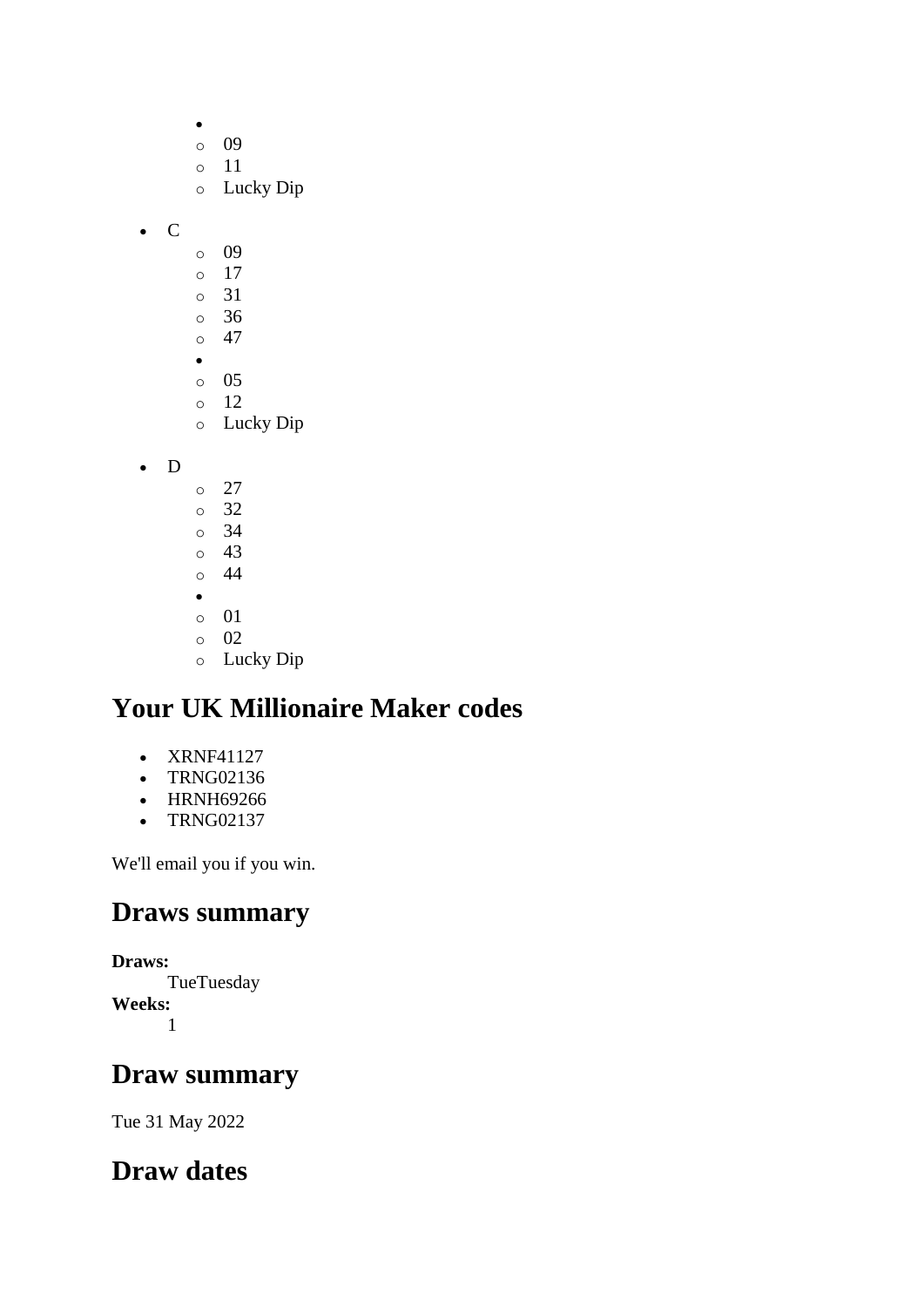• Tue 31 May 2022

**Cost:** 4 plays x £2.50 for 1 draw =  $\text{\textsterling}10.00$ 

#### **Total:**

£10.00

*-----------------------------------------------------*

#### *Lottery Syndicate Group 9*

*1) Ro26C28, 2) Ch94O10, 3) Sh37P01, 4) ---------------, 5) RO98H60, 6) No15L30, 7) Sa43B16, 8) Do1V1, 9) To23S12 (TGS),10) Da27R40, 11) Co09G02, 12) Ed15H21, 13) CE76J05, 14) Wi22M02, 15) Ra95K11, 16) PH30B19, 17) Jo02L24, 18) Je58M18, 19) La66B40, 20) Sa65C13, 21) Jo64A34*

Ticket 9 of 10

Ticket number: 1108-059374099-205179 Purchase date and time: Mon 30 May 2022 at 11:48

- Lucky Stars
- A
- o 15
- o 20
- o 21
- o 42
- o 46
- •
- o 09
- o 12 o Lucky Dip
- B
- o 01
- o 18
- $\circ$  40
- o 42
- $\circ$  47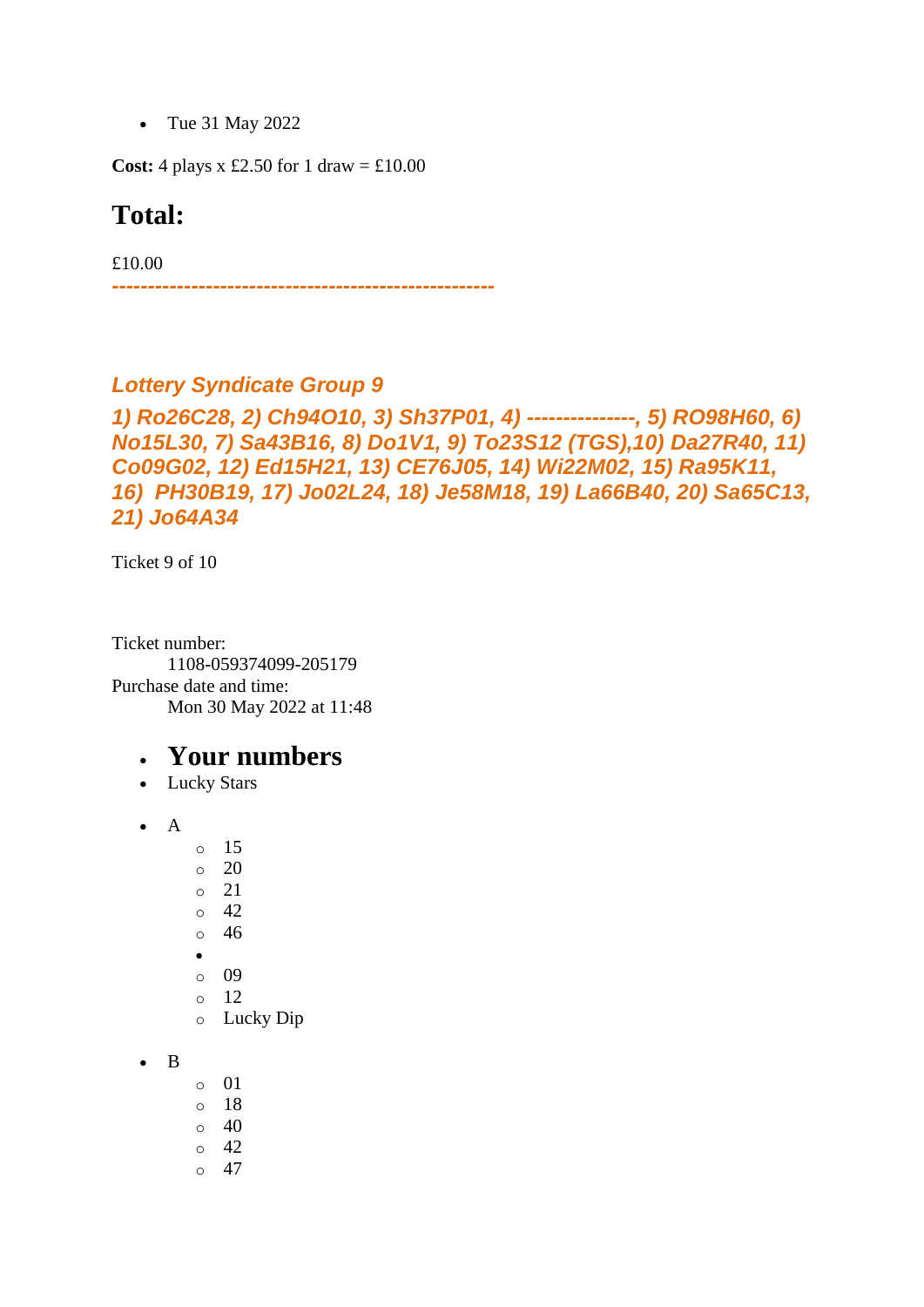|             | $\circ$<br>$\circ$<br>$\circ$ | 01<br>04<br>Lucky Dip |
|-------------|-------------------------------|-----------------------|
| $\mathsf C$ |                               |                       |
|             | $\circ$                       | 02                    |
|             | $\circ$                       | 03                    |
|             | $\circ$                       | 11                    |
|             | $\circ$                       | 12                    |
|             | $\circ$                       | 19                    |
|             | $\bullet$                     |                       |
|             | $\circ$                       | 04                    |
|             | $\circ$                       | 10<br>Lucky Dip       |
|             | $\circ$                       |                       |
| D           |                               |                       |
|             | $\circ$                       | 03                    |
|             | $\circ$                       | 10                    |
|             | $\circ$                       | 20                    |
|             | $\circ$                       | 22                    |
|             | $\circ$                       | 29                    |
|             | $\bullet$                     |                       |
|             | $\circ$                       | 03                    |
|             | $\circ$                       | 11                    |
|             | $\circ$                       | Lucky Dip             |

- ZRND87413
- VRND45429
- VRND45430
- ZRND87414

We'll email you if you win.

### **Draws summary**

**Draws: TueTuesday Weeks:** 1

### **Draw summary**

Tue 31 May 2022

# **Draw dates**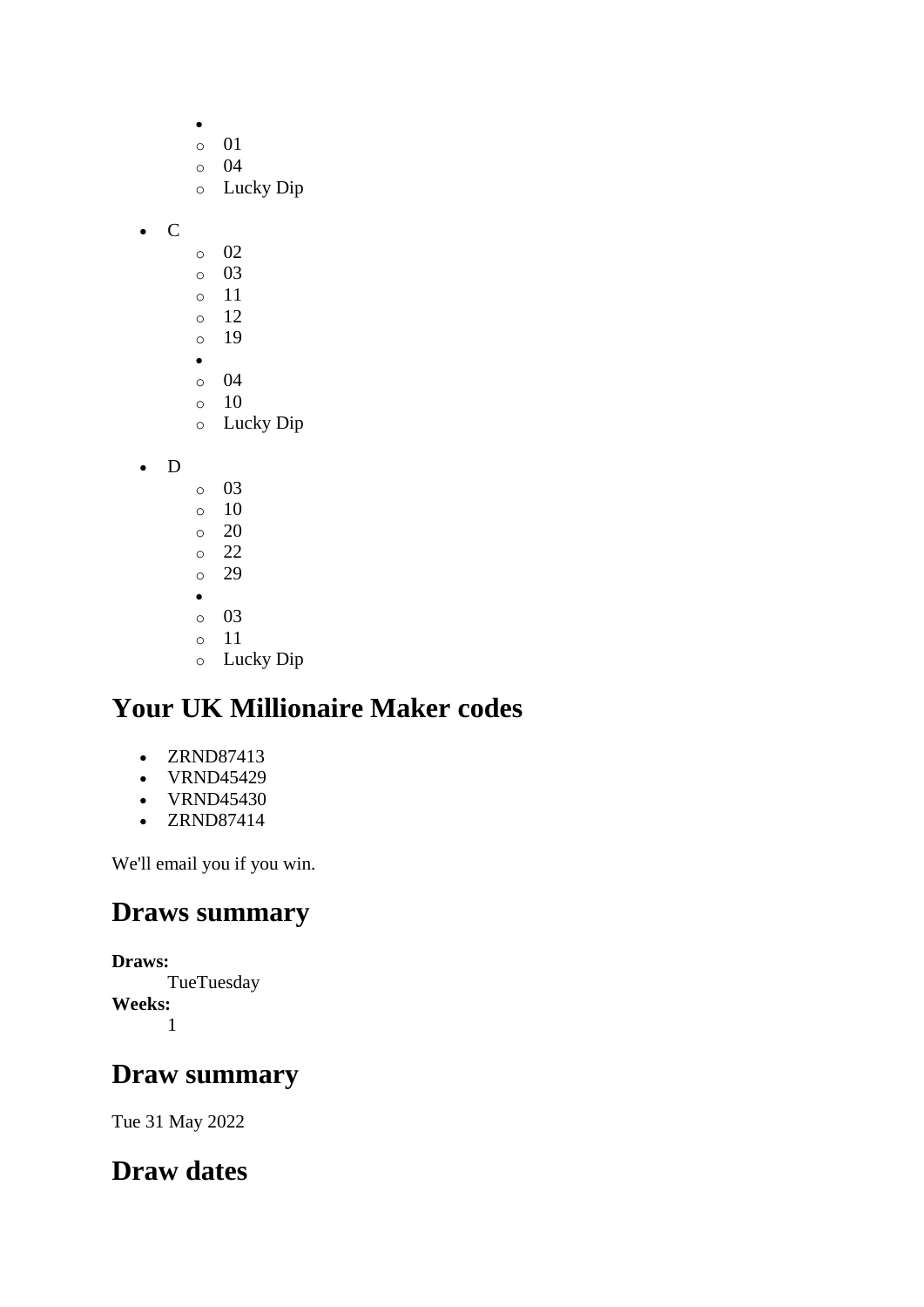• Tue 31 May 2022

**Cost:** 4 plays x £2.50 for 1 draw =  $\text{\textsterling}10.00$ 

#### **Total:**

£10.00

*-----------------------------------------------------*

#### *Lottery Syndicate Group 10*

#### *1) Ro26C28, 2) Ch94O10, 3) Sh37P01, 4) Ma98A17,5) Be11V1, 6) Ad34Y2, 7) Sa43B16, 8) Ma56S01, 9) To23S12 (TGS),10) Da27R40, 11) Lo82S20, 12) Da04G06, 13) RO98H60, 14) Wi22M02, 15) Ra11V02, 16) PH30B19, 17) Jo02L24, 18) Je58M18, 19) Ra95K11, 20) Sa65C13, 21) De47C03*

Ticket 10 of 10

Ticket number: 1108-015044370-200779 Purchase date and time: Mon 30 May 2022 at 11:48

#### • **Your numbers**

• Lucky Stars

• A

- o 02
- o 06
- o 15
- o 24
- o 34
- •
- $\circ$  06
- o 12
- o Lucky Dip

• B

- o 04
- o 19
- o 33
- o 39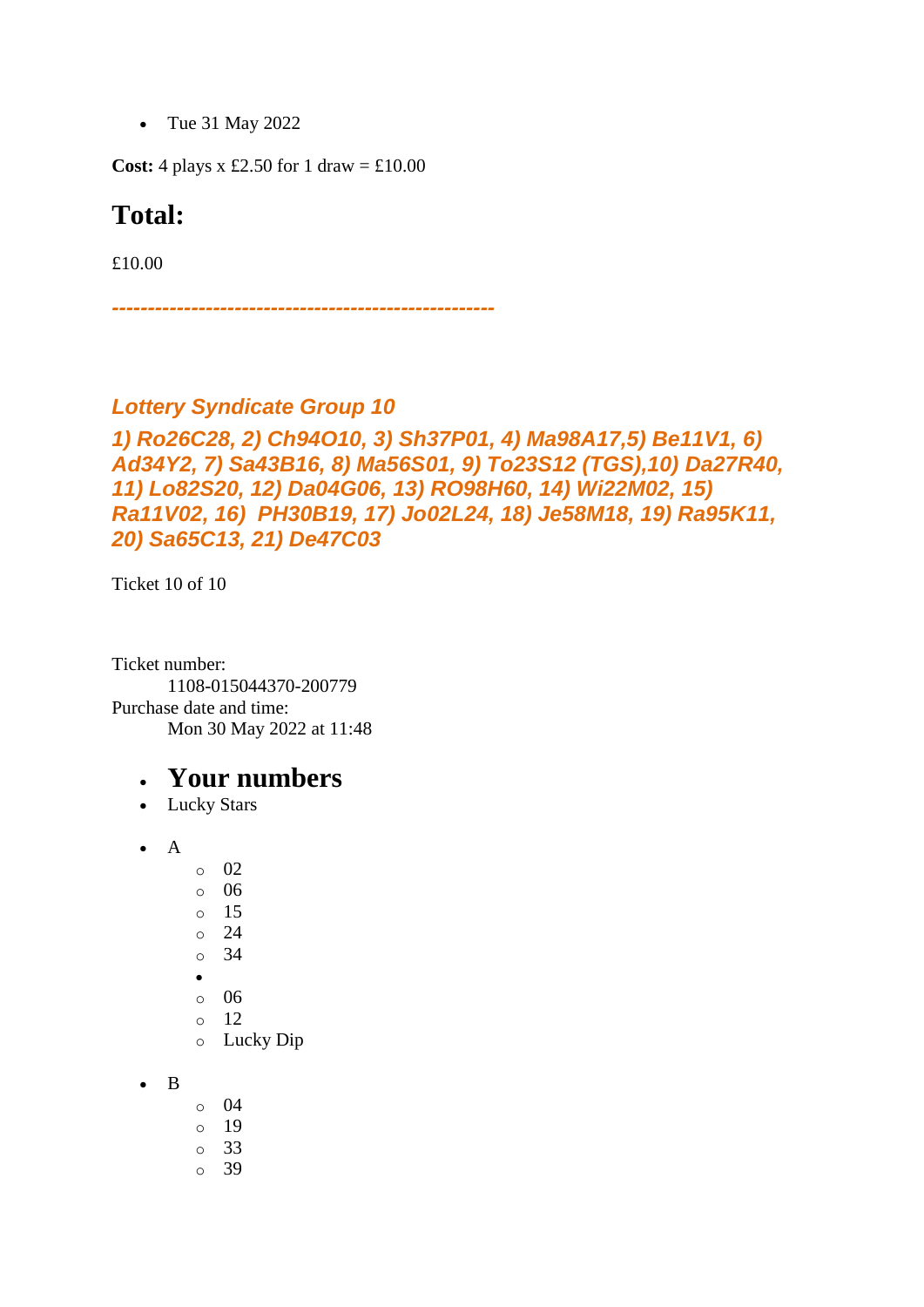- o 41
- •
- o 03  $\circ$  05
- o Lucky Dip
- C
- o 15
- o 25
- $\circ$  30 o 38
- o 42
- •
- o 06
- o 09
- o Lucky Dip
- D
- o 07
- o 11
- $\circ$  40  $\circ$  42
- o 50
- •
- o 02
- o 06
- o Lucky Dip

- ZRND87415
- XRNF41129
- MRNF63402
- MRNF63403

We'll email you if you win.

# **Draws summary**

```
Draws:
      TueTuesday
Weeks:
```

```
1
```
# **Draw summary**

Tue 31 May 2022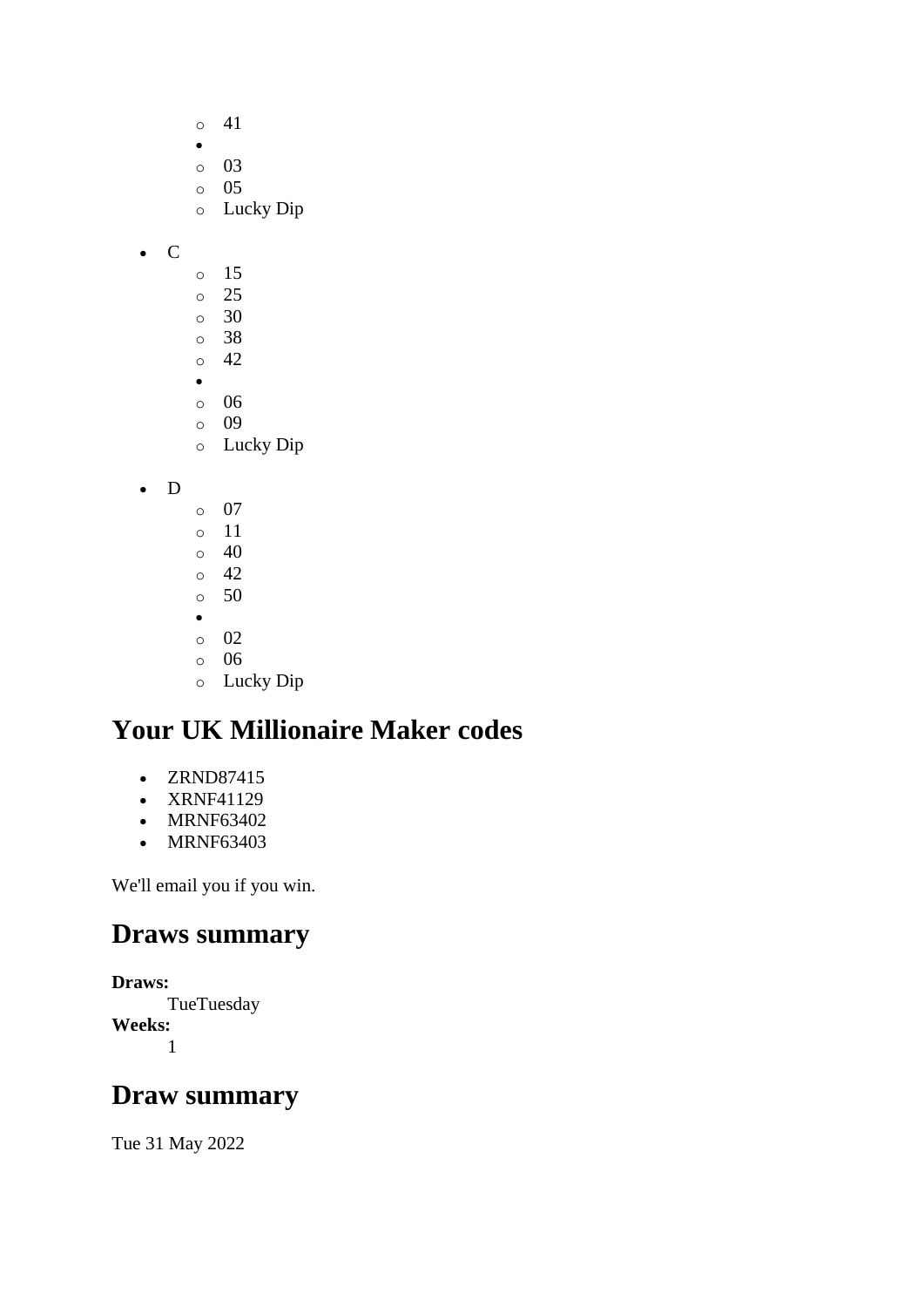### **Draw dates**

• Tue 31 May 2022

**Cost:** 4 plays x £2.50 for 1 draw =  $\text{\textsterling}10.00$ 

# **Total:**

£10.0

*-----------------------------------------------------*

#### *Lottery Syndicate Group 11*

```
1) Ni07M01, 2) Te51W21, 3) Jo16V36, 4) Te19B30,5) Ca12W16,6) 
Fl57W09, 7) Be31D04, 8) Br28M07, 9) Sh37P01, 10) Ly92M15, 11) 
Ro30C06, 12) Go30A21, 13) Al30F18, 14) Ad34Y2, 15) Ma06H02, 16) 
Ma06M32, 17) Je58M18, 18) De05M22, 19) Ly77D26, 20) Jo64A34 21) 
FR30E17
```
Ticket 1 of 10

Ticket number: 1108-059298067-200379 Purchase date and time: Mon 30 May 2022 at 11:50

- Lucky Stars
- $\bullet$  A o 10 o 13 o 24 o 39 o 41 • o 03 o 08 o Lucky Dip
- B
- o 07  $\circ$  12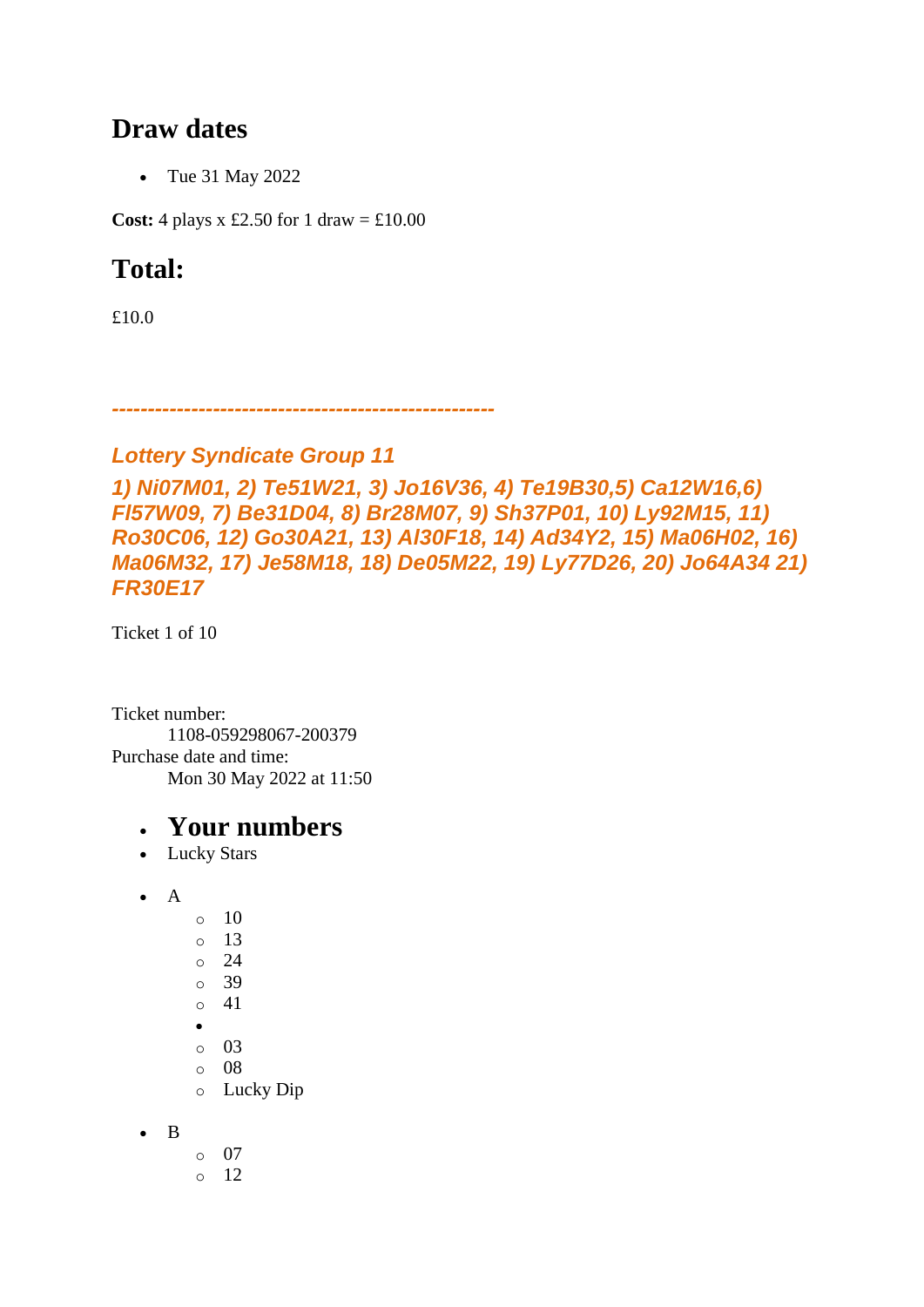- o 21
- o 25
- o 45
- o 04
- o 05
- o Lucky Dip
- C
- o 16
- o 18
- o 22 o 46
- $\circ$  47
- •
- o 06
- o 10
- o Lucky Dip
- D
- $\circ$  10 o 27 o 29 o 34 o 48 • o 01
- 
- o 03 o Lucky Dip

- TRNG02362
- JRNF48418
- VRND45649
- TRNG02363

We'll email you if you win.

# **Draws summary**

**Draws: TueTuesday Weeks:** 1

# **Draw summary**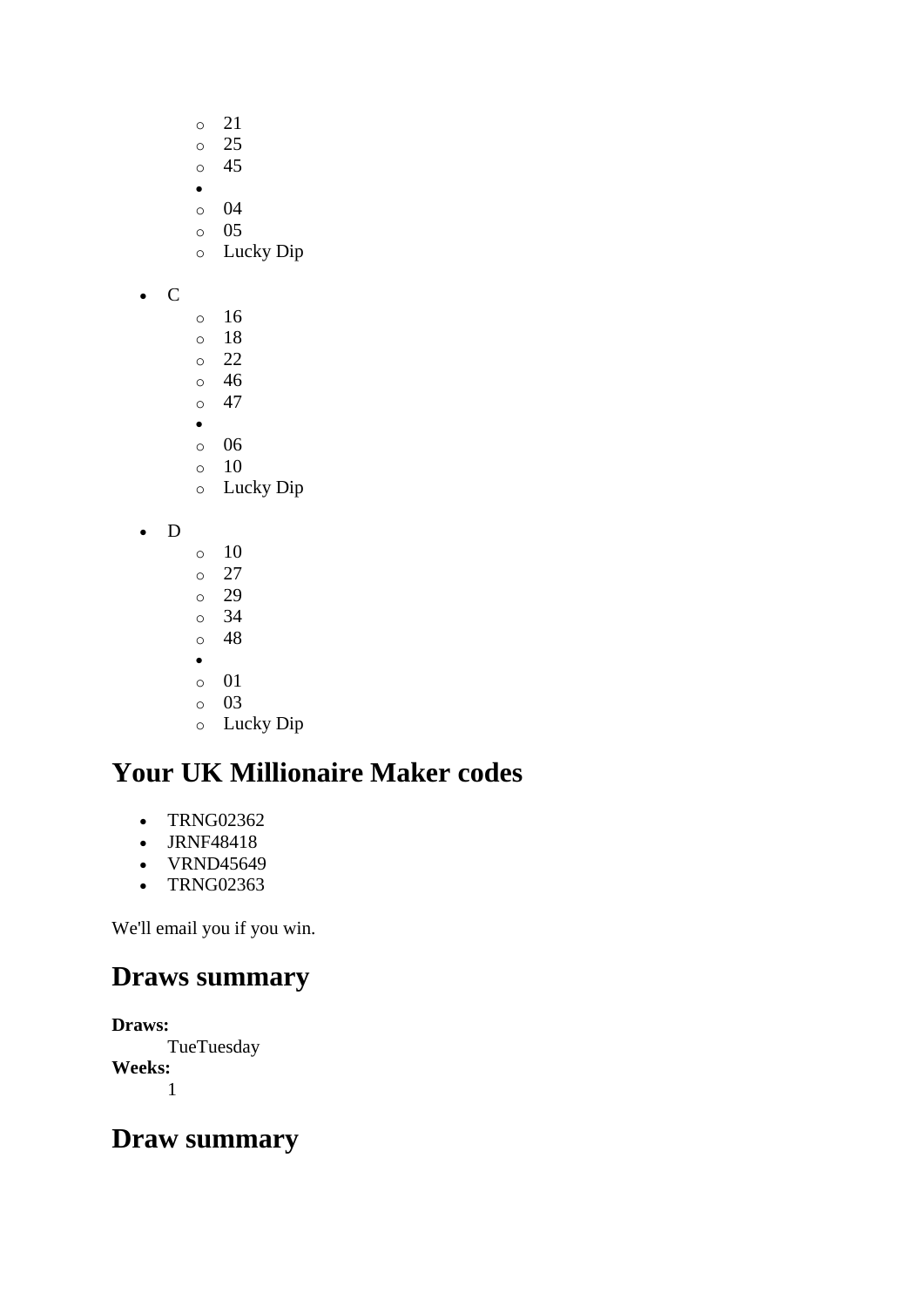Tue 31 May 2022

### **Draw dates**

• Tue 31 May 2022

**Cost:** 4 plays x £2.50 for 1 draw =  $\text{\textsterling}10.00$ 

# **Total:**

£10.00

*-----------------------------------------------------*

#### *Lottery Syndicate Group 12*

*1) Ro98H60, 2) Te51W21, 3) Fl57W09, 4) Ly92M15,5) ---------------,6) De05M22, 7) Be31D04, 8) Br28M07, 9) Ly77D26, 10) Ju31W11, 11) Ro30C06, 12) Go30A21, 13) Al30F18, 14) Jo54V2, 15) Ra11V02, 16) Ma80B01, 17) Bo96L03, 18) Ma06H02, 19) Ni07M01, 20) Jo64A34 21) AL01C21*

Ticket 2 of 10

Ticket number: 1108-005547542-203979 Purchase date and time: Mon 30 May 2022 at 11:50

- Lucky Stars
- $\bullet$  A
- o 02
- o 04
- o 18
- o 39 o 41
- •
- o 03
- $\circ$  04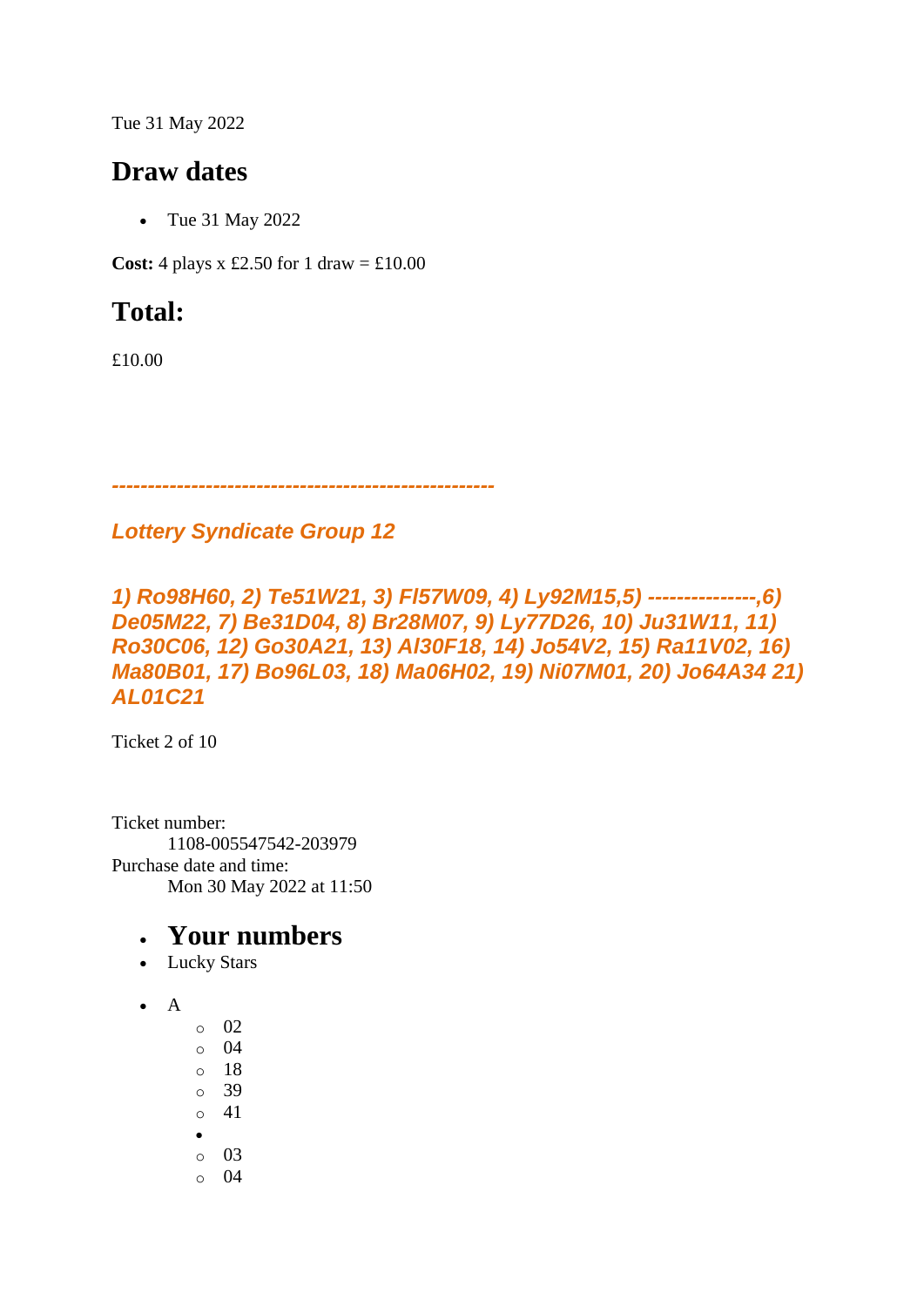- o Lucky Dip
- B
- o 04
- o 20
- o 23 o 25
- $\circ$  30
- •
- o 03
- o 08
- o Lucky Dip
- C
- o 06
- o 15
- o 17 o 25
- o 35
- •
- o 01
- o 06
- o Lucky Dip
- D
- o 06
- o 28
- o 40
- o 42
- o 43
- o 06
- o 11
- o Lucky Dip

- JRNF48419
- XRNF41313
- VRND45650
- TRNG02365

We'll email you if you win.

### **Draws summary**

**Draws: TueTuesday Weeks:**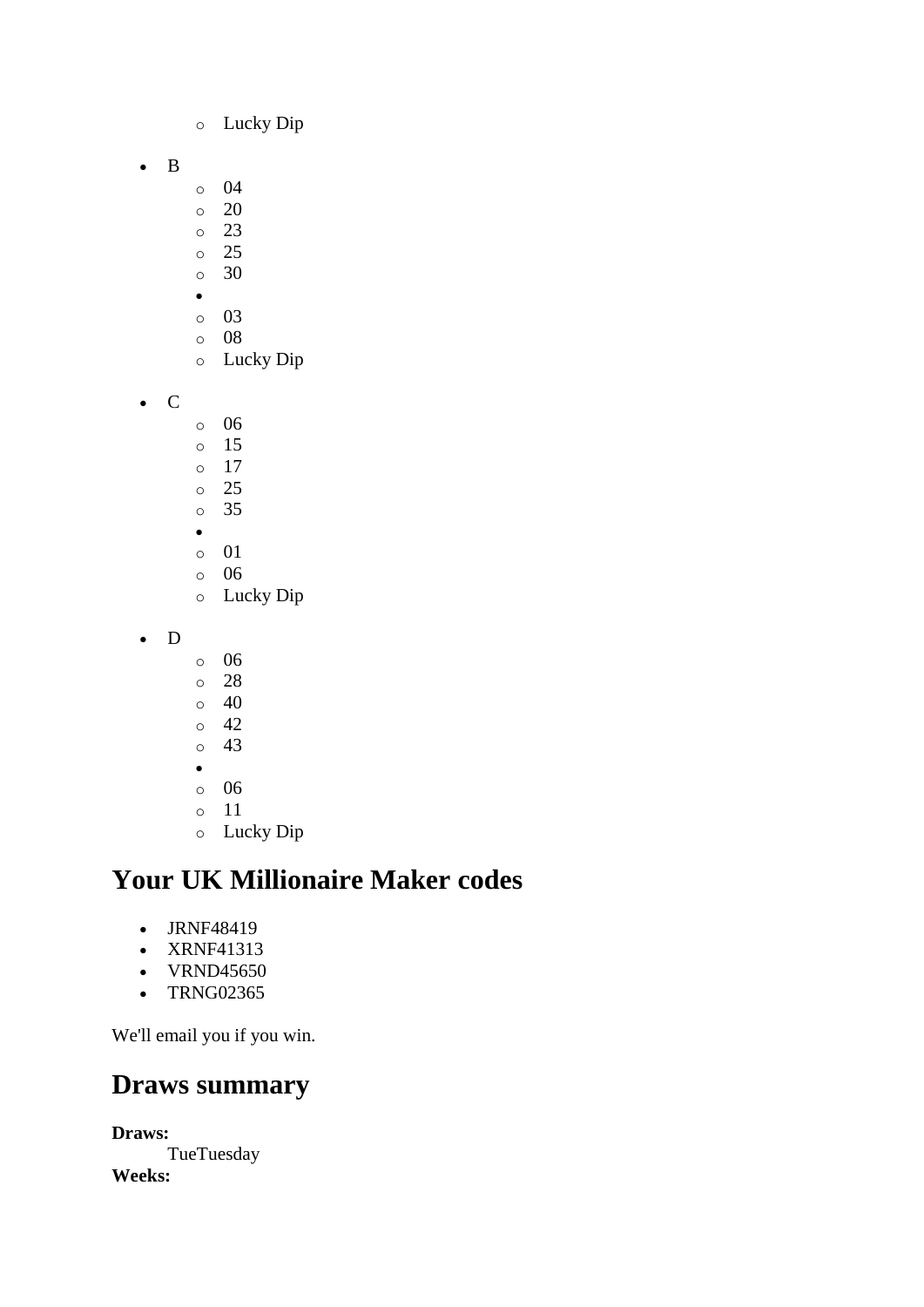1

### **Draw summary**

Tue 31 May 2022

### **Draw dates**

• Tue 31 May 2022

**Cost:** 4 plays x £2.50 for 1 draw =  $\text{\textsterling}10.00$ 

# **Total:**

£10.00

*-----------------------------------------------------*

#### *Lottery Syndicate Group 13*

*1) AL01C21, 2) Te51W21, 3) Fl57W09, 4) Ly77D26,5) Ma06M32, 6) Ni07M01, 7) Be31D04, 8) Br28M07, 9) An78T01,10) Ju31W11, 11) Ro30C06, 12) Go30A21, 13) Al30F18, 14) Ro98H60, 15) Ra11V02, 16) Ma80B01, 17) Bo96L03, 18) Be11V1, 19) Ly92M15, 20) De05M22, 21) Se32M12*

Ticket 3 of 10

Ticket number: 1108-055890454-201279 Purchase date and time: Mon 30 May 2022 at 11:50

- Lucky Stars
- A
- $\circ$  03  $\circ$  07 o 39 o 41  $\circ$  47 • o 01 o 11 o Lucky Dip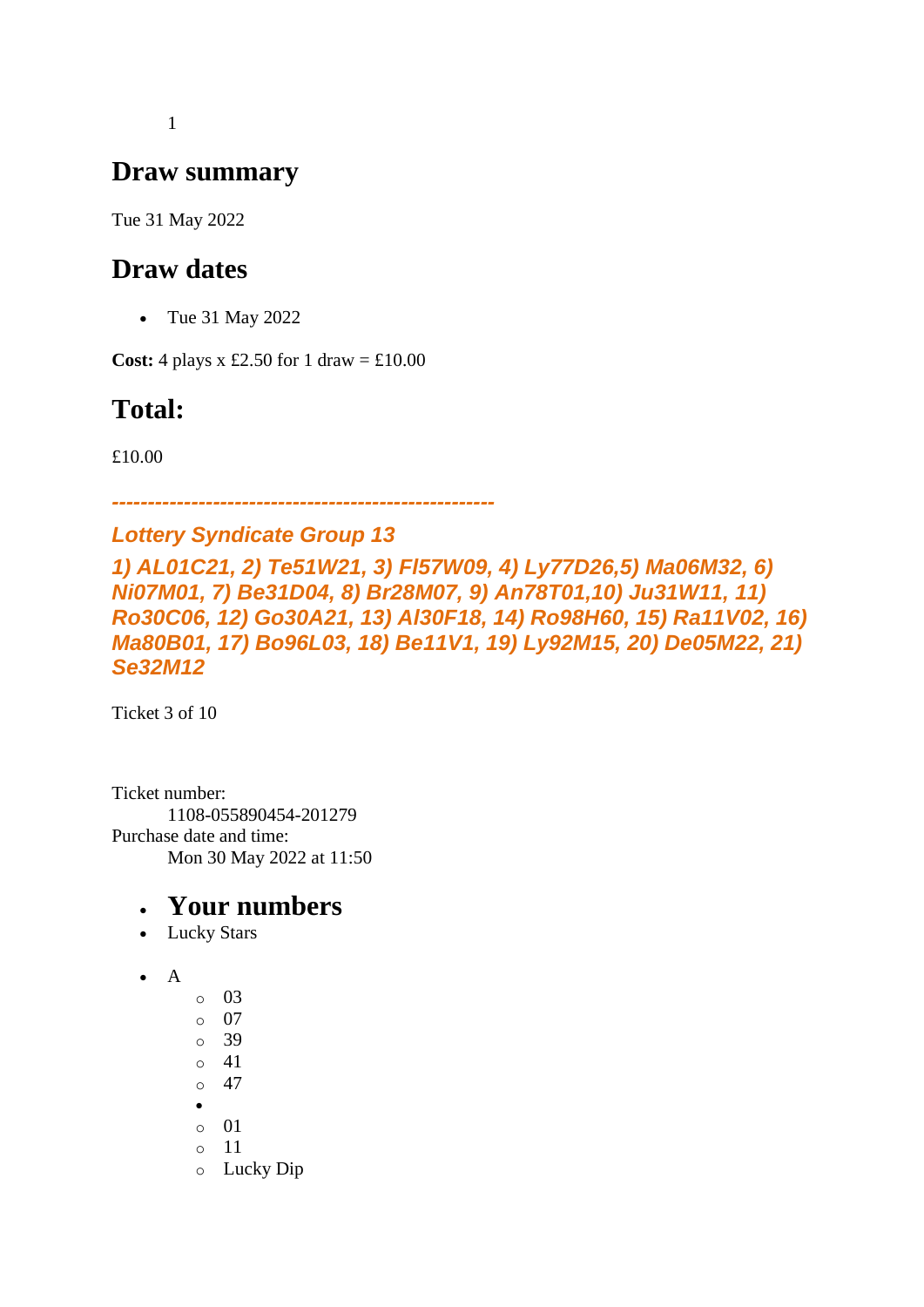- B
- o 01
- o 04
- o 05
- o 09 o 31
- •
- o 03
- o 12
- o Lucky Dip
- C
- o 04
- o 08
- o 31
- o 38 o 44
- •
- o 03
- o 05
- o Lucky Dip
- D
- o 11
- o 13
- o 14
- o 20 o 38
- •
- o 05
- o 06
- o Lucky Dip

- ZRND87631
- TRNG02366
- ZRND87632
- VRND45653

We'll email you if you win.

### **Draws summary**

**Draws:** TueTuesday **Weeks:** 1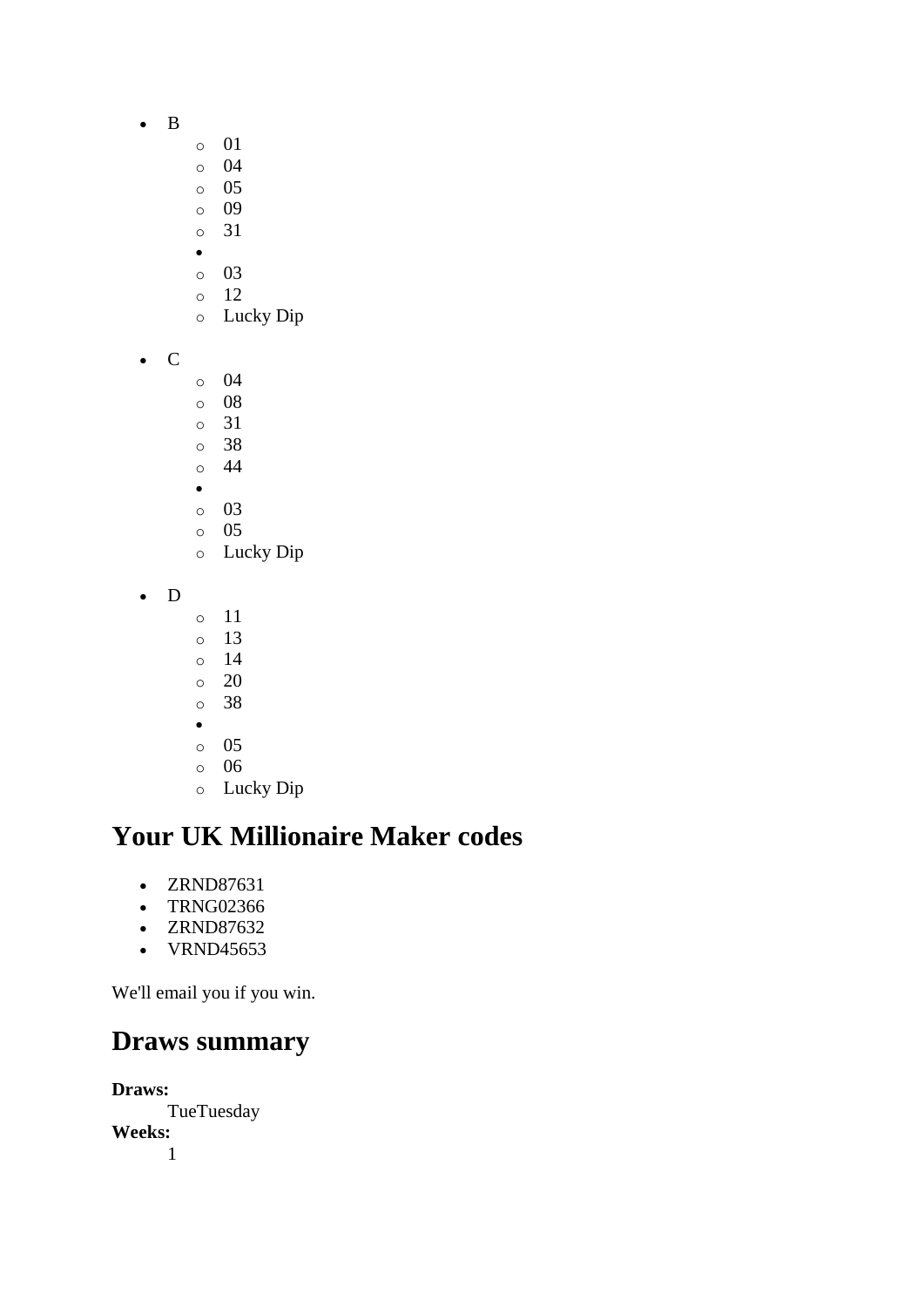### **Draw summary**

Tue 31 May 2022

# **Draw dates**

• Tue 31 May 2022

**Cost:** 4 plays x £2.50 for 1 draw =  $\text{\textsterling}10.00$ 

# **Total:**

£10.00

*-----------------------------------------------------*

#### *Lottery Syndicate Group 14*

*1) Jo16V36, 2) Te51W21, 3) La66B40 , 4) Ly92M15,5) De05M22,6) Ja77J10 , 7) Be31D04, 8) Br28M07, 9) Ma06M32,10) Ly77D26, 11) Ro30C06, 12) Go30A21, 13) Al30F18, 14) Ro98H60, 15) Ni07M01, 16) Lo82S20, 17) Be55G77, 18) Bo96L03, 19) Fl57W09, 20) Jo64A34, 21) Ja98D72*

Ticket 4 of 10

Ticket number: 1108-034995734-205679 Purchase date and time: Mon 30 May 2022 at 11:50

### • **Your numbers**

• Lucky Stars

- o 23 o 31 o 35 o 39  $\circ$  48 •
- o 06
- $\circ$  10
- o Lucky Dip

• B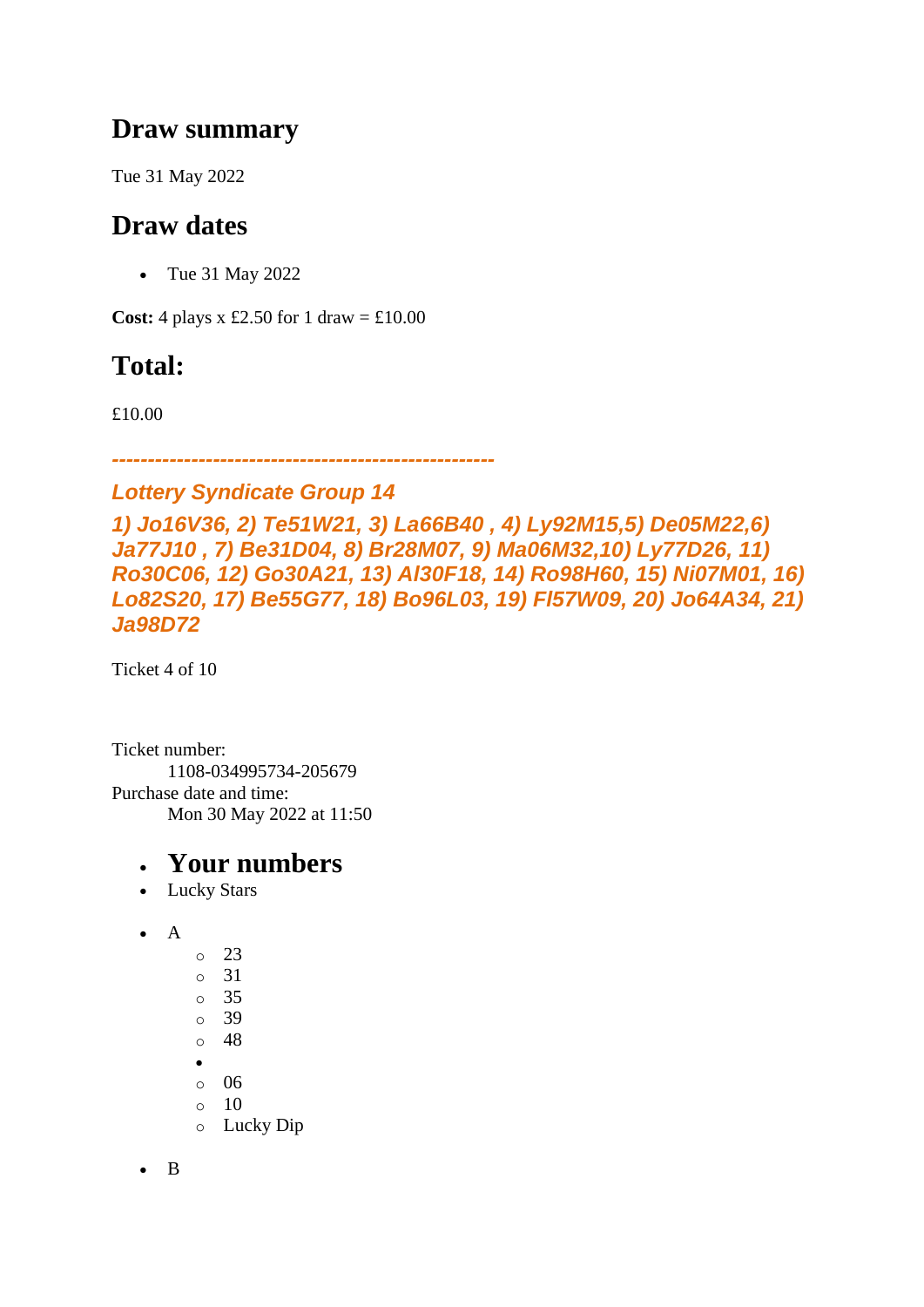- o 07
- o 24
- o 41
- $\circ$  47 o 49
- •
- o 07
- o 08
- o Lucky Dip
- C
- o 08
- o 28
- o 30 o 43
- o 49
- •
- o 03
- o 11
- o Lucky Dip
- D
- o 07
- o 15
- o 20
- o 28 o 34
- •
- o 06
- o 12
- o Lucky Dip

- ZRND87634
- MRNF63597
- XRNF41315
- VRND45654

We'll email you if you win.

# **Draws summary**

**Draws: TueTuesday Weeks:** 1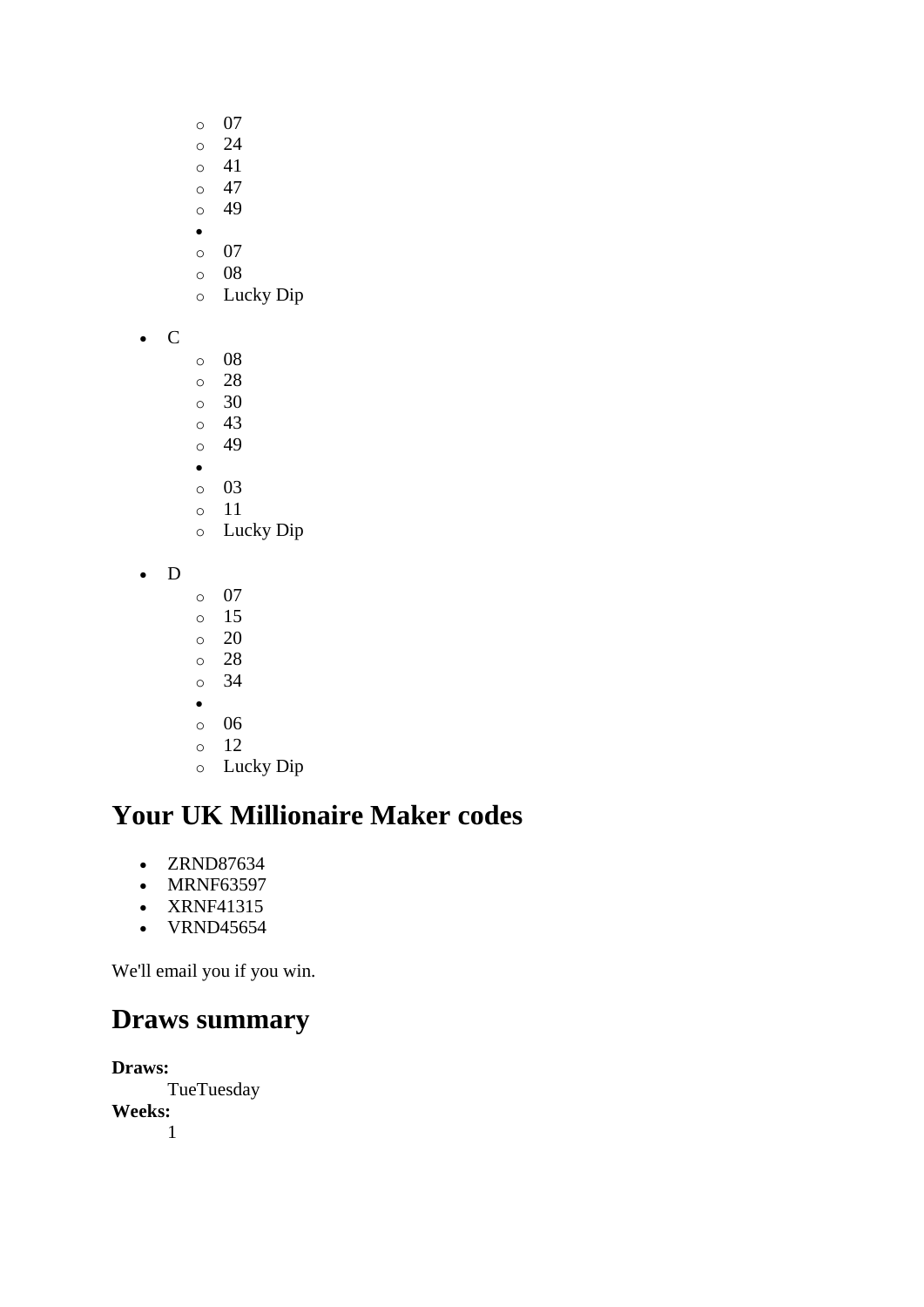### **Draw summary**

Tue 31 May 2022

# **Draw dates**

• Tue 31 May 2022

**Cost:** 4 plays x £2.50 for 1 draw =  $\text{\textsterling}10.00$ 

# **Total:**

£10.00

*-----------------------------------------------------*

### *Lottery Syndicate Group 15*

*1) Jo16V36, 2) Te51W21, 3) Jo64A34, 4) Ma06M32,5) De05M22,6) Ja77J10, 7) Be31D04, 8) Br28M07, 9) Be55G77, 10) Bo96L03,11) Ro30C06, 12) Go30A21, 13) Al30F18, 14) Ad34Y2, 15) Ph31W16, 16) Ly92M15, 17) St11L07, 18) Da04G06, 19) Ly77D26, 20) Ja98D72, 21) Vi53J31*

Ticket 5 of 10

Ticket number: 1108-034930198-204579 Purchase date and time: Mon 30 May 2022 at 11:50

- Lucky Stars
- $\bullet$  A
- $\circ$  14
- o 15
- o 34
- $\circ$  42
- $\circ$  48
- •
- o 09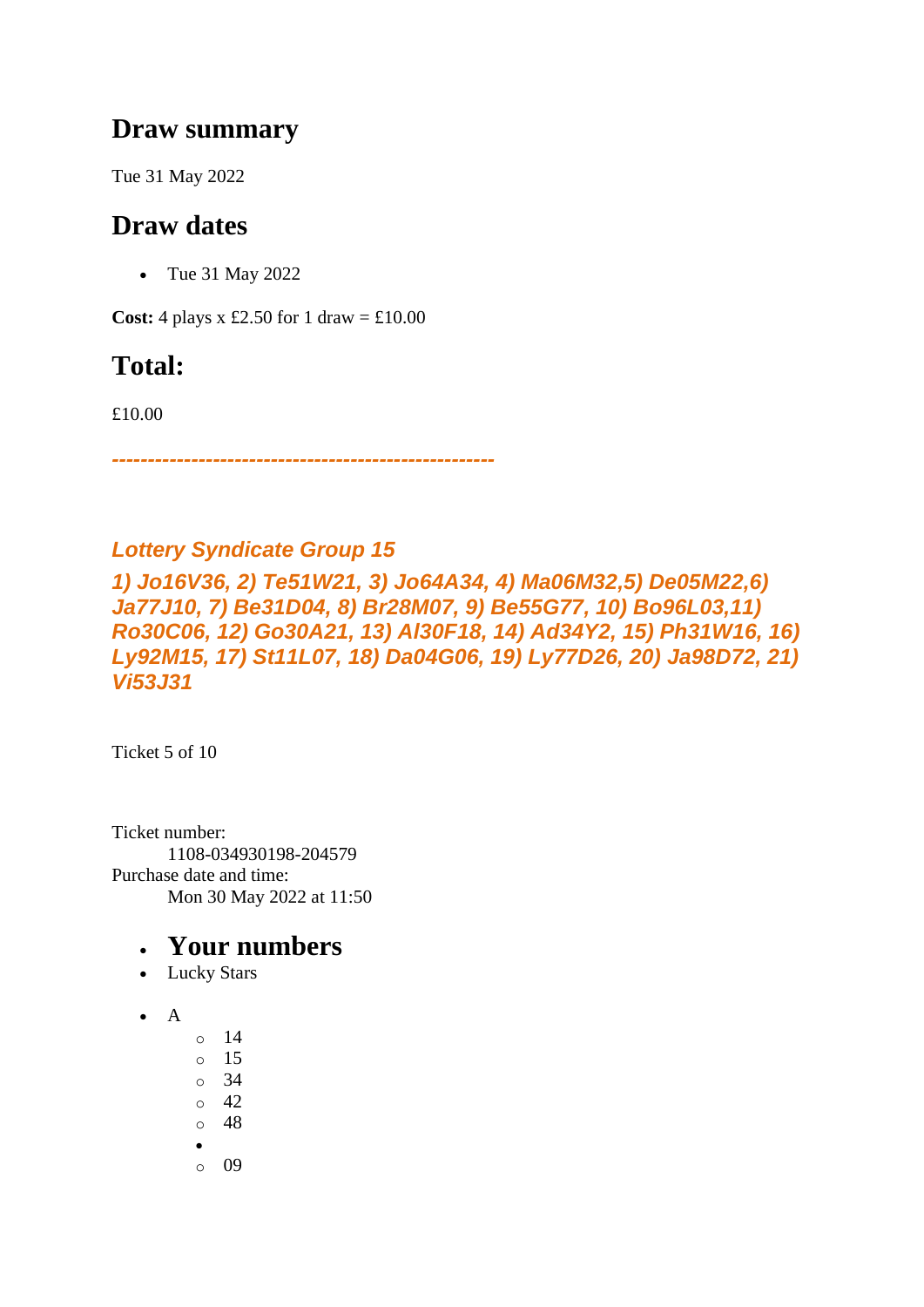- o 11 o Lucky Dip
- B
- o 03
- o 06
- o 21
- o 28
- o 48 •
- o 02
- o 11
- o Lucky Dip
- C
- o 04 o 19 o 31 o 32 o 39 •
- o 07
- o 08 o Lucky Dip
- D
- o 01
- o 14
- o 22
- o 35  $\circ$  42
- •
- o 02
- o 04
- o Lucky Dip

- TRNG02369
- XRNF41316
- TRNG02370
- VRND45655

We'll email you if you win.

# **Draws summary**

#### **Draws:**

**TueTuesday**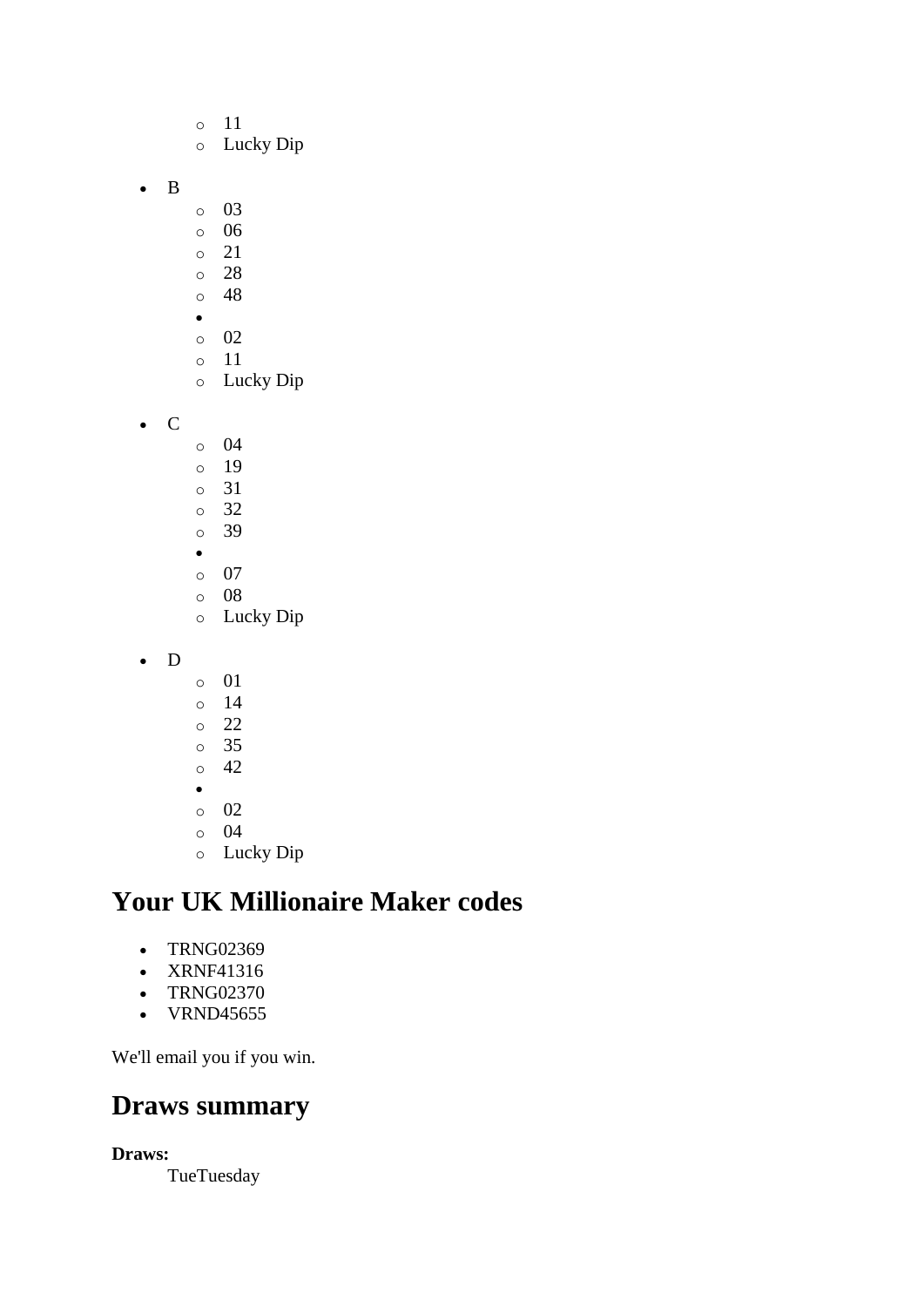**Weeks:** 1

#### **Draw summary**

Tue 31 May 2022

### **Draw dates**

• Tue 31 May 2022

**Cost:** 4 plays x £2.50 for 1 draw =  $\text{\textsterling}10.00$ 

### **Total:**

£10.00

*-----------------------------------------------------*

#### *Lottery Syndicate Group 16*

*1) Ju86G11, 2) Ne03F12, 3) LE29H09, 4) Ja98D72, 5) Be55G77,6) Vi53J31, 7) Op64C23, 8) Ad34Y2, 9) Ph17C15,10) Ja77J10 , 11) La63A15, 12) DA28P08, 13) An78T01, 14) Mo29O15, 15) Ea21M03, 16) Da09B20, 17) Ra95K11, 18) Al57S13, 19) Jo54V2, 20) Do12P04, 21) St11L07*

Ticket 6 of 10

Ticket number: 1108-061198866-204279 Purchase date and time: Mon 30 May 2022 at 11:50

- Lucky Stars
- $\bullet$  A
- o 12 o 14  $\circ$  20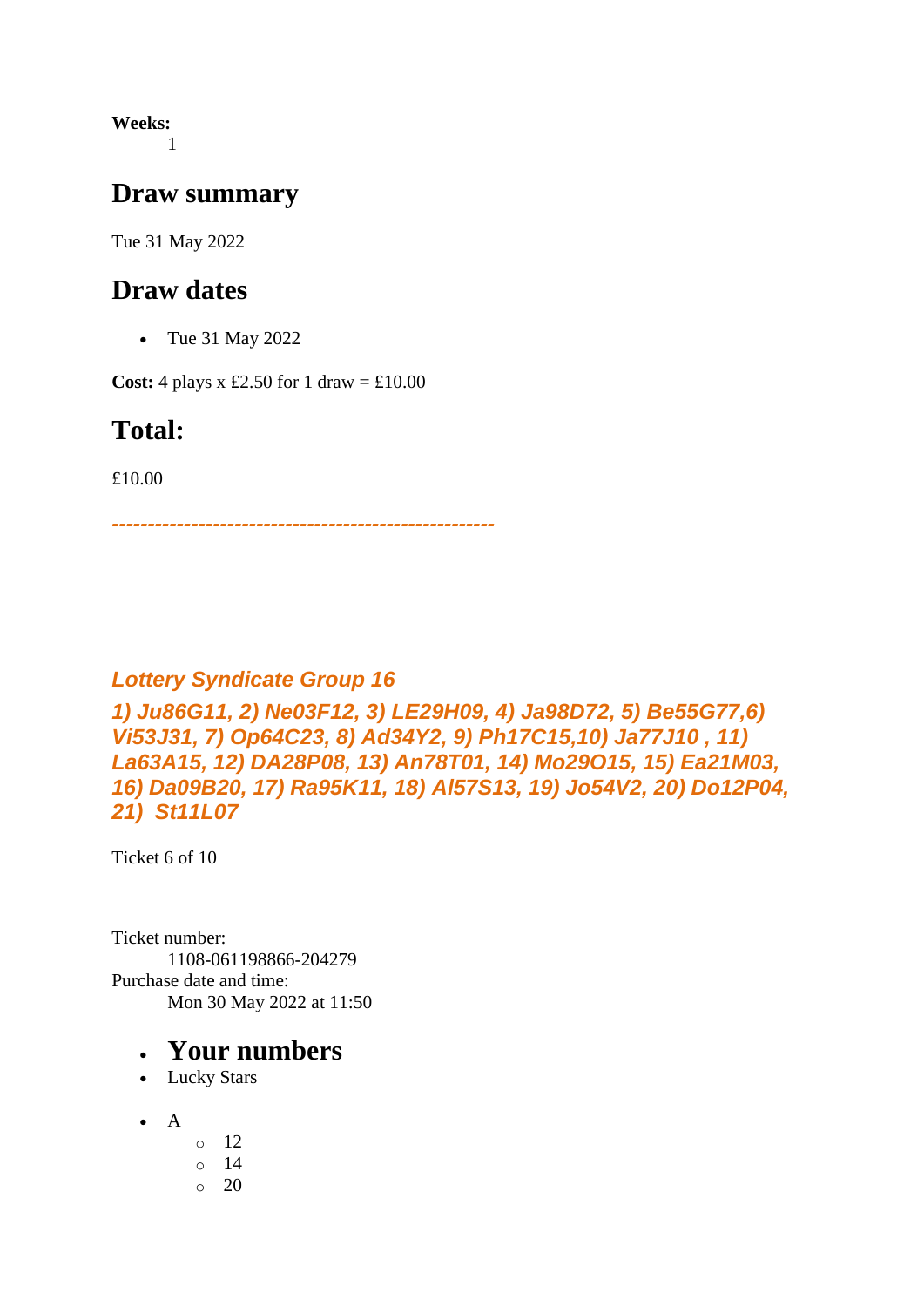- o 25 o 29 • o 04 o 07 • B o 04 o 11 o 25 o 41 o 44 • o 03 o 05 • C o 04 o 16 o 19 o 44 o 45 • o 06 o 12 o Lucky Dip • D o 04 o 17 o 19 o 24 o 36
	- •
	- o 03
	- o 11
	- o Lucky Dip

- TRNG02371
- HRNH69462
- JRNF48422
- ZRND87637

We'll email you if you win.

### **Draws summary**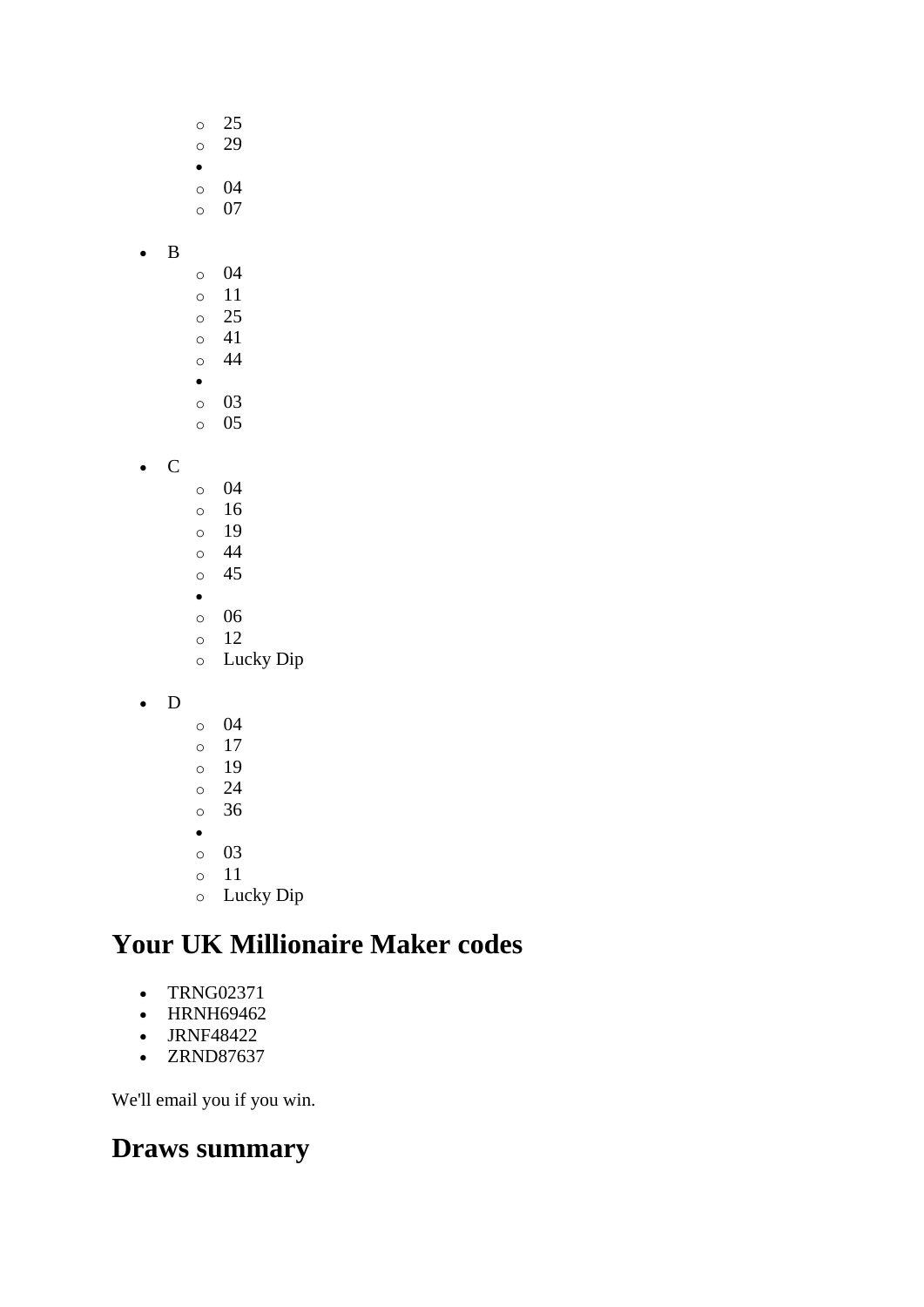**Draws: TueTuesday Weeks:** 1

### **Draw summary**

Tue 31 May 2022

### **Draw dates**

• Tue 31 May 2022

**Cost:** 4 plays x £2.50 for 1 draw =  $\text{\textsterling}10.00$ 

# **Total:**

£10.00

```
-------------------------------------------------------------
```
### *Lottery Syndicate Group 17*

*1) Vi53J31, 2) Ke85R07, 3) Jo54V2, 4) Ra95K11, 5) MA88C05 ,6) Ju46C20, 7) Ma06M32, 8) Ma03N09, 9) Ph17C15,10) Cs98M2, 11) La63A15, 12) Ju86G11, 13) Al57S13, 14) Mo29O15, 15) Ea21M03, 16) DA28P08, 17) Sa65C13, 18) Ri28L30, 19) Ja98D72, 20) Ja77J10, 21) St11L07*

Ticket 7 of 10

Ticket number: 1108-018123286-208479 Purchase date and time: Mon 30 May 2022 at 11:50

- Lucky Stars
- $\bullet$  A
- o 16
- o 31 o 37
- o 45
- o 48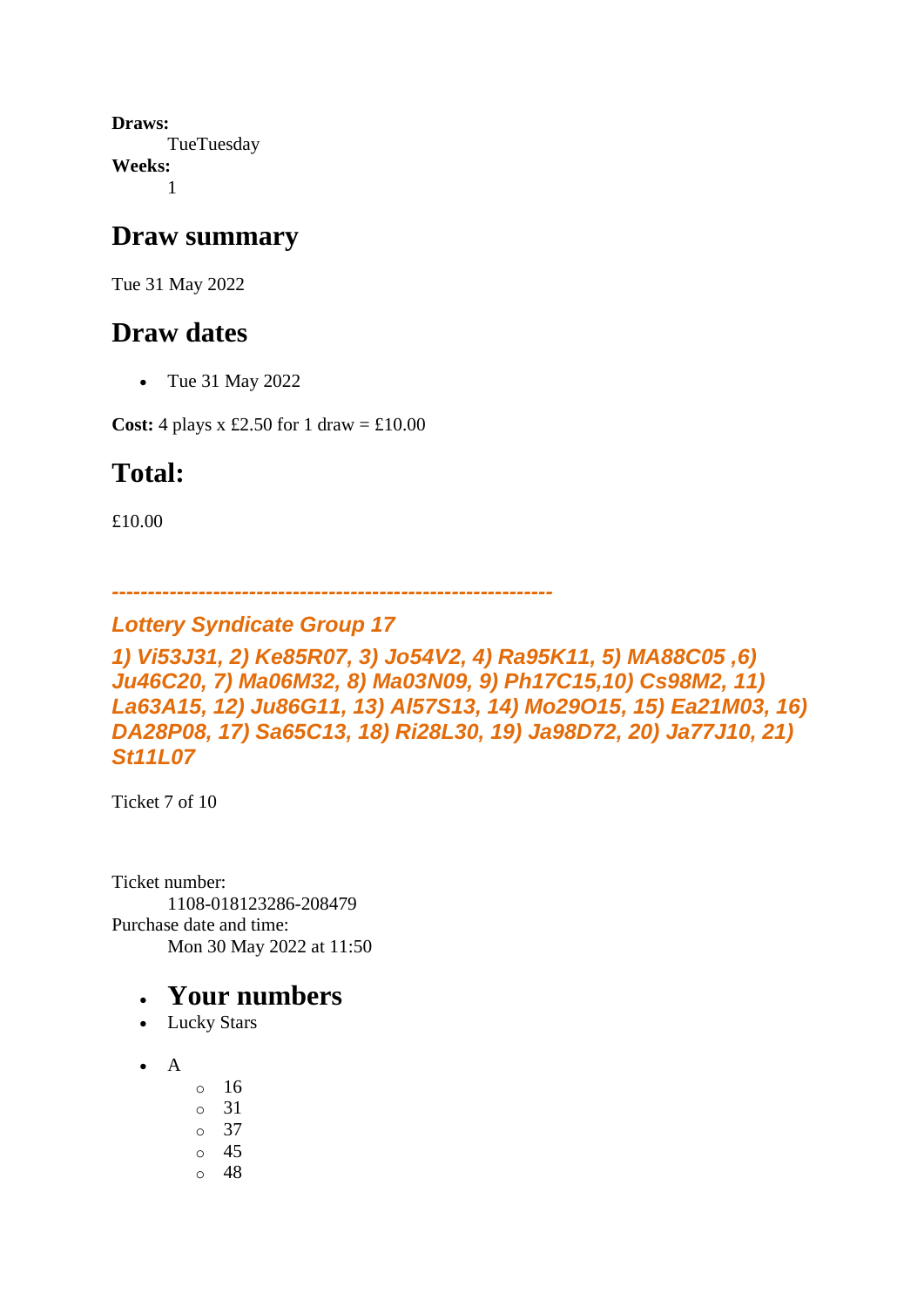- o 02 o 05 • B o 04 o 09 o 17 o 18 o 38 • o 03 o 11 • C o 01 o 08 o 48 o 49 o 50 • o 01 o 11 • D o 08 o 15 o 22 o 30
	- o 49
	- •
	- o 01
	- o 02
	- o Lucky Dip

- ZRND87638
- XRNF41317
- XRNF41318
- ZRND87639

We'll email you if you win.

### **Draws summary**

**Draws: TueTuesday Weeks:**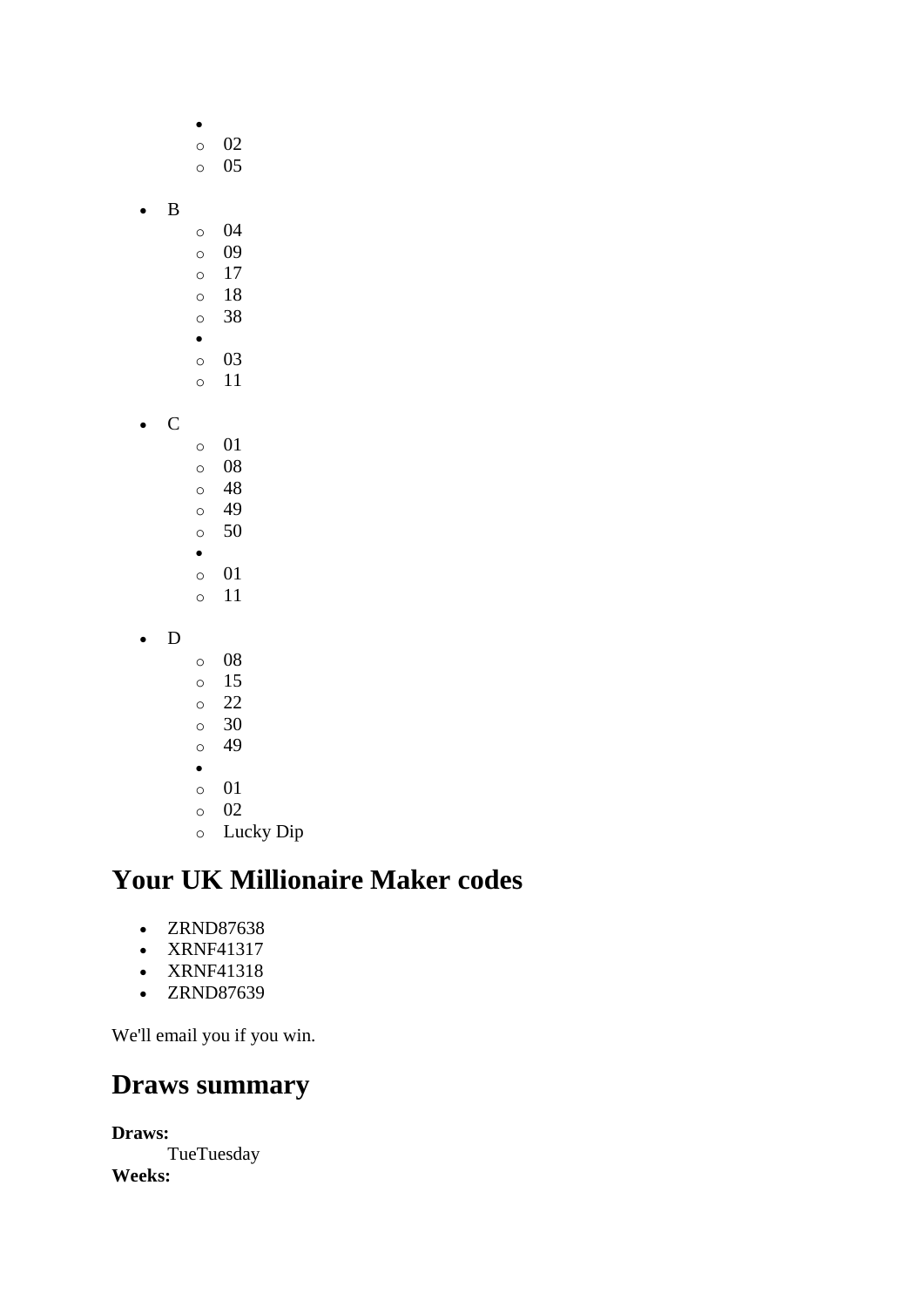1

### **Draw summary**

Tue 31 May 2022

### **Draw dates**

• Tue 31 May 2022

**Cost:** 4 plays x £2.50 for 1 draw =  $\text{\pounds}10.00$ 

# **Total:**

£10.00

*------------------------------------------------------------*

*Lottery Syndicate Group 18 1) La63A15, 2) Ke85R07, 3) Wi61F02, 4) Ma8S23,5) Ad34Y2, 6) Do12P04, 7) Ju46C20, 8) Al57S13, 9) Ph17C15,10) Ma06H02, 11) Ju51G23, 12) Ro52P07, 13) MA88C05, 14) Mo29O15, 15) Ea21M03, 16) DA28P08, 17) Ra95K11, 18) Ro09C26, 19) Da12S11, 20) Be11V1, 21) Ju86G11*

Ticket 8 of 10

Ticket number: 1108-041483799-207579 Purchase date and time: Mon 30 May 2022 at 11:50

#### • **Your numbers**

- Lucky Stars
- A
- o 06
- $\circ$  16
- $\circ$  20
- o 27
- o 38
- o 04
- o 05

• B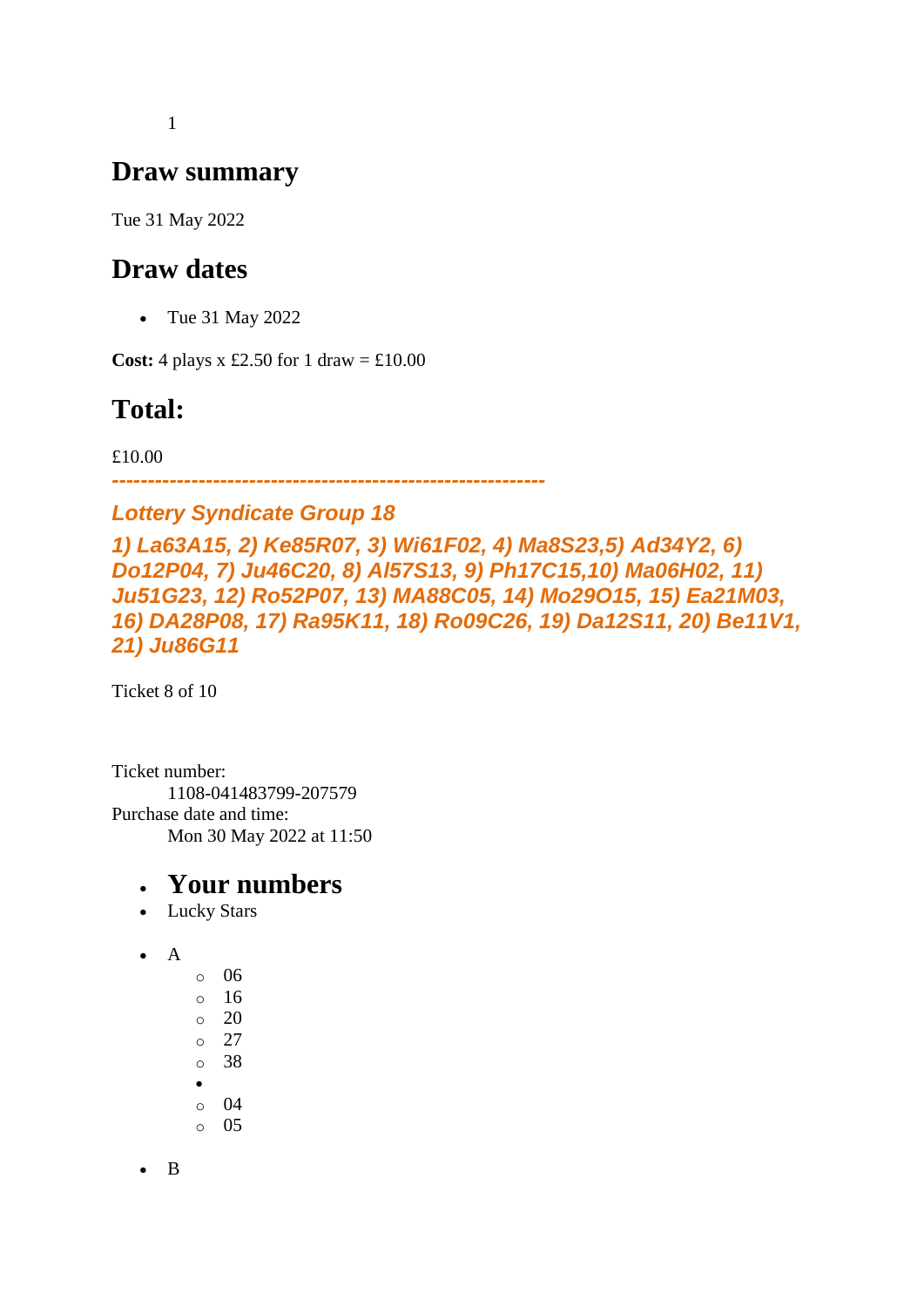- o 08
- o 16 o 25
- o 31
- o 42
- •
- o 03 o 11
- C
- o 01
- o 14 o 29
- o 46
- o 50
- •
- o 03
- o 07 o Lucky Dip
- D
- o 06
- o 12 o 36
- o 37
- o 50
- •
- o 06
- o 11
- o Lucky Dip

- VRND45657
- JRNF48425
- ZRND87643
- XRNF41319

We'll email you if you win.

# **Draws summary**

**Draws: TueTuesday Weeks:** 1

# **Draw summary**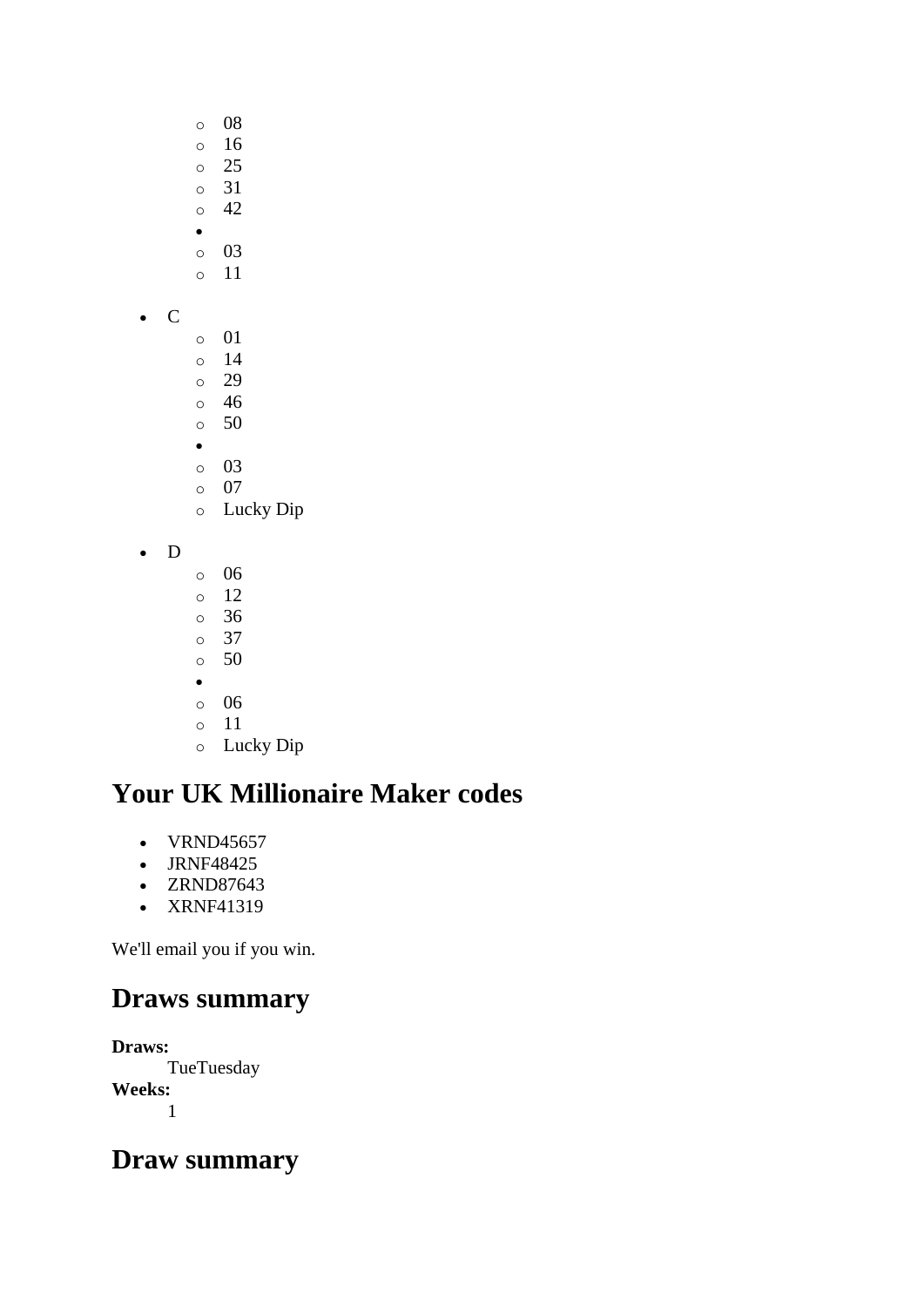Tue 31 May 2022

### **Draw dates**

• Tue 31 May 2022

**Cost:** 4 plays x £2.50 for 1 draw =  $\text{\textsterling}10.00$ 

# **Total:**

£10.00

*---------------------------------------------------------*

#### *Lottery Syndicate Group 19*

*1) Ry98M51, 2) Jo16V36, 3) Wi61F02, 4) Ad34Y2, 5) Ju51G23,6) Ra95K11,7) DA28P08, 8) De87M01, 9) Ja34T15,10) Ch75T16, 11) Ca12W16, 12) St07S04, 13) Ro09C26, 14) Ro52P07, 15) Ph31W16, 16) Mi68H03/MI68H03, 17) La63A15, 18) Ge08D01, 19) Ka10K21, 20Da09B20, 21) Ke85R07*

Ticket 9 of 10

Ticket number: 1108-058249751-201779 Purchase date and time: Mon 30 May 2022 at 11:50

#### • **Your numbers**

- Lucky Stars
- A
- o 09 o 18 o 43 o 45 o 49 • o 09 o 11

• B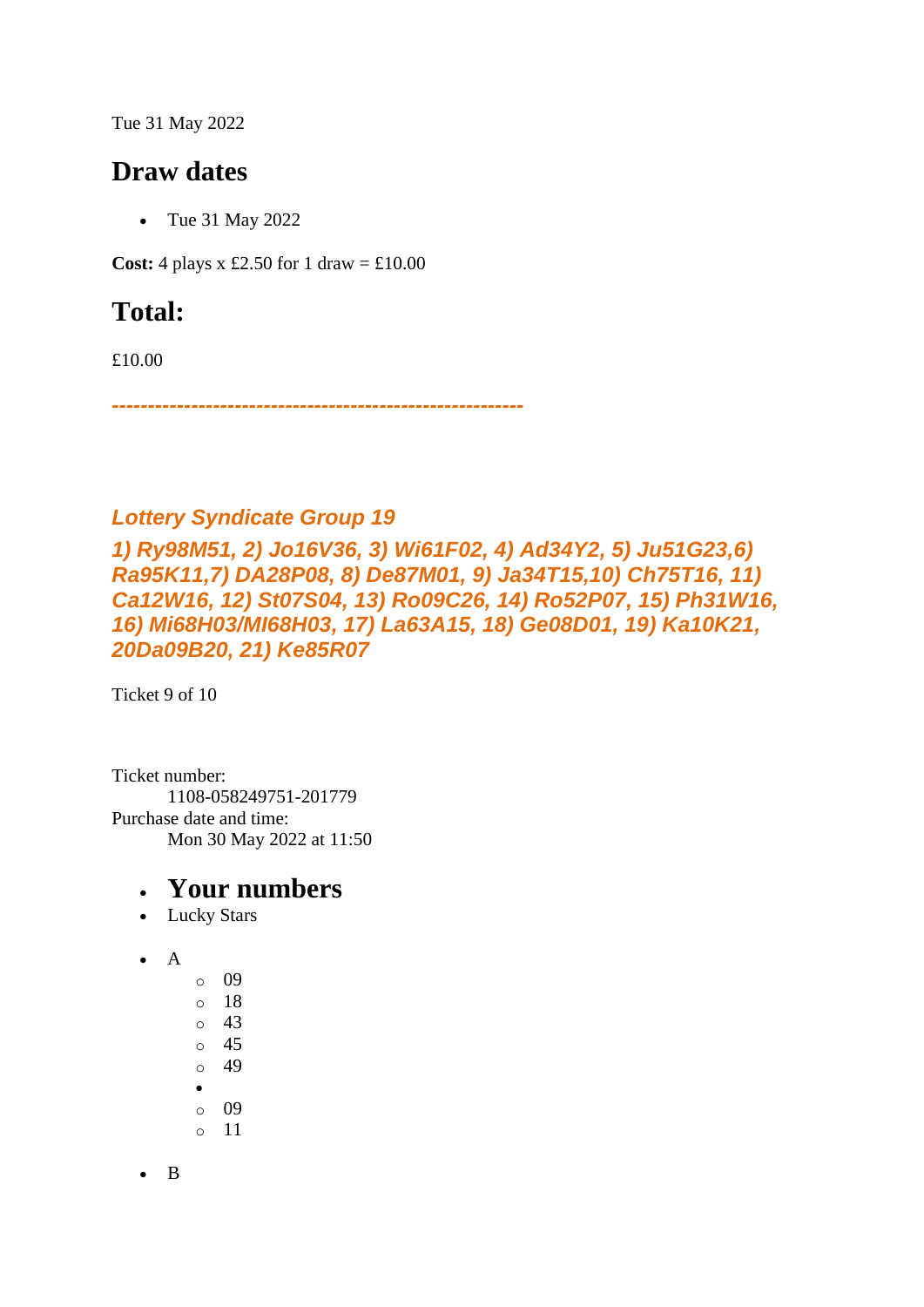- o 04
- o 13 o 14
- o 25
- o 29
- •
- o 07 o 12
- C
- o 01
- o 06
- o 31 o 33
- o 35
- •
- o 03
- o 09
- o Lucky Dip
- D
- o 02
- o 09 o 22
- o 23
- o 32
- •
- o 01
- o 05
- o Lucky Dip

- JRNF48427
- MRNF63600
- XRNF41322
- JRNF48428

We'll email you if you win.

# **Draws summary**

**Draws: TueTuesday Weeks:** 1

# **Draw summary**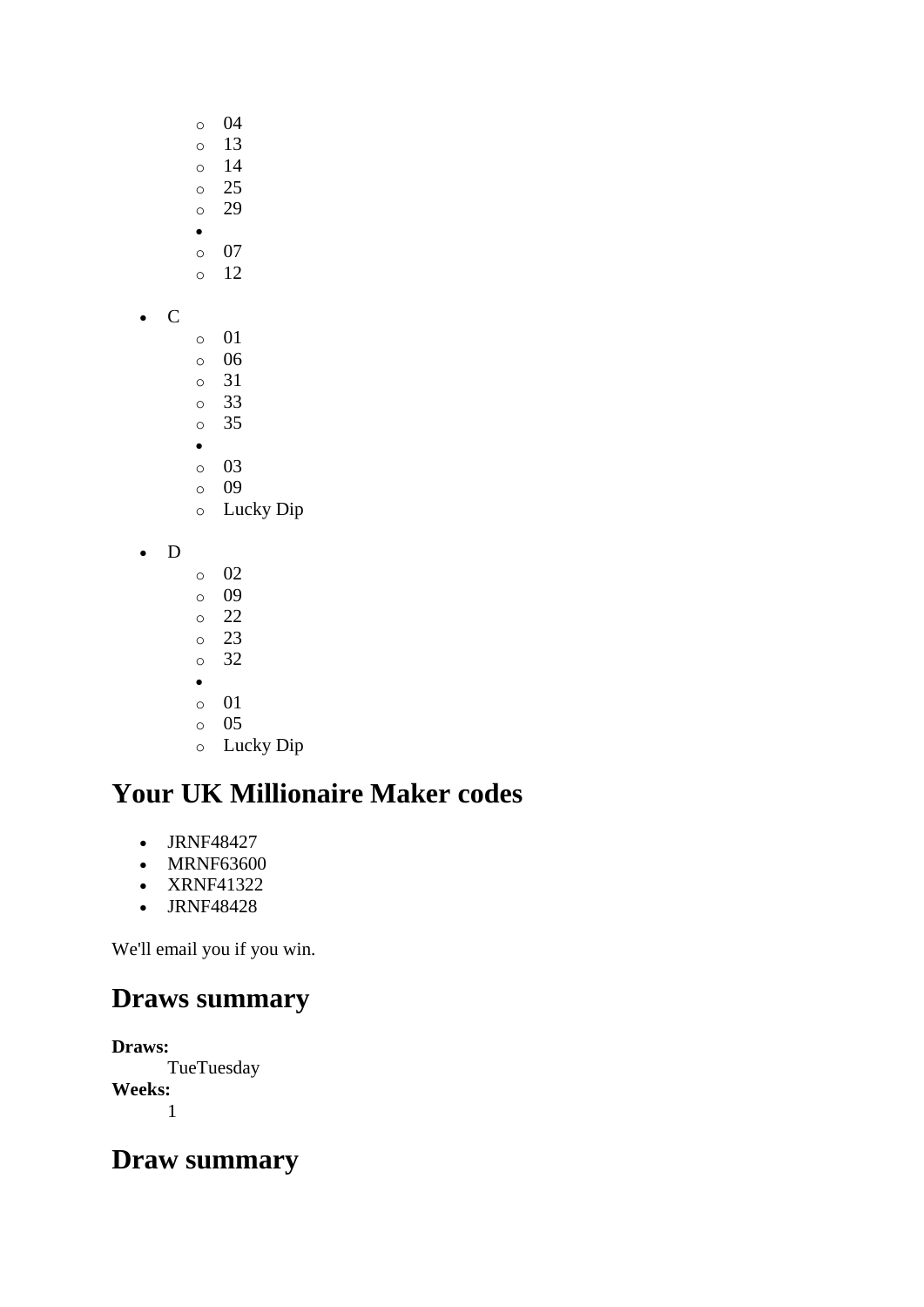Tue 31 May 2022

### **Draw dates**

• Tue 31 May 2022

**Cost:** 4 plays x £2.50 for 1 draw =  $\text{\textsterling}10.00$ 

# **Total:**

£10.00

*--------------------------------------------------------*

#### *Lottery Syndicate Group 20*

*1) Ry98M51, 2) Ri28L30, 3) DA28P08, 4) Ka10K21,5) Ch75T16,6) Lo82S20,7) La63A15, 8) Ra95K11, 9) Ja34T15,10) De87M01, 11) Ro52P07, 12) Ad05R11, 13) Da84S01, 14) Bo96L03, 15) Ph12O16, 16) Mi68H03/MI68H03, 17) Ga58S03 (G. Schmidt), 18) StJoWal, 19) Ro98H60, 20) Ju51G23, 21) Cs98M20*

Ticket 10 of 10

Ticket number: 1108-008955411-203879 Purchase date and time: Mon 30 May 2022 at 11:50

- Lucky Stars
- A
- o 04 o 07 o 13  $\circ$  14 o 25 • o 01 o 11
- B
- o 08 o 25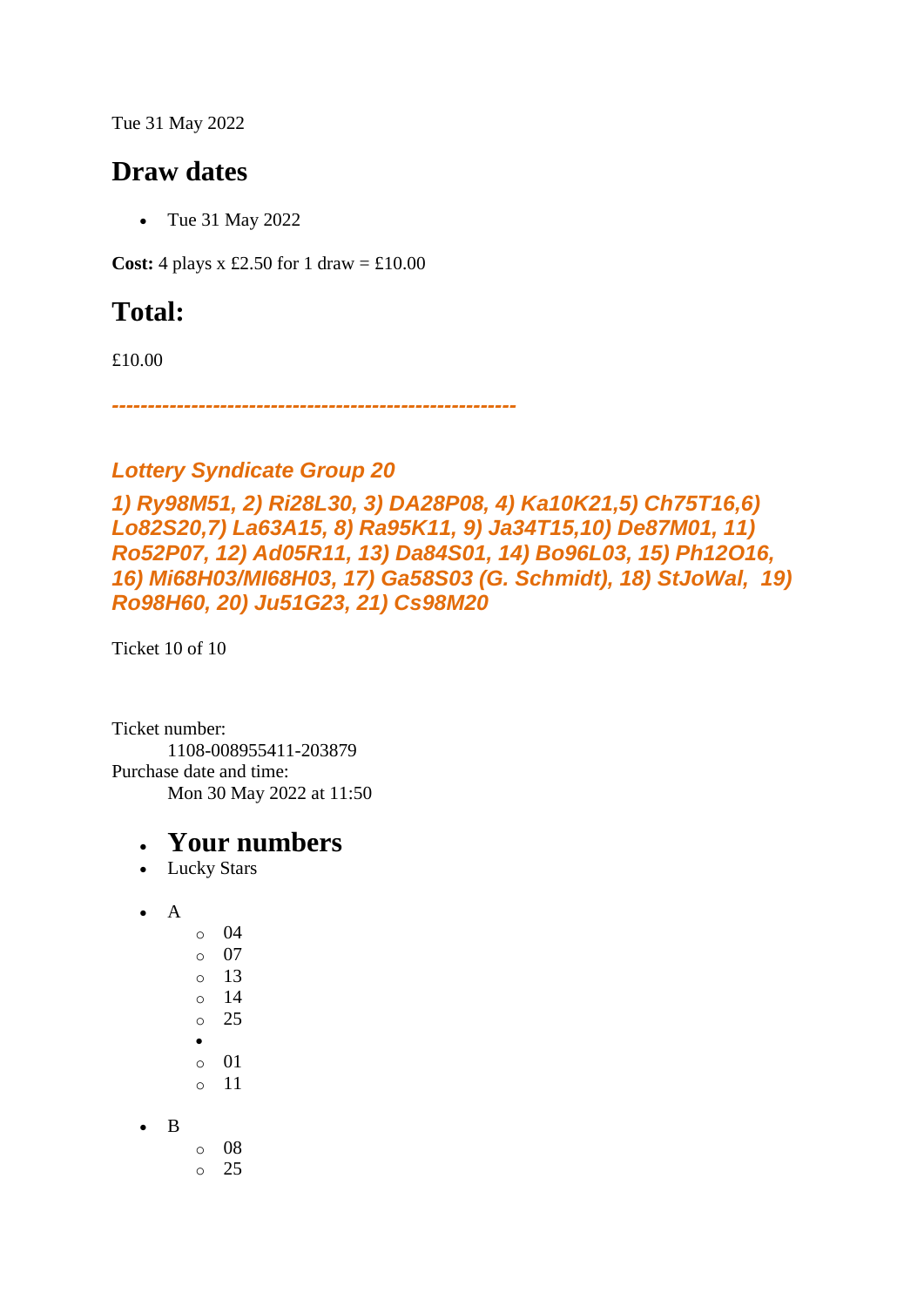- o 26
- $\circ$  40
- o 45
- •
- o 04 o 08
- o Lucky Dip

• C

- o 18
- o 25
- o 29 o 30
- o 46
- •
- o 04
- o 06
- o Lucky Dip

• D

- o 16
- o 28 o 30
- o 34
- $\circ$  49
- •
- o 04
- o 06
- o Lucky Dip

# **Your UK Millionaire Maker codes**

- TRNG02376
- ZRND87646
- ZRND87647
- TRNG02377

We'll email you if you win.

# **Draws summary**

**Draws: TueTuesday Weeks:** 1

# **Draw summary**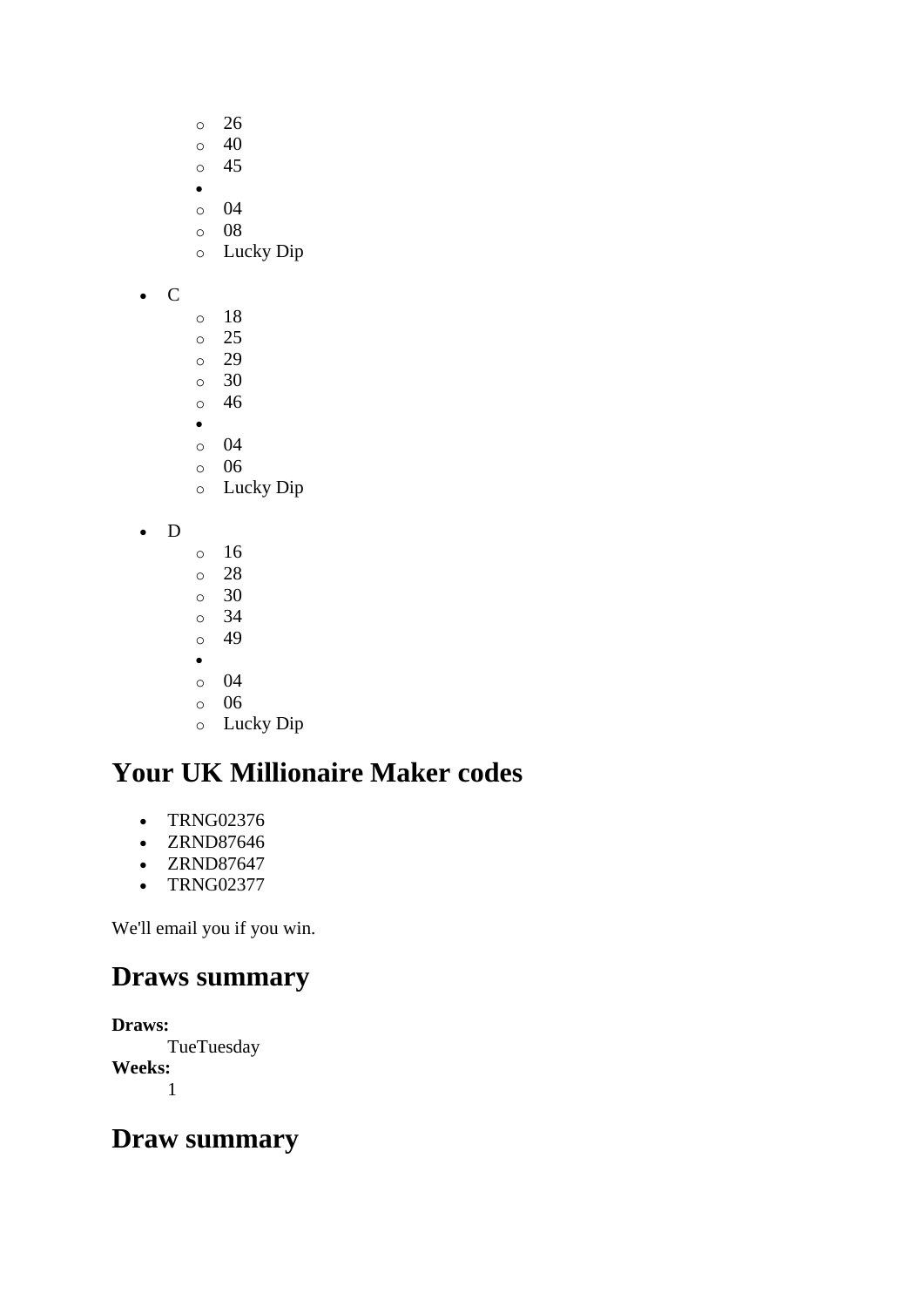Tue 31 May 2022

### **Draw dates**

• Tue 31 May 2022

**Cost:** 4 plays x £2.50 for 1 draw =  $\text{\textsterling}10.00$ 

# **Total:**

£10.0

*----------------------------------------------------------*

#### *Lottery Syndicate Group 21*

*1) An57P10, 2) An58P14, 3) Te68W11, 4) Jo16V36, 5) Go54H16,6) If33O7, 7) Ka30M09, 8) Da84S01, 9) Ga58S03 (G. Schmidt),10) Te21W11, 11) Ro52P07, 12) Mo08K09, 13) Ry98M51, 14) ---------------, 15) Mi02L17, 16) Ro98H60, 17) Ar35L11, 18) Ri52F56, 19) AD25W12, 20) Cs98M20, 21) Ph12O16*

Ticket 1 of 10

Ticket number: 1108-009161747-208479 Purchase date and time: Mon 30 May 2022 at 11:51

#### • **Your numbers**

• Lucky Stars

```
\bullet A
      o 06 
      o 09 
      o 22 
      o 44 
      o 47 
      •
      o 03 
      o 05 
      o Lucky Dip
```
• B

o 04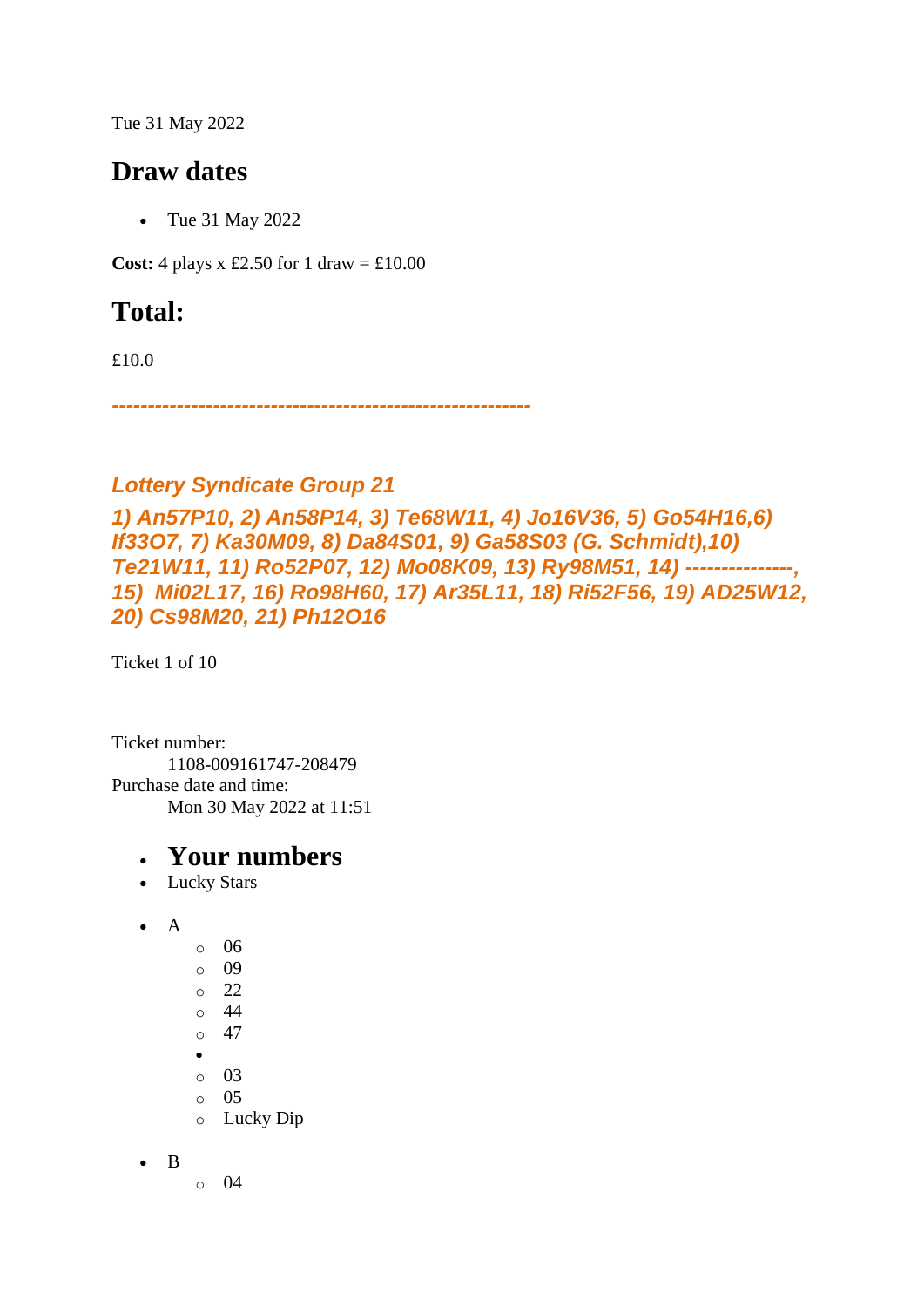- $\circ$  30
- o 34
- o 35
- $\circ$  40
- o 03
- o 06
- o Lucky Dip
- C
- o 15 o 29
- o 31
- o 33 o 42
- •
- o 01
- o 05
- o Lucky Dip
- D
- o 03
- o 14 o 23
- o 38
- o 50
- •
- o 02
- o 11

# o Lucky Dip

# **Your UK Millionaire Maker codes**

- ZRND87818
- MRNF63772
- XRNF41519
- HRNH69636

We'll email you if you win.

# **Draws summary**

**Draws: TueTuesday Weeks:** 1

# **Draw summary**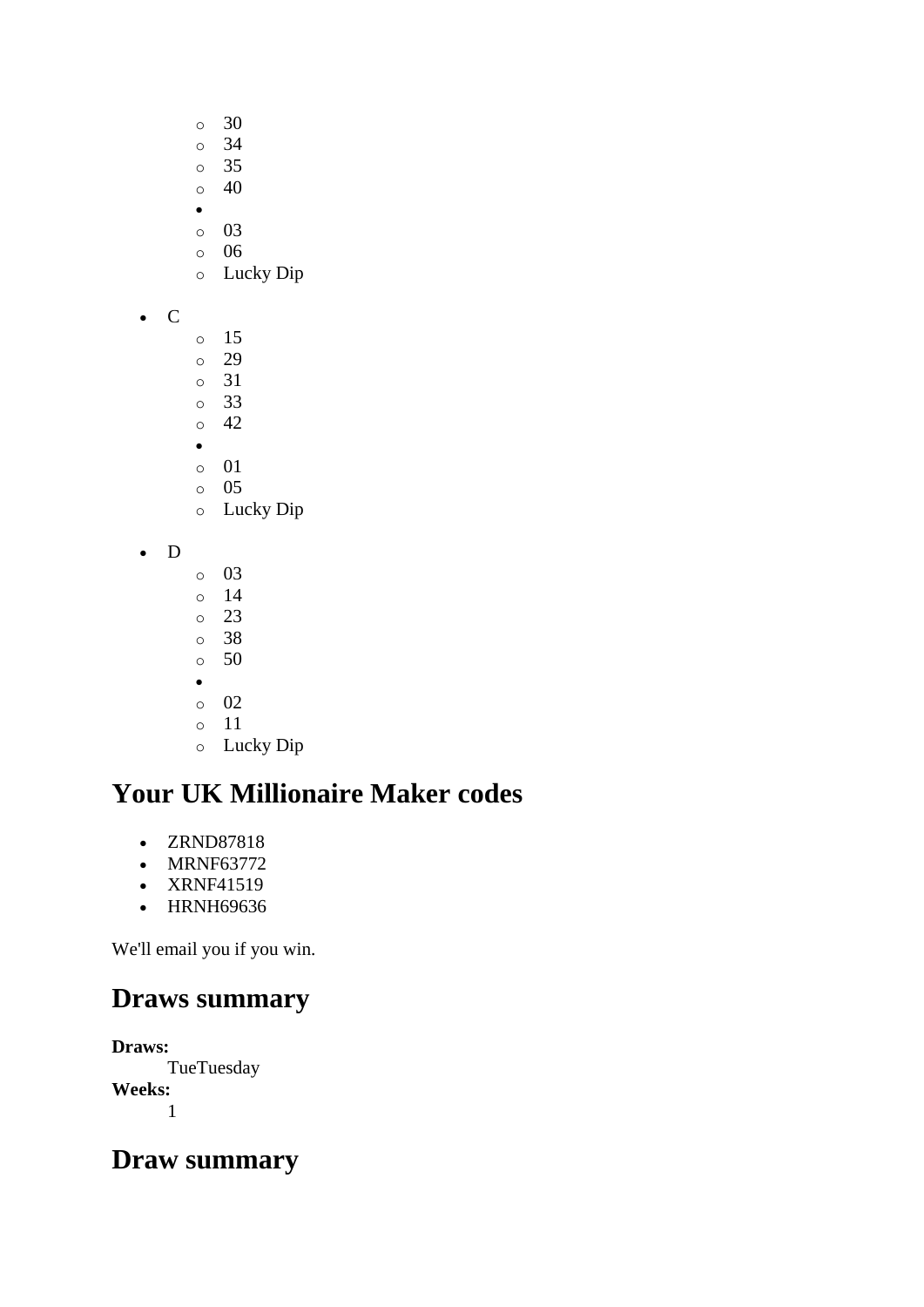Tue 31 May 2022

### **Draw dates**

• Tue 31 May 2022

**Cost:** 4 plays x £2.50 for 1 draw =  $\text{\textsterling}10.00$ 

# **Total:**

£10.00

*------------------------------------------------------------*

#### *Lottery Syndicate Group 22*

```
1) An57P10, 2) Jo54V2, 3) Ph12O16, 4) MI04J16, 5) Go54H16,6) 
If33O77, 7) Da10N11Norcup , 8) Da84S01, 9) Ga58S03 (G. 
Schmidt),10) Te21W11, 11) Vi53J31, 12) Mi68H03/MI68H03, 13) 
Ed15H21, 14) Op64C23, 15) Jo16V36, 16) Ar35L11, 17) Pe20L31, 18) 
An67B17, 19) AD25W12, 20) Se32M12, 21) Jo92Y20
```
Ticket 2 of 10

Ticket number: 1108-003853335-205479 Purchase date and time: Mon 30 May 2022 at 11:51

- Lucky Stars
- $\bullet$  A
	- o 01 o 09 o 16 o 22 o 35
	- •
	- o 05
	- o 09
	- o Lucky Dip
- B
- o 01
- o 06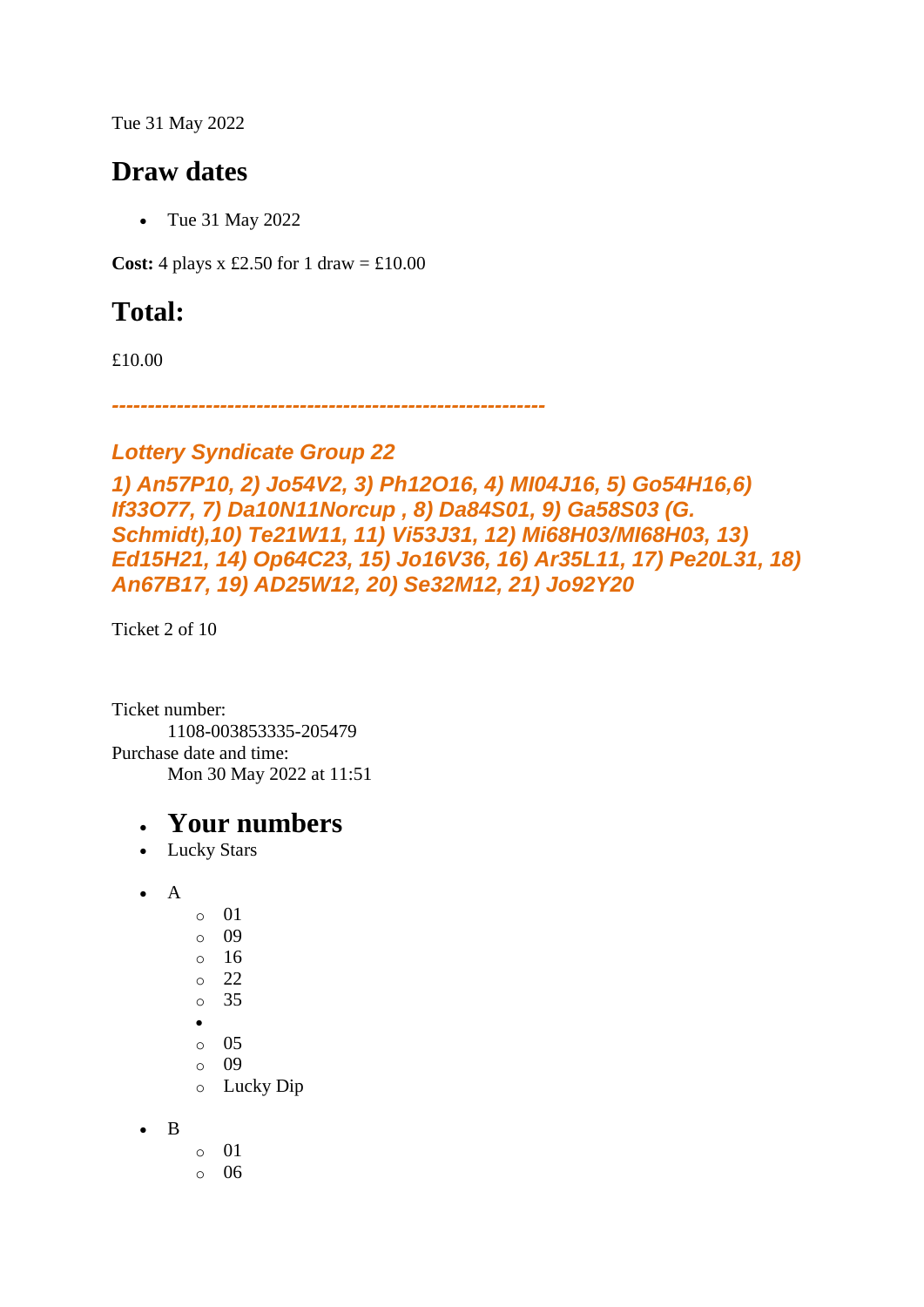- o 07
- $\circ$  10
- $\circ$  47 •
- o 10
- o 12
- o Lucky Dip
- C
- o 04
- o 26
- o 30 o 32
- $\circ$  47
- •
- o 05
- o 11
- o Lucky Dip
- D
- o 11 o 24 o 27 o 32 o 33 • o 01 o 08
- o Lucky Dip

- TRNG02578
- ZRND87819
- JRNF48603
- TRNG02579

We'll email you if you win.

# **Draws summary**

**Draws: TueTuesday Weeks:** 1

# **Draw summary**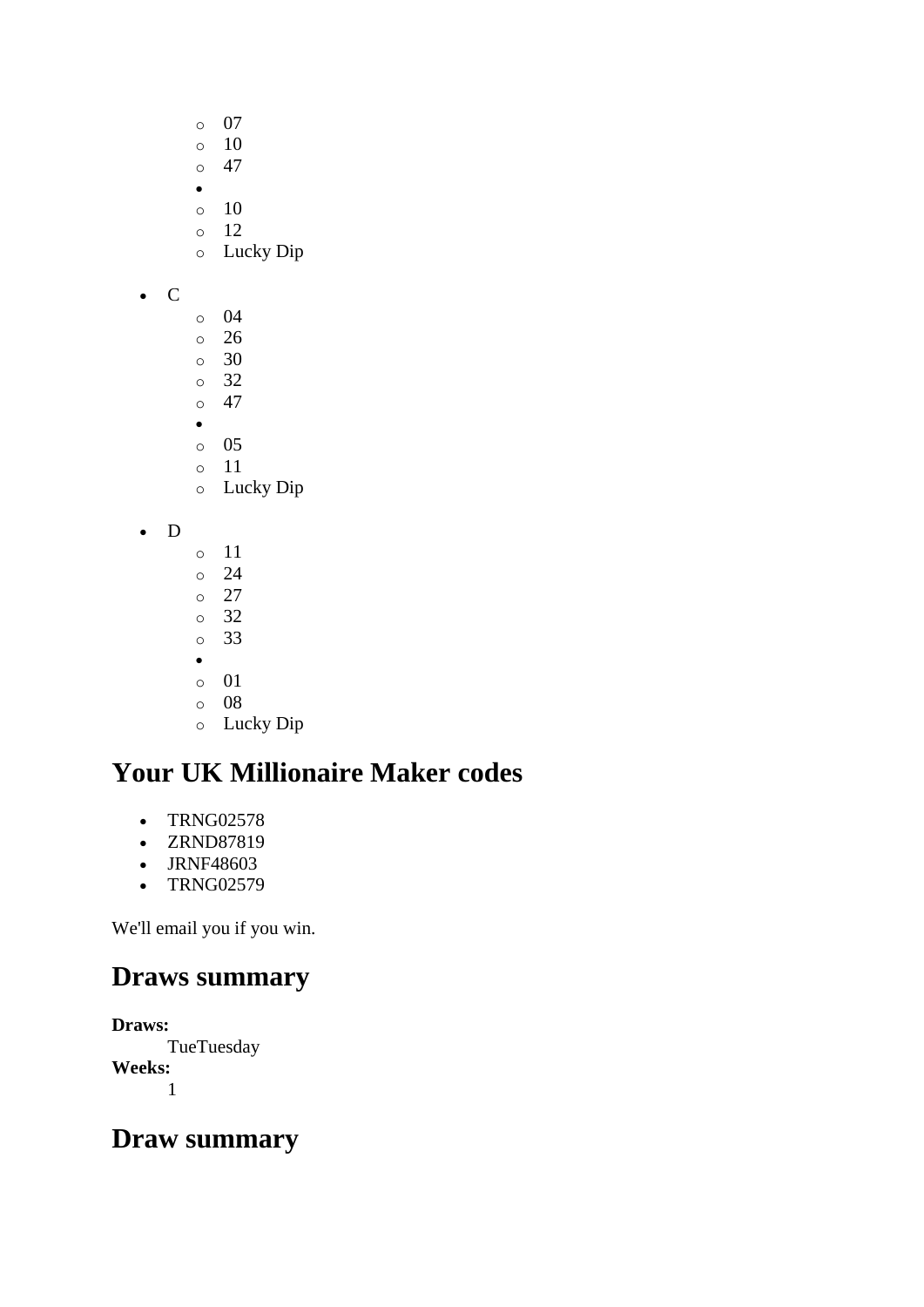Tue 31 May 2022

### **Draw dates**

• Tue 31 May 2022

**Cost:** 4 plays x £2.50 for 1 draw =  $\text{\textsterling}10.00$ 

# **Total:**

£10.00

*---------------------------------------------------*

#### *Lottery Syndicate Group 23*

*1) Jo54V2, 2) An58P14, 3) Ri52F56, 4) Da84S01, 5) Ha98S01, 6) PE67S20, 7) Wi90H05, 8) Ru39M44, 9) Ga58S03 (G. Schmidt),10) Gr27B30, 11) Ma16W01, 12) Be11V1, 13) Ad05R11, 14) Ab01A01, 15) Ph12O16, 16) He18T10, 17) MI04J16, 18) Mi68H03/MI68H03, 19) Sa52D05, 20) Pe20L31, 21) Jo92Y20*

Ticket 3 of 10

Ticket number: 1108-059488275-203079 Purchase date and time: Mon 30 May 2022 at 11:51

#### • **Your numbers**

• Lucky Stars

```
• A 
      o 09 
      \circ 13
      o 22 
      o 32 
      o 48 
      •
      o 02 
      o 08 
      o Lucky Dip
```
• B

o 01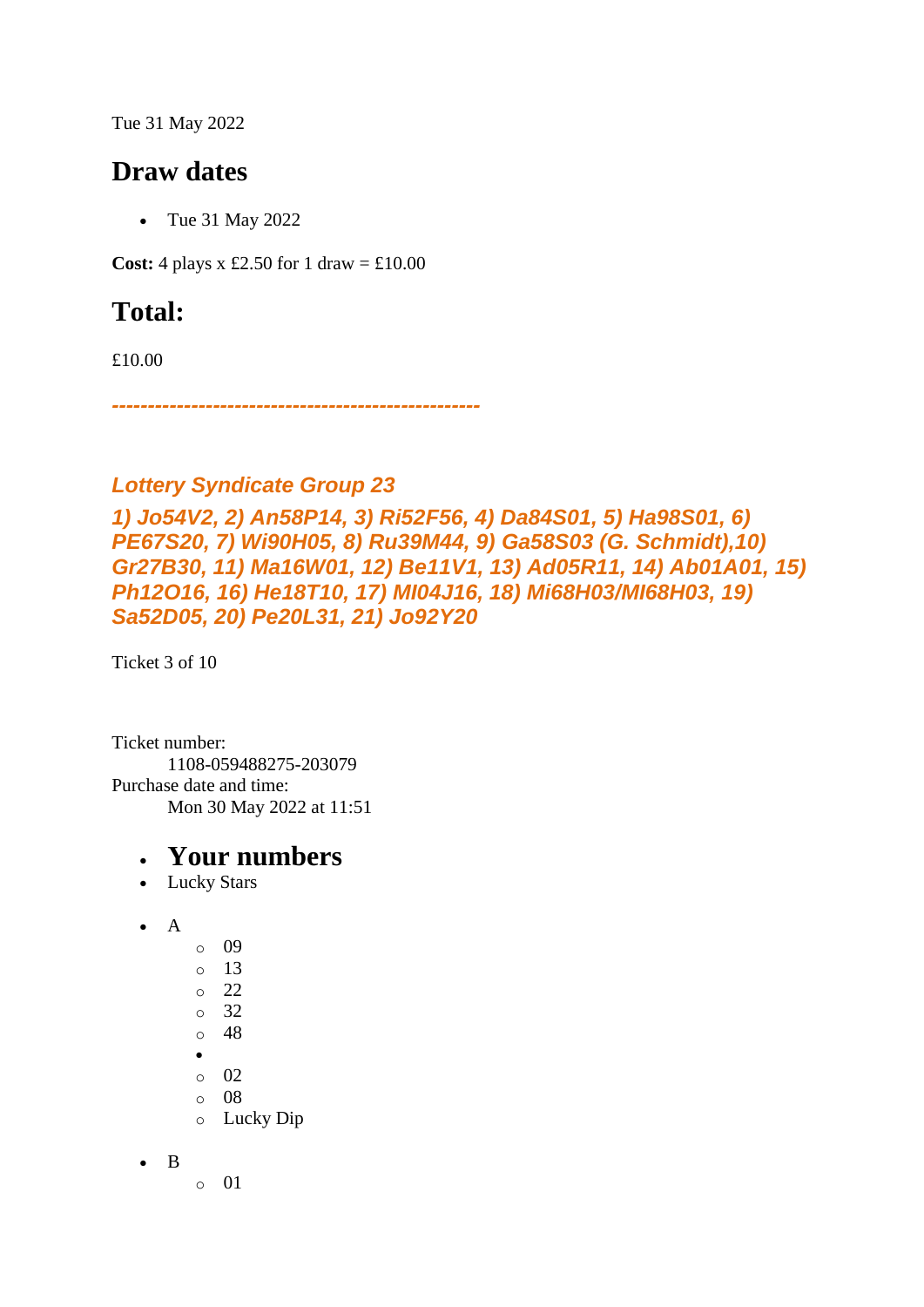- o 13 o 25
- o 41
- $\circ$  42
- o 11
- $\circ$  12
- o Lucky Dip
- C
- $\circ$  10 o 13 o 14 o 19 o 48 •
- o 08
- o 11 o Lucky Dip
- D
- o 07
- o 08
- o 18 o 24
- o 28
- •
- o 02
- o 11
- o Lucky Dip

- ZRND87820
- ZRND87821
- TRNG02580
- XRNF41522

We'll email you if you win.

# **Draws summary**

**Draws: TueTuesday Weeks:** 1

# **Draw summary**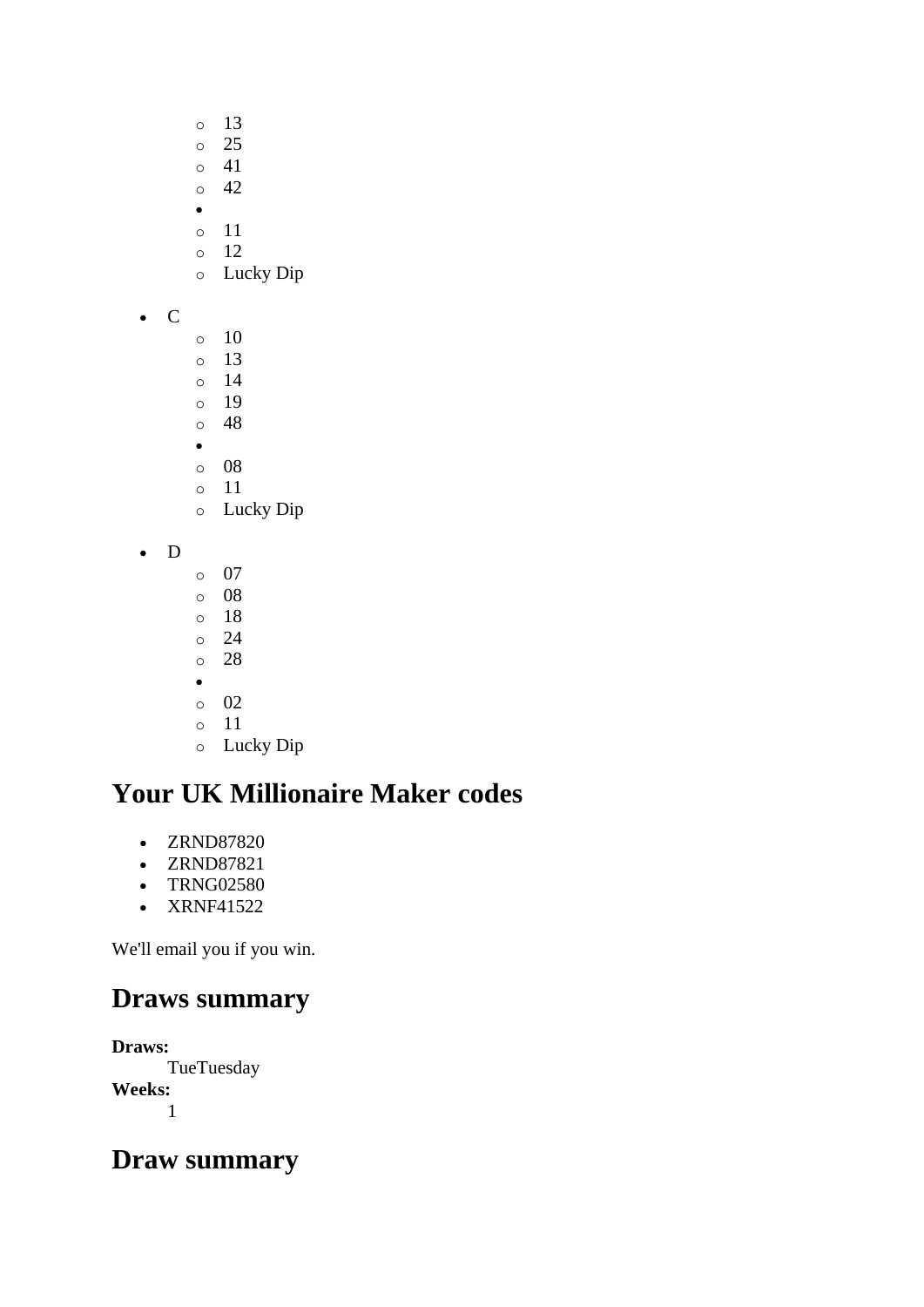Tue 31 May 2022

### **Draw dates**

• Tue 31 May 2022

**Cost:** 4 plays x £2.50 for 1 draw =  $\text{\textsterling}10.00$ 

# **Total:**

£10.00

*----------------------------------------------------*

#### *Lottery Syndicate Group 24*

```
1) Sa52D05, 2) Wi90H05, 3) Ma8S23, 4) Pe20L31,5) CA42S01,6) 
Ph12O16, 7) Pe03S23, 8) Ru39M44, 9) Ga58S03 (G. Schmidt),10) 
Sh20S29, 11) Ma16W01, 12) Fr02B01, 13) Ma98D73, 14) Te68W11,
15) Da84S01, 16) He18T10, 17) MI04J16, 18) PE67S20, 19) StJoWal, 
20) Jo54V2, 21) Jo92Y20
```
Ticket 4 of 10

Ticket number: 1108-020635671-202379 Purchase date and time: Mon 30 May 2022 at 11:51

- Lucky Stars
- $\bullet$  A  $\circ$  02
	- o 08 o 12
	- o 24
	- o 25
	- •
	- o 03
	- o 08
	- o Lucky Dip
- B
- o 08
- o 09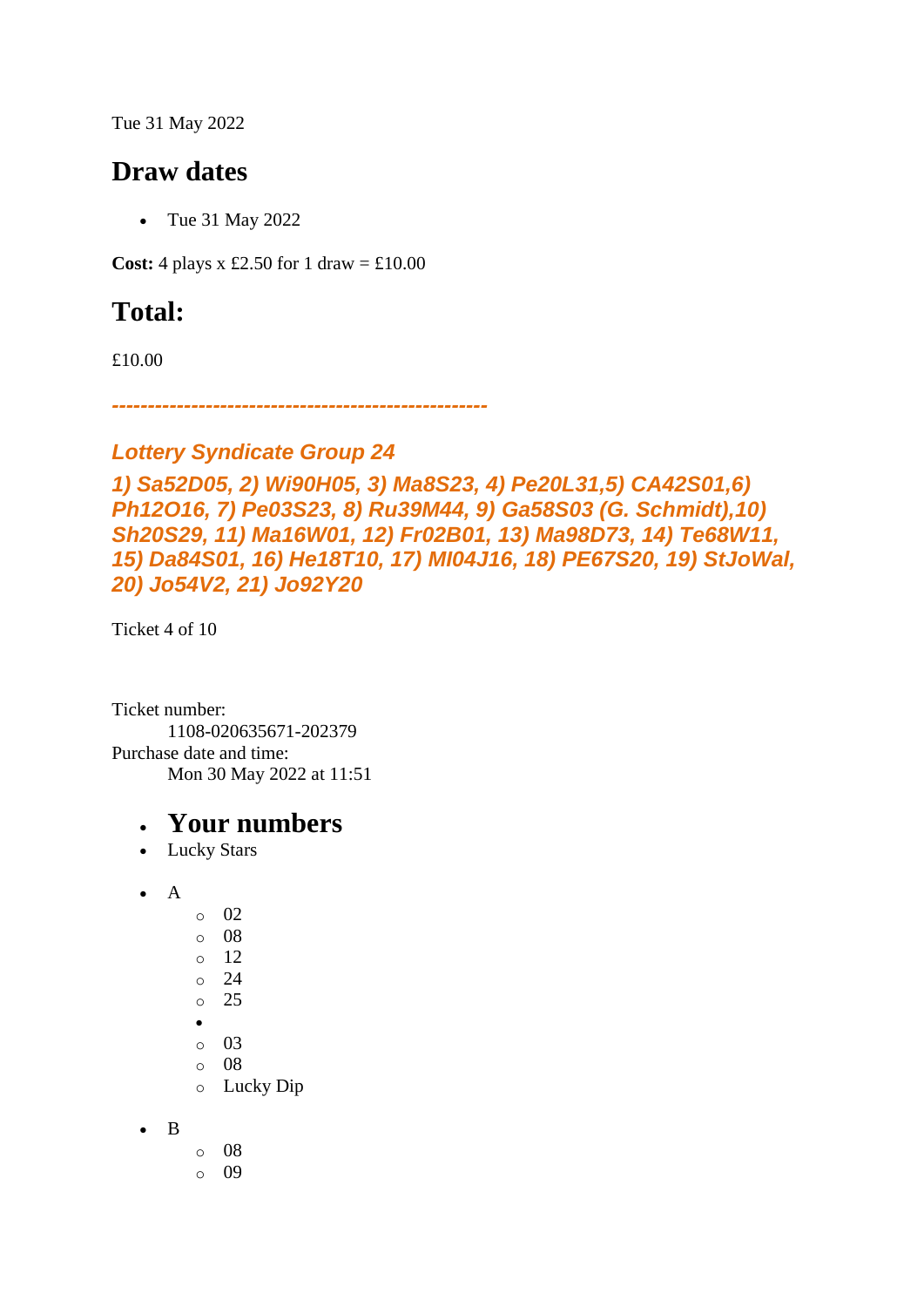- o 28
- $\circ$  41 o 44
- •
- o 02
- o 12
- o Lucky Dip
- C
- o 02
- o 14 o 24
- o 30
- o 49
- •
- o 02
- o 05
- o Lucky Dip
- D
- o 15  $\circ$  20 o 35 o 37 o 45 • o 11 o 12
- o Lucky Dip

- MRNF63777
- TRNG02582
- JRNF48604
- ZRND87822

We'll email you if you win.

# **Draws summary**

**Draws: TueTuesday Weeks:** 1

# **Draw summary**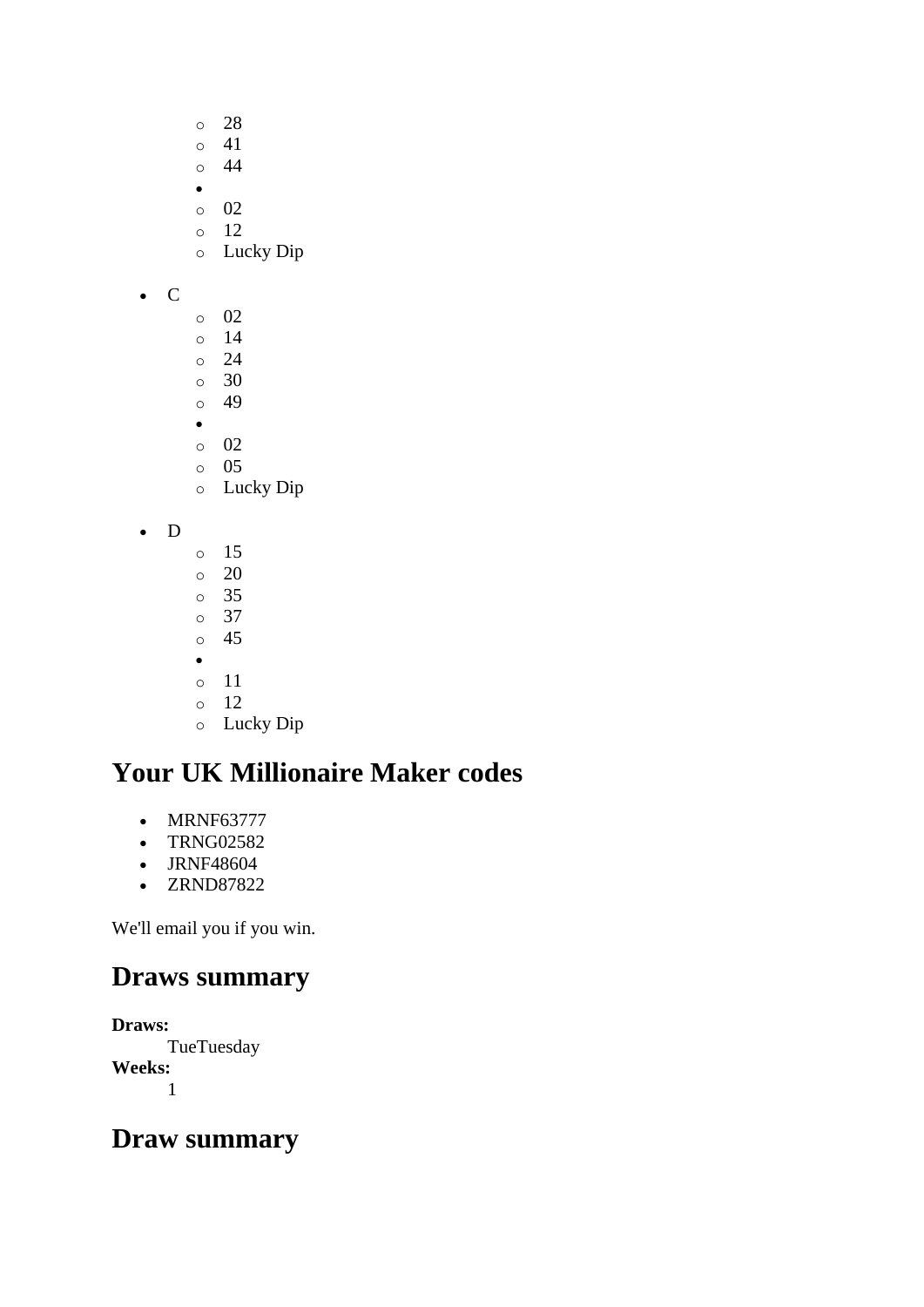Tue 31 May 2022

### **Draw dates**

• Tue 31 May 2022

**Cost:** 4 plays x £2.50 for 1 draw =  $\text{\textsterling}10.00$ 

# **Total:**

£10.00

*----------------------------------------------------------*

#### *Lottery Syndicate Group 25*

*1) Sa52D05, 2) Ju86G11, 3) Jo57F06, 4) Jo16V36,5) Ry98M51, 6) CA42S01, 7) Wi90H05, 8) Fr02B01, 9) Te19B30,10) TH94L16, 11) Ma86M06, 12) De47C03, 13) MI04J16, 14) Sh20S29, 15) Te68W11,16) Ma8S23, 17) St81P02, 18) Ha98S01, 19) Ma94N21, 20) Be11V1, 21) Eu12R03*

Ticket 5 of 10

Ticket number: 1108-048731410-208379 Purchase date and time: Mon 30 May 2022 at 11:51

- Lucky Stars
- A
- $\circ$  10 o 15  $\circ$  27 o 35 o 48 • o 02  $\circ$  10 o Lucky Dip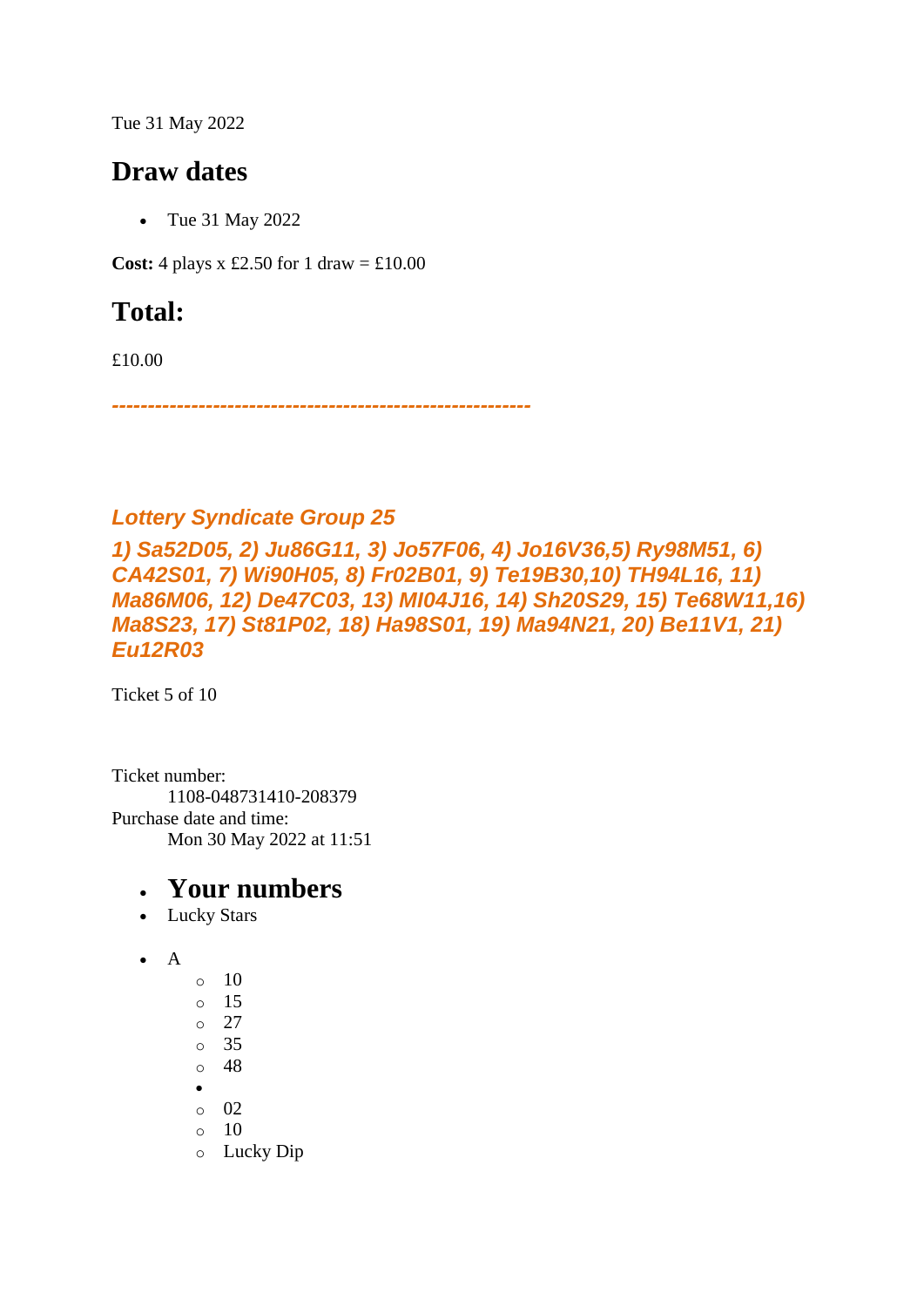- B
- o 04
- o 25
- o 36
- o 41  $\circ$  47
- •
- o 03
- o 04
- o Lucky Dip
- C
- o 06
- o 16
- o 31
- o 34 o 42
- •
- o 07
- o 11
- o Lucky Dip
- D
- o 13
- o 15
- o 23
- o 30 o 38
- •
- o 05
- o 12
- o Lucky Dip

- ZRND87825
- VRND45876
- HRNH69640
- XRNF41524

We'll email you if you win.

### **Draws summary**

**Draws:** TueTuesday **Weeks:** 1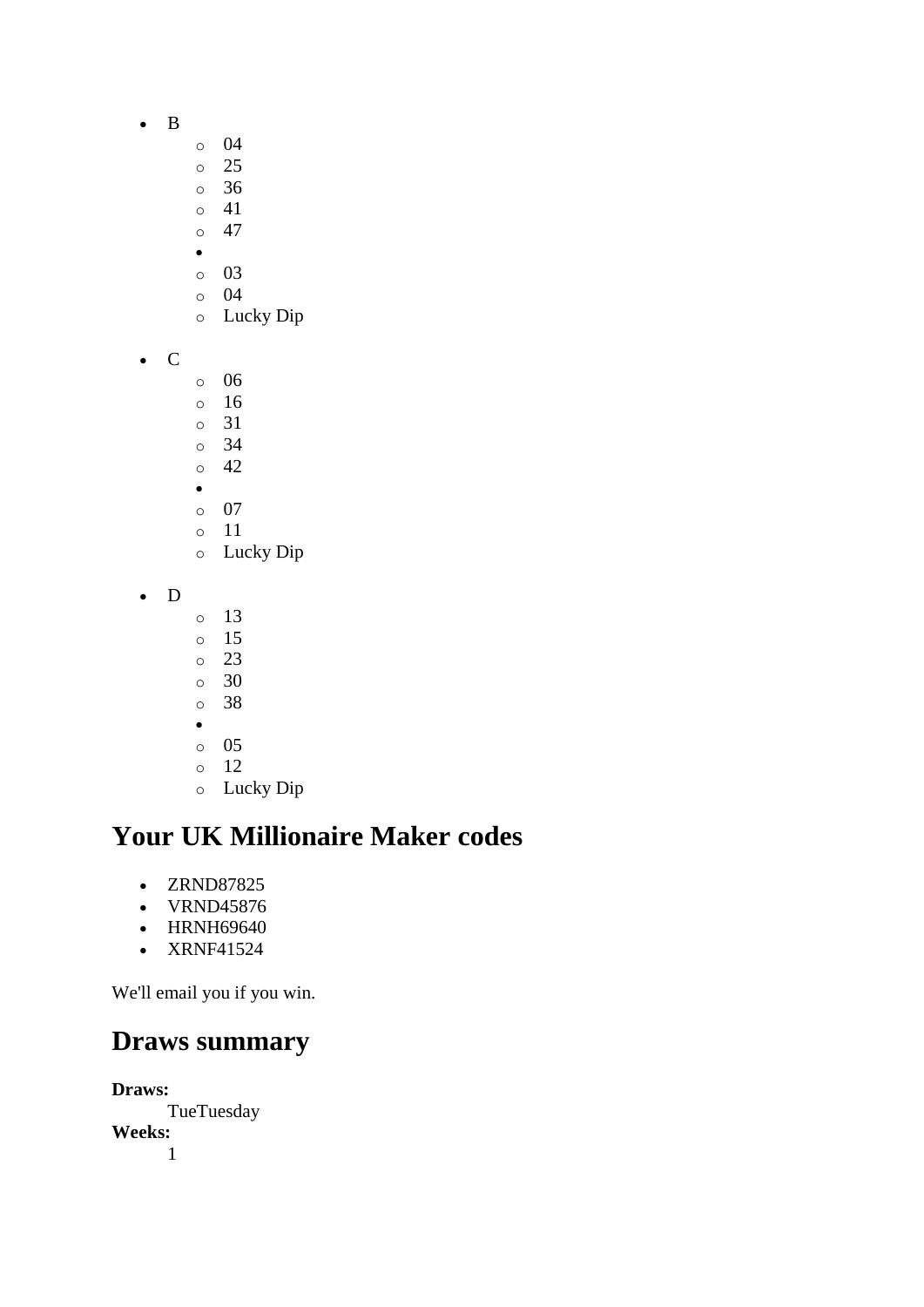### **Draw summary**

Tue 31 May 2022

### **Draw dates**

• Tue 31 May 2022

**Cost:** 4 plays x £2.50 for 1 draw =  $\text{\textsterling}10.00$ 

# **Total:**

£10.00

*-------------------------------------------------*

#### *Lottery Syndicate Group 26*

*1) Ry98M51, 2) Te68W11, 3) Be55G77, 4) Sh20S29,5) StJoWal,6) CA42S01, 7) Jo16V36, 8) Al57S13, 9) Te19B30,10) Pe03S23, 11) Pa65A06, 12) De47C03, 13) Ka30M09, 14) Ha90S03, 15) Ma52A71,16) Ma86M06 17) Ed55T02, 18) St81P02, 19) TH94L16, 20) Ma56S01, 21) Jo92Y20*

Ticket 6 of 10

Ticket number: 1108-005688598-208279 Purchase date and time: Mon 30 May 2022 at 11:51

- Lucky Stars
- $\bullet$  A
- o 01
- o 02
- $\circ$  14
- o 26
- o 49
- o 03
- o 06
- o Lucky Dip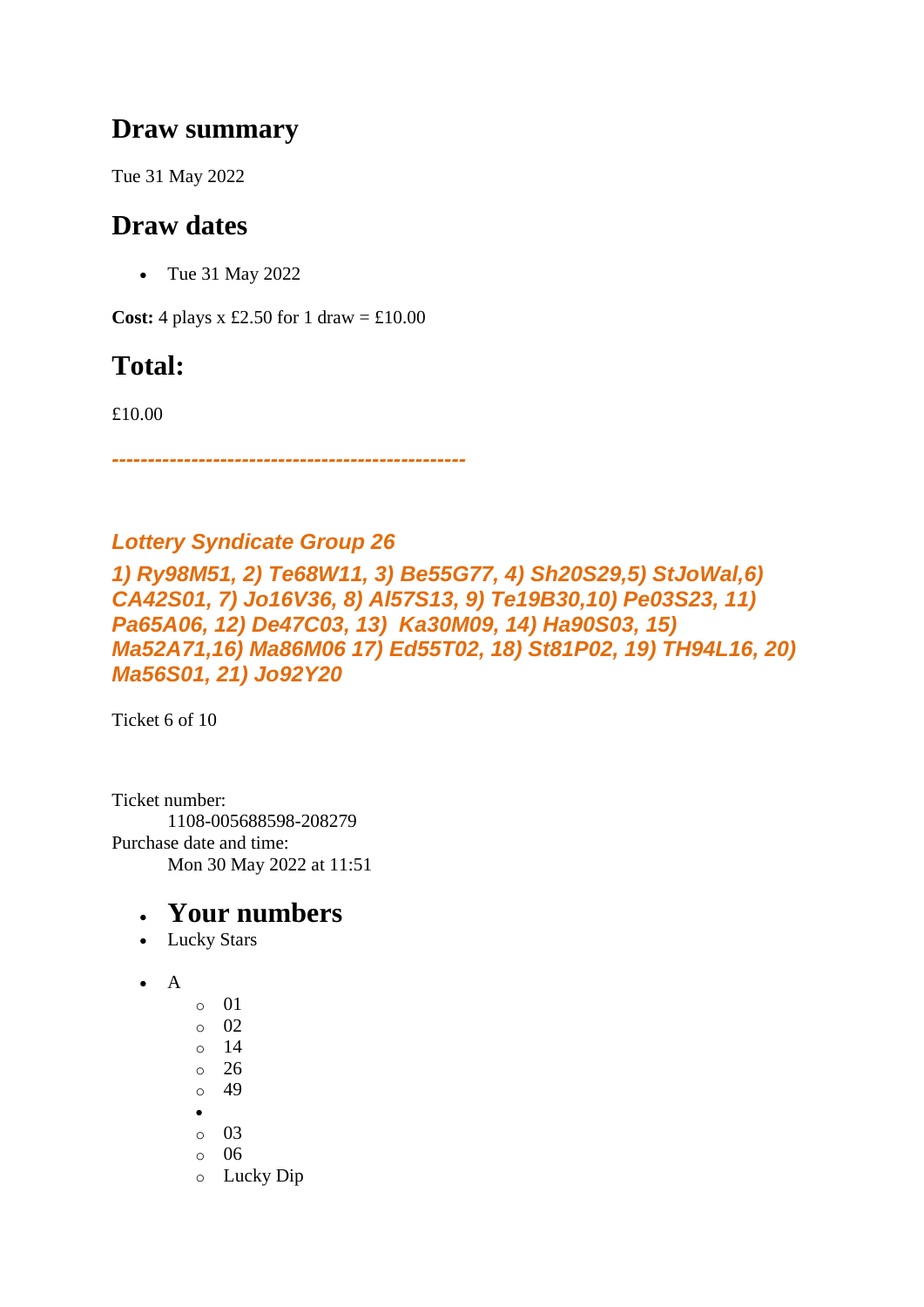- B
- o 06
- o 13
- o 15
- o 19 o 36
- •
- o 02
- o 06
- o Lucky Dip
- C
- o 23
- o 25
- o 35 o 42
- o 43
- •
- o 02
- o 07
- o Lucky Dip
- D
- o 07
- o 09
- o 16 o 27
- o 40
- •
- o 02
- o 07
- o Lucky Dip

- VRND45877
- ZRND87826
- ZRND87827
- VRND45878

We'll email you if you win.

### **Draws summary**

**Draws:** TueTuesday **Weeks:** 1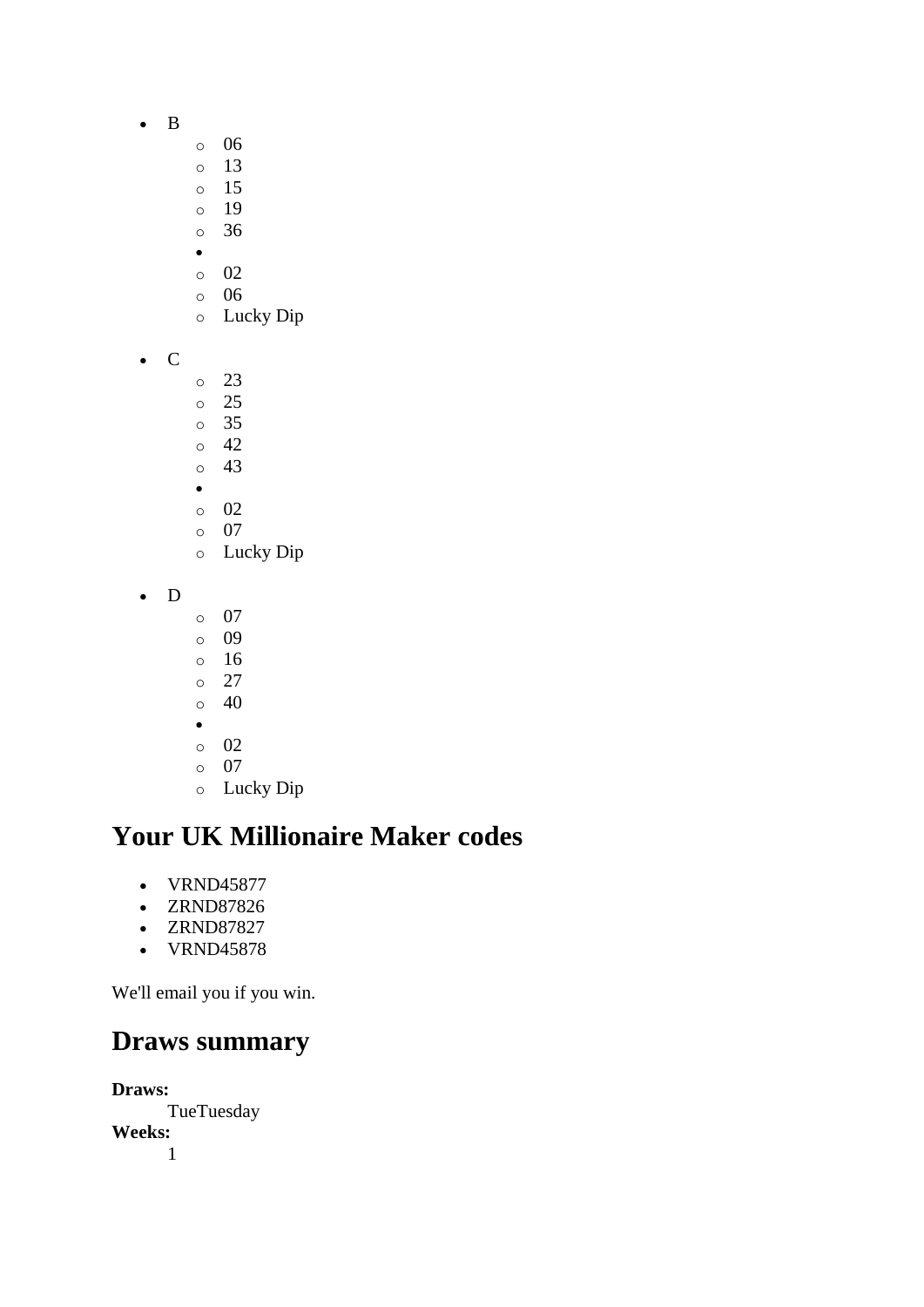### **Draw summary**

Tue 31 May 2022

## **Draw dates**

• Tue 31 May 2022

**Cost:** 4 plays x £2.50 for 1 draw =  $\text{\textsterling}10.00$ 

# **Total:**

£10.00

*----------------------------------------------------*

#### *Lottery Syndicate Group 27*

*1) Al57S13, 2) CE76J05, 3) Be55G77, 4) Sh20S29,5) Mo08K09,6) CA42S01, 7) Pa65A06, 8) Ha90S03, 9) Te19B30,10) Te68W11, 11) Mi68H03/MI68H03, 12) De47C03, 13) Gr27B30, 14) St81P02, 15) Ro57M05, 16) LE29H09, 17) Ma56S01, 18) Ra51N11, 19) Do1V1, 20) Ni02G12, 21) Jo92Y20*

Ticket 7 of 10

Ticket number: 1108-031908114-209579 Purchase date and time: Mon 30 May 2022 at 11:51

- Lucky Stars
- A
- o 01 o 05 o 22 o 48 o 49 • o 07 o 12 o Lucky Dip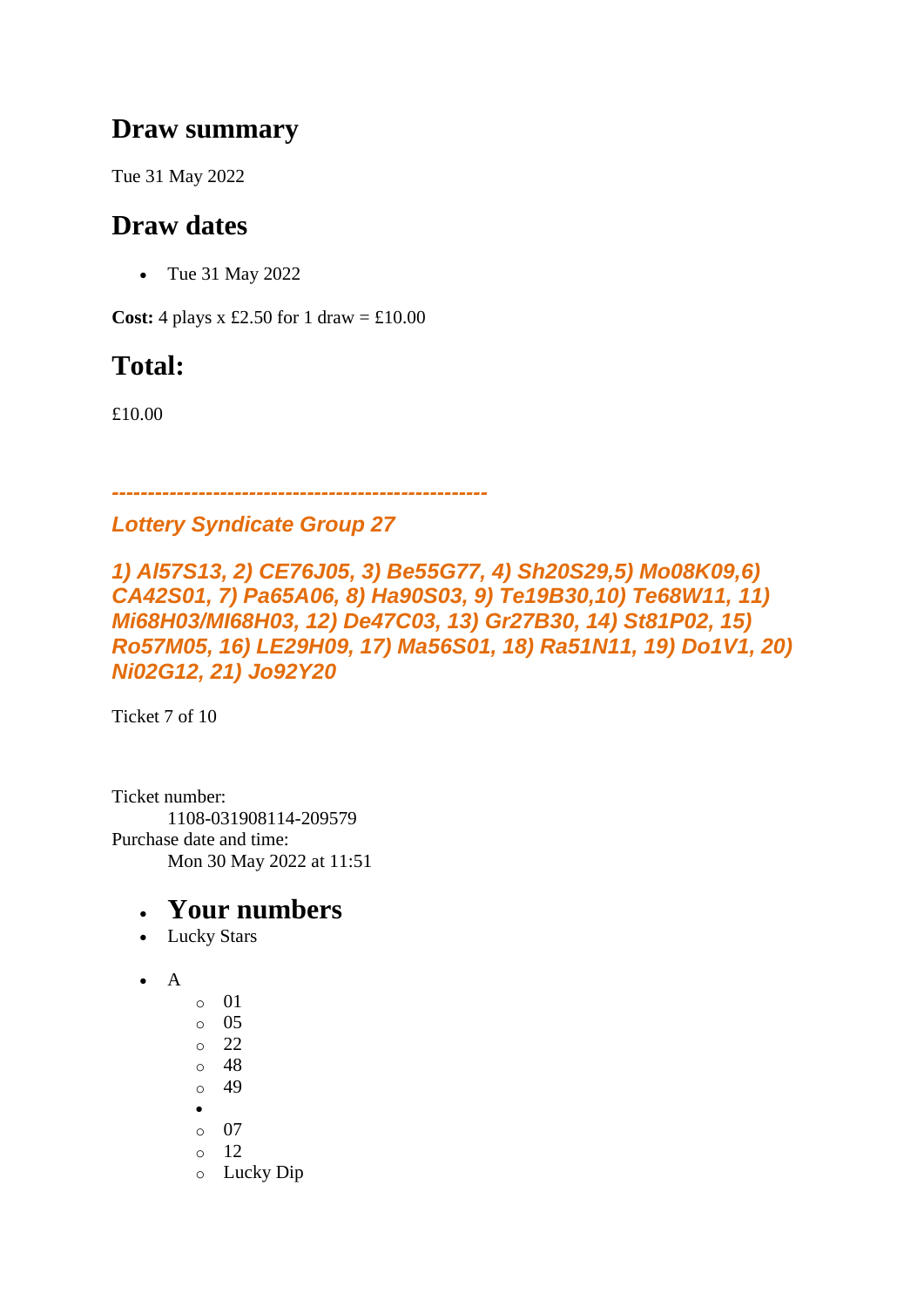- B
- o 07
- o 13
- o 28
- o 32  $\circ$  40
- •
- o 02
- o 03
- o Lucky Dip
- C
- o 01
- o 03
- o 07
- o 11 o 43
- •
- o 06
- o 07
- o Lucky Dip
- D
- o 08 o 24 o 30 o 31 o 48 •
- o 07
- o 11

- ZRND87829
- MRNF63780
- ZRND87830
- VRND45879

We'll email you if you win.

### **Draws summary**

**Draws: TueTuesday Weeks:** 1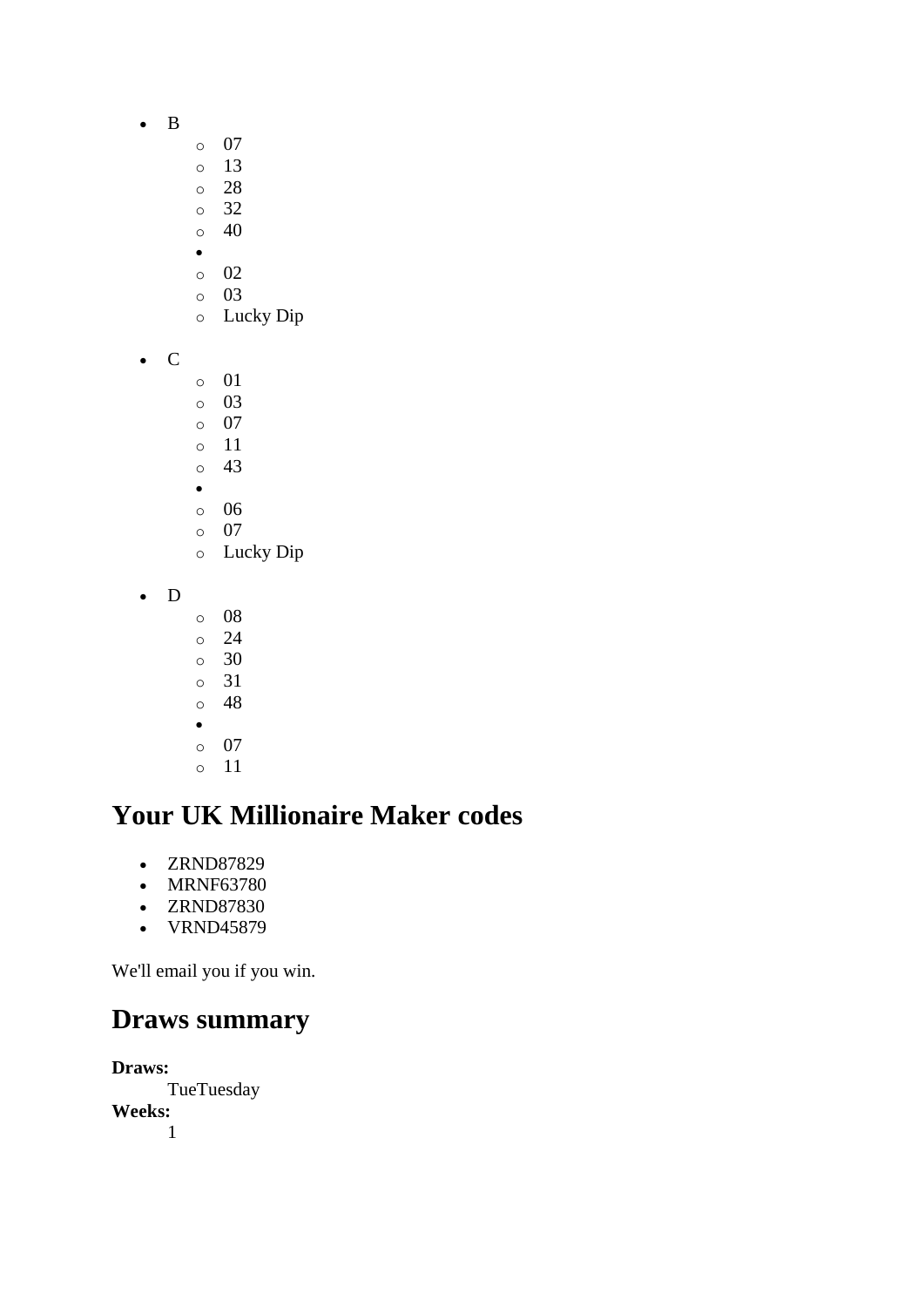### **Draw summary**

Tue 31 May 2022

## **Draw dates**

• Tue 31 May 2022

**Cost:** 4 plays x £2.50 for 1 draw =  $\text{\textsterling}10.00$ 

# **Total:**

£10.00

*----------------------------------------------------*

#### *Lottery Syndicate Group 28*

*1) Ti53W41, 2) Ra51N11, 3) Ma52A71, 4) --------------, 5) Ma98D73,6) Ro57M05, 7) StJoWal, 8) Pe57L11, 9) De05M22, 10) Ne03F12, 11) Ca12W16, 12) Ni02G12, 13) Vi53J31, 14) Pe03S23, 15) Jo16V36, 16) Ri52F56, 17) Jo57F06, 18) Ma56S01, 19) Ra86P02, 20) Ro07W32, 21) Pe21W01*

Ticket 8 of 10

Ticket number: 1108-044537106-205879 Purchase date and time: Mon 30 May 2022 at 11:51

- Lucky Stars
- $\bullet$  A
- o 06
- o 21
- o 23
- o 32
- o 37
- •
- o 03  $\circ$  05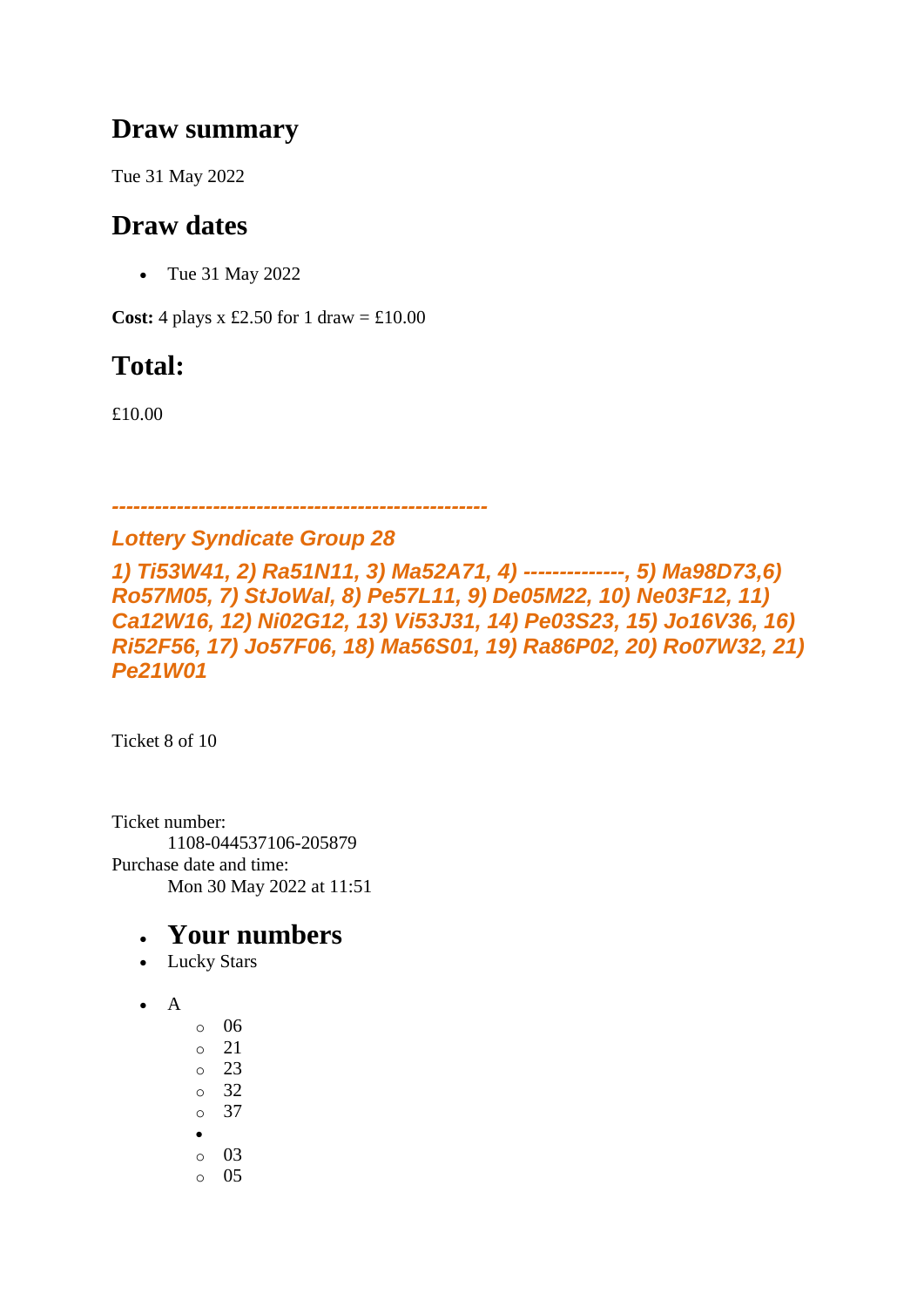- o Lucky Dip
- B
- o 25
- o 29
- o 32
- o 36  $\circ$  50
- •
- o 05
- o 12
- o Lucky Dip
- C
- o 03
- o 10
- o 22
- o 23 o 46
- •
- o 02
- $\circ$  10
- o Lucky Dip
- D
- o 02
- o 05
- o 09
- o 39
- o 48
- •
- o 06
- o 11 o Lucky Dip

- VRND45880
- HRNH69642
- MRNF63782
- MRNF63783

We'll email you if you win.

### **Draws summary**

**Draws:** TueTuesday **Weeks:**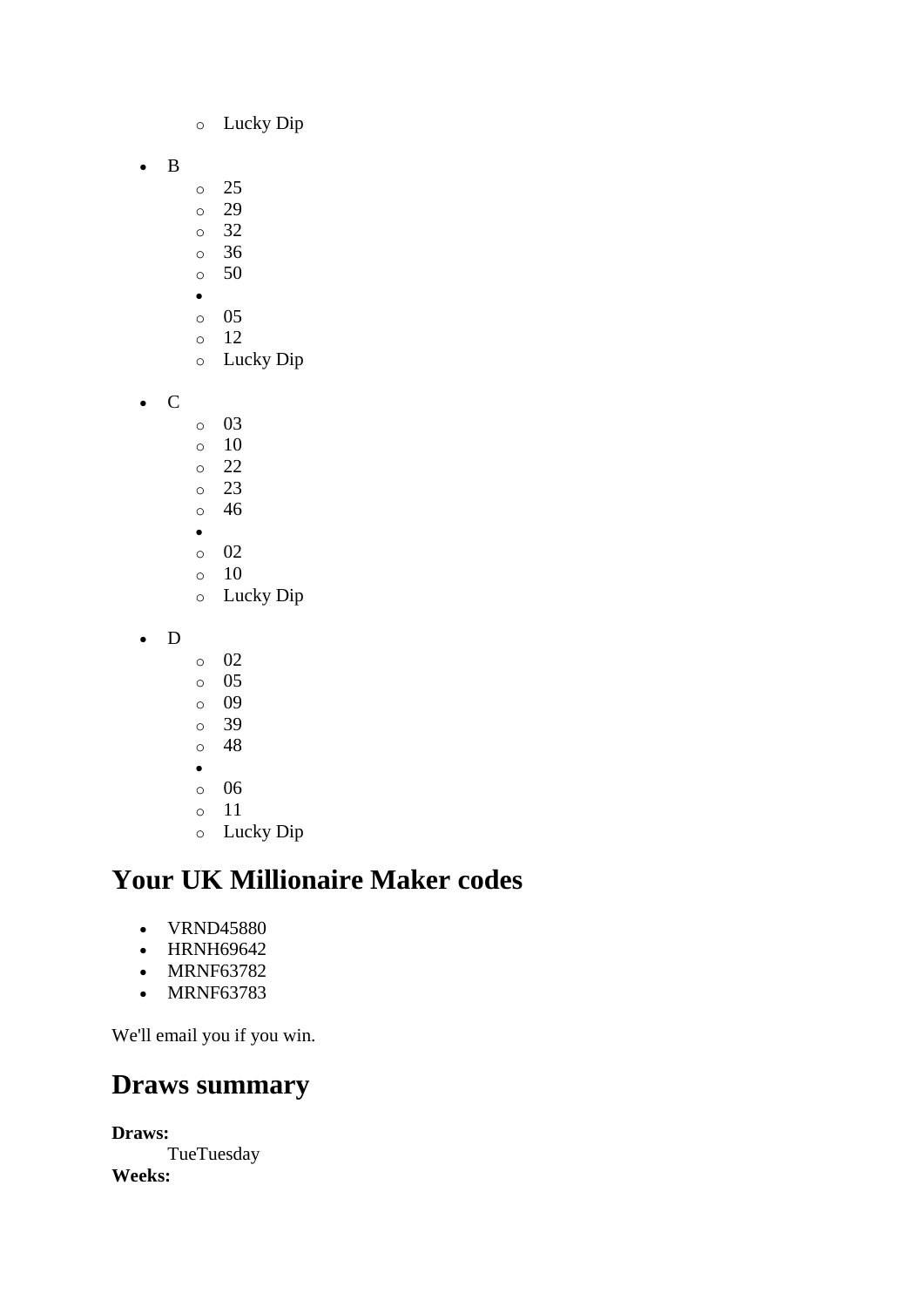1

### **Draw summary**

Tue 31 May 2022

### **Draw dates**

• Tue 31 May 2022

**Cost:** 4 plays x £2.50 for 1 draw =  $\text{\pounds}10.00$ 

# **Total:**

£10.00

*---------------------------------------------------- Lottery Syndicate Group 29*

*1) FR30E17, 2) Pe03S23, 3) Li08G23, 4) Ri05M06,5) Ad05R11, 6) Pa52W81, 7) Mo08K09, 8) Me21F22, 9) Ra86P02,10) Mi02L17, 11) Ed55T02, 12) De05M22, 13) Jo54V2, 14) Ma56S01, 15) Pe57L11, 16) - David1980, 17) Ju86G11, 18) Jo57F06, 19) Pe20L31, 20) Ma52A71, 21) Pe21W01*

Ticket 9 of 10

Ticket number: 1108-051886358-201479 Purchase date and time: Mon 30 May 2022 at 11:51

- Lucky Stars
- A
- $\circ$  10 o 19
- $\circ$  40
- o 49  $\circ$  50
- 
- o 03
- o 11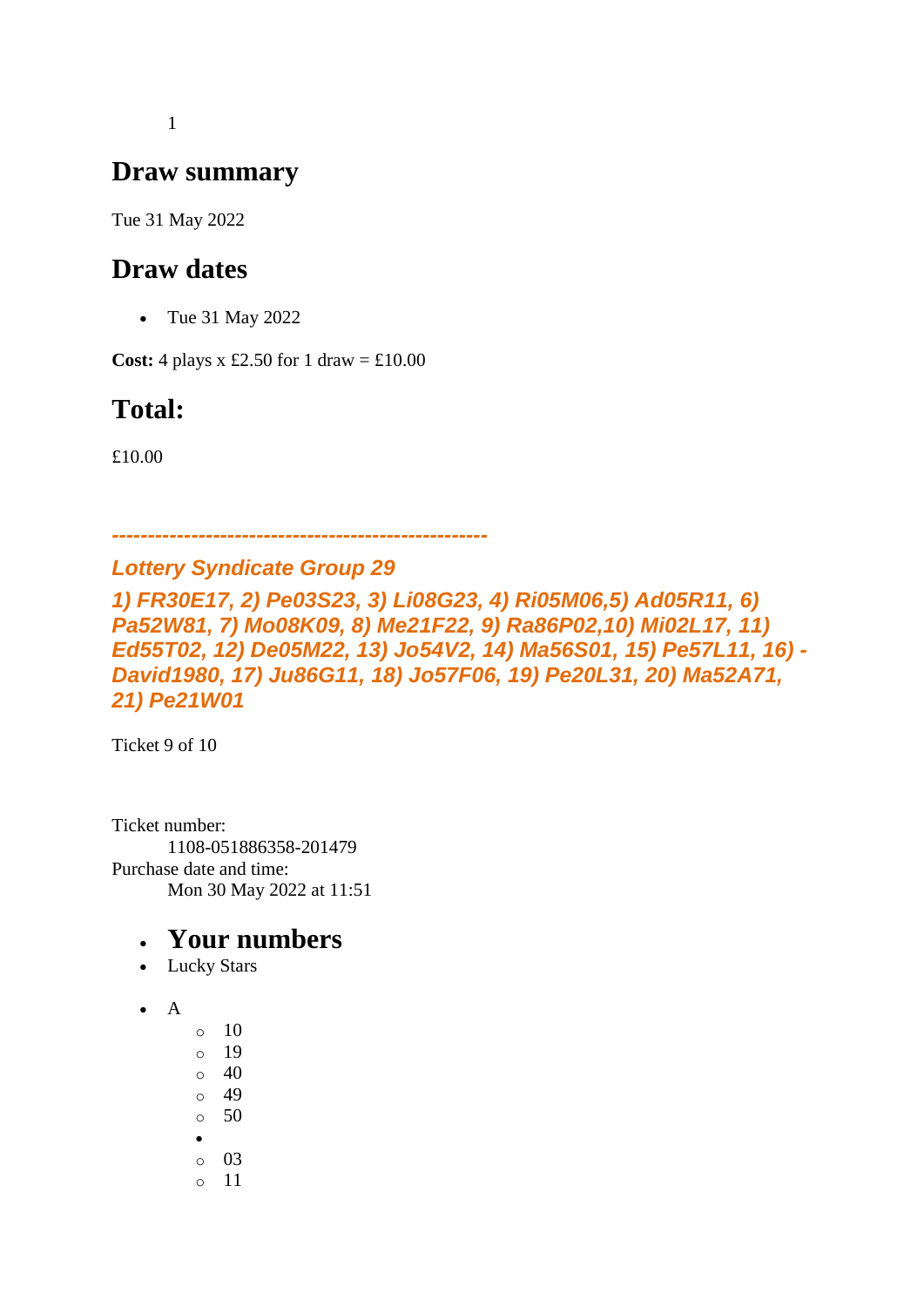- o Lucky Dip
- B
- o 05
- o 17
- o 21
- o 22 o 24
- •
- o 05
- o 12
- o Lucky Dip
- C
- o 01
- o 24
- o 30 o 33
- $\circ$  40
- •
- o 02
- o 03
- o Lucky Dip
- D
- $\circ$  10
- o 28
- o 36
- o 39
- o 43
- o 03
- o 12
- o Lucky Dip

- ZRND87832
- ZRND87833
- XRNF41529
- ZRND87834

We'll email you if you win.

### **Draws summary**

**Draws: TueTuesday Weeks:**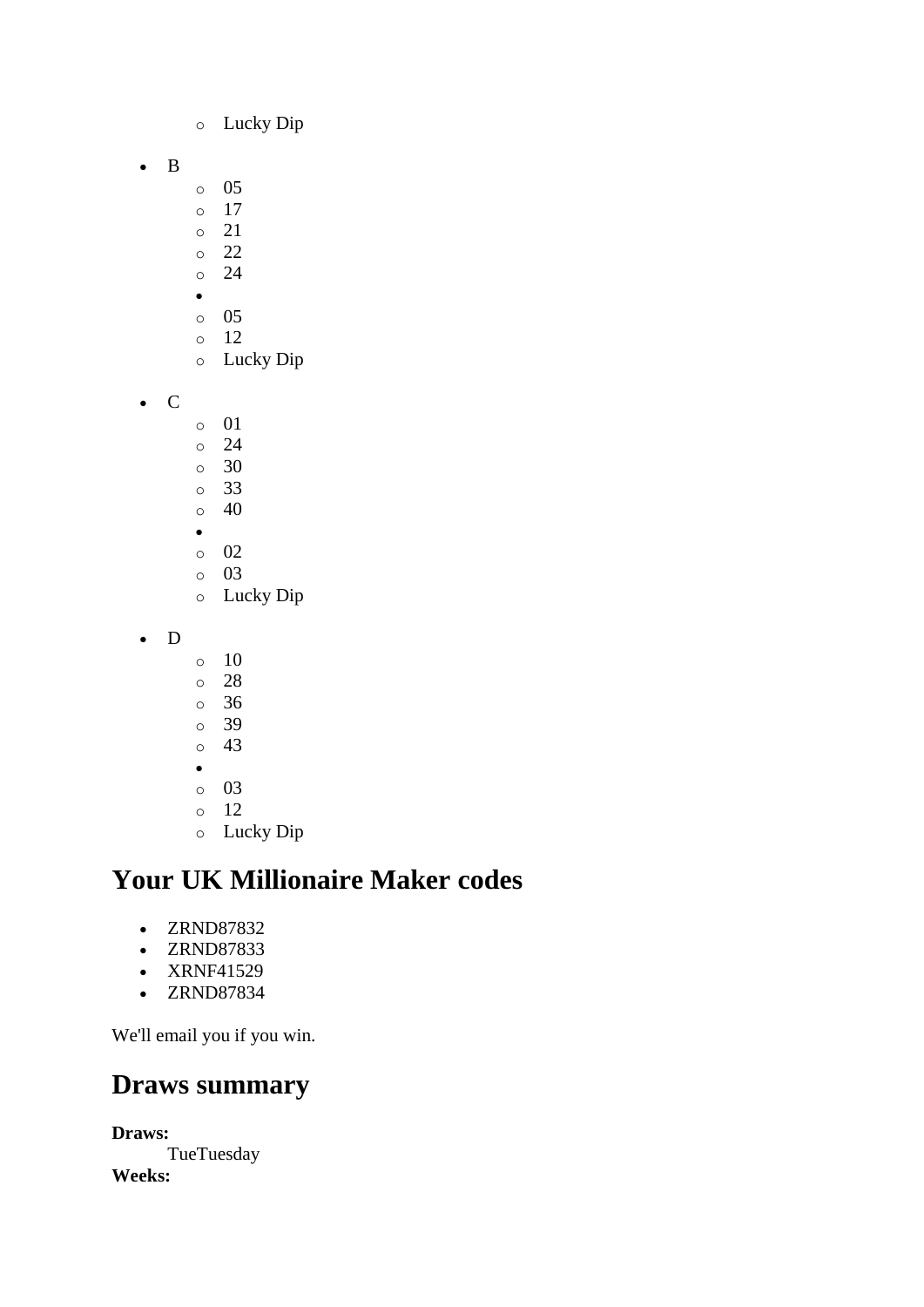1

### **Draw summary**

Tue 31 May 2022

### **Draw dates**

• Tue 31 May 2022

**Cost:** 4 plays x £2.50 for 1 draw =  $\text{\pounds}10.00$ 

# **Total:**

£10.00

*Lottery Syndicate Group 30*

*1) Ca05F01, 2) Si12G05, 3) Me21F22, 4) Ad05R11, 5) Pe21W01, 6) De05M22, 7) Pe03S23, 8) Li08G23, 9) Dy02J22,10) Jo57F06, 11) Ra86P02, 12) Si02M02, 13) Sa03M11, 14) BA09K03Basat, 15) Mi19B24, 16) Do1V1, 17) Hi06R06, 18) Ri05M06, 19) Pe20L31, 20) Ne03F12, 21) Ge08D01*

*----------------------------------------------------*

Ticket 10 of 10

Ticket number: 1108-061258002-204779 Purchase date and time: Mon 30 May 2022 at 11:51

- Lucky Stars
- A
- o 08 o 19
- o 28
- o 44
- o 45
- •
- o 01
- o 05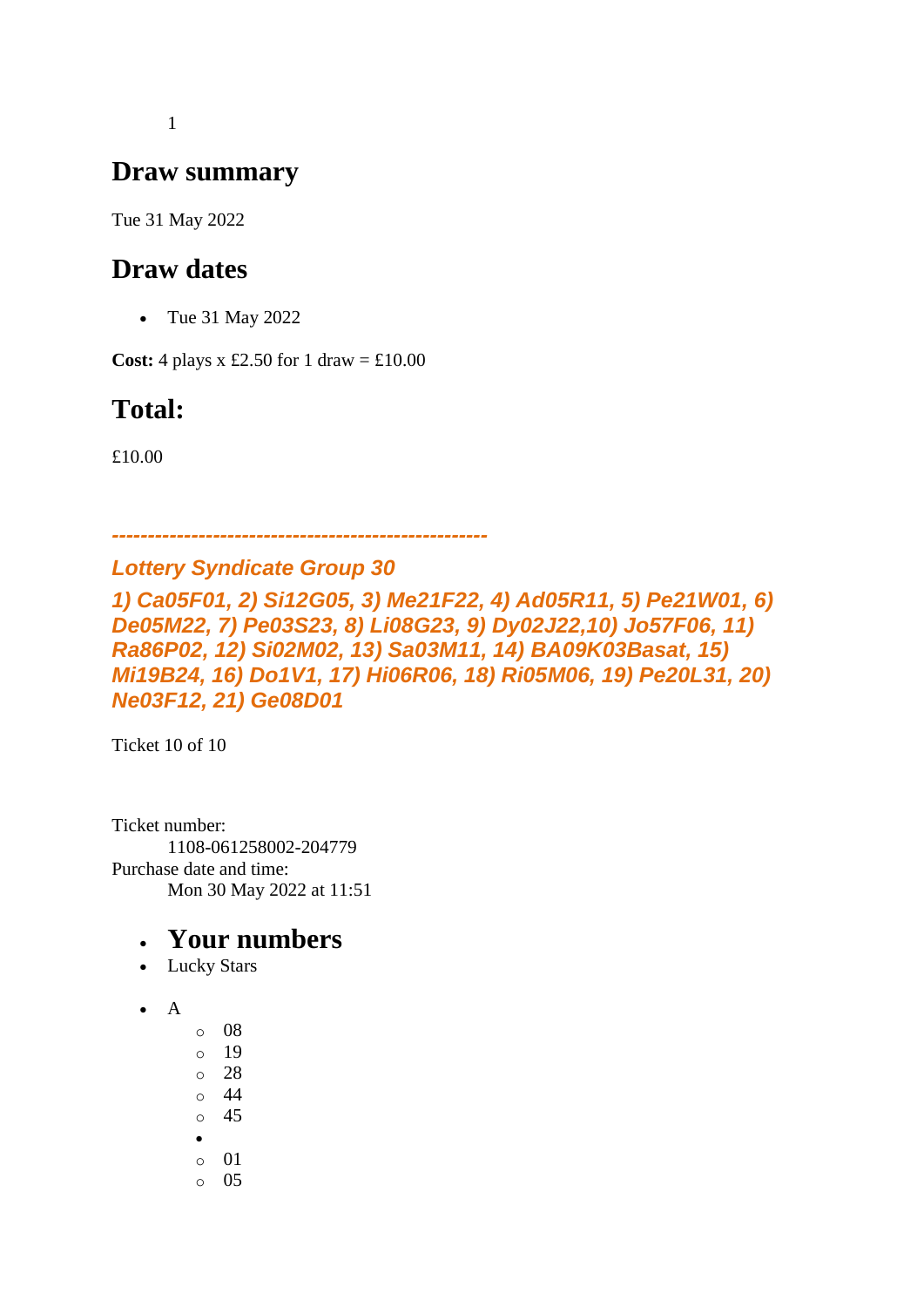- o Lucky Dip
- B
- o 06
- o 21
- o 28
- o 36  $\circ$  42
- •
- o 01
- o 08
- o Lucky Dip
- C
- o 11
- o 21
- o 32
- o 33 o 41
- •
- o 01
- o 08
- o Lucky Dip
- D
- o 06
- o 10
- o 31
- o 33
- o 44
- o 01
- o 11
- o Lucky Dip

- VRND45882
- VRND45883
- HRNH69645
- ZRND87836

We'll email you if you win.

### **Draws summary**

**Draws: TueTuesday Weeks:**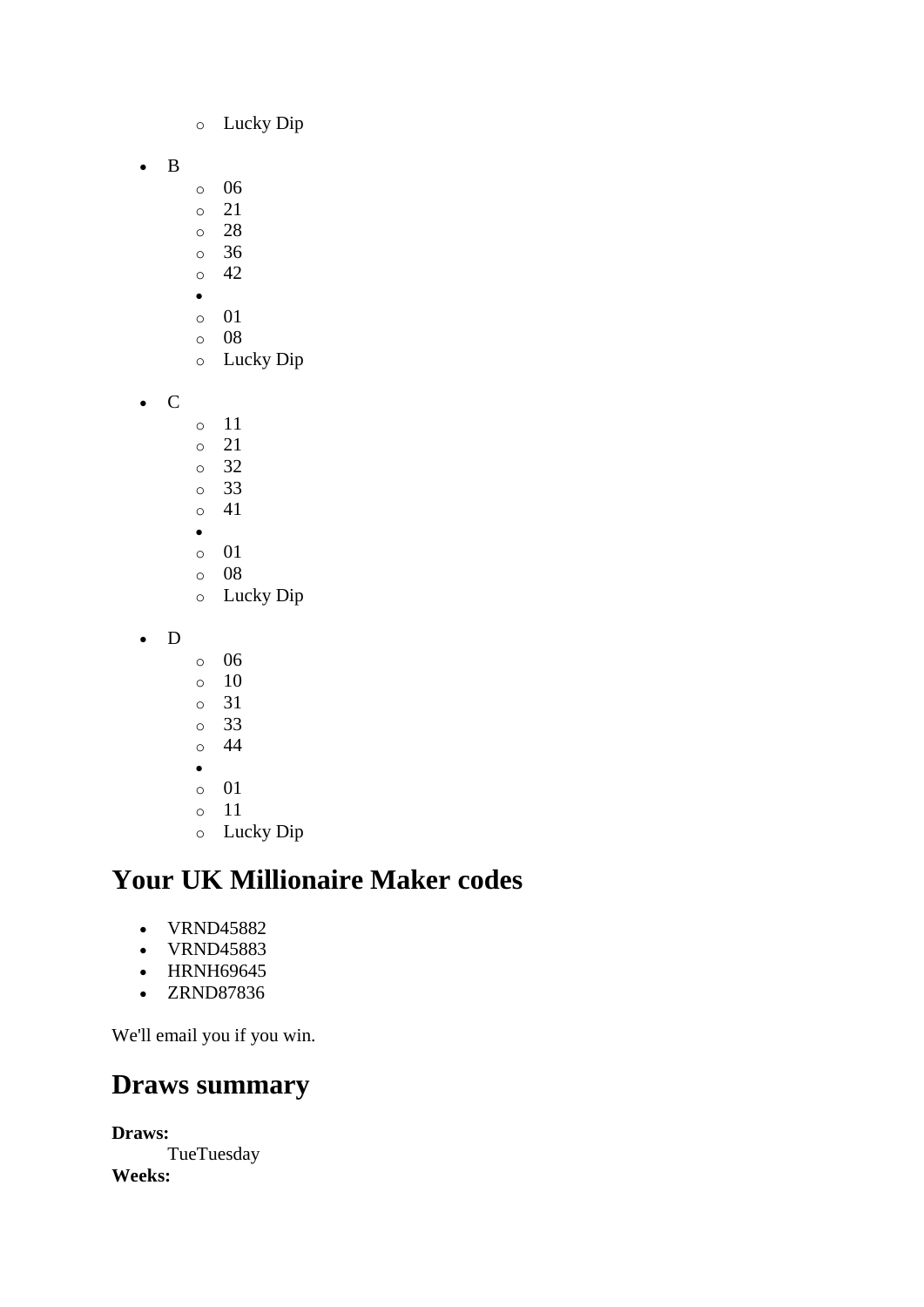1

### **Draw summary**

Tue 31 May 2022

### **Draw dates**

• Tue 31 May 2022

**Cost:** 4 plays x £2.50 for 1 draw =  $\text{\pounds}10.00$ 

# **Total:**

£10.0

*---------------------------------------------------- Lottery Syndicate Group 31*

*1) Ca05F01, 2) To10J23, 3) Dy02J22, 4) Ad05R11, 5) Ne03F12, 6) De05M22, 7) Os08Z32, 8) Li08G23, 9) Sa03M11,10) Jo57F06, 11) Fr02B01, 12) Si02M02, 13) Ka12M04, 14) IA05W25, 15) Mi19B24, 16) Do1V1, 17) Hi06R06, 18) Ri05M06, 19) Ma02L23, 20) Ka10K21, 21) Ge08D01*

Ticket 1 of 4

Ticket number: 1108-042571539-203279 Purchase date and time: Mon 30 May 2022 at 11:53

- Lucky Stars
- A
- o 03 o 04 o 15 o 16  $0 \t 41$ • o 11 o 12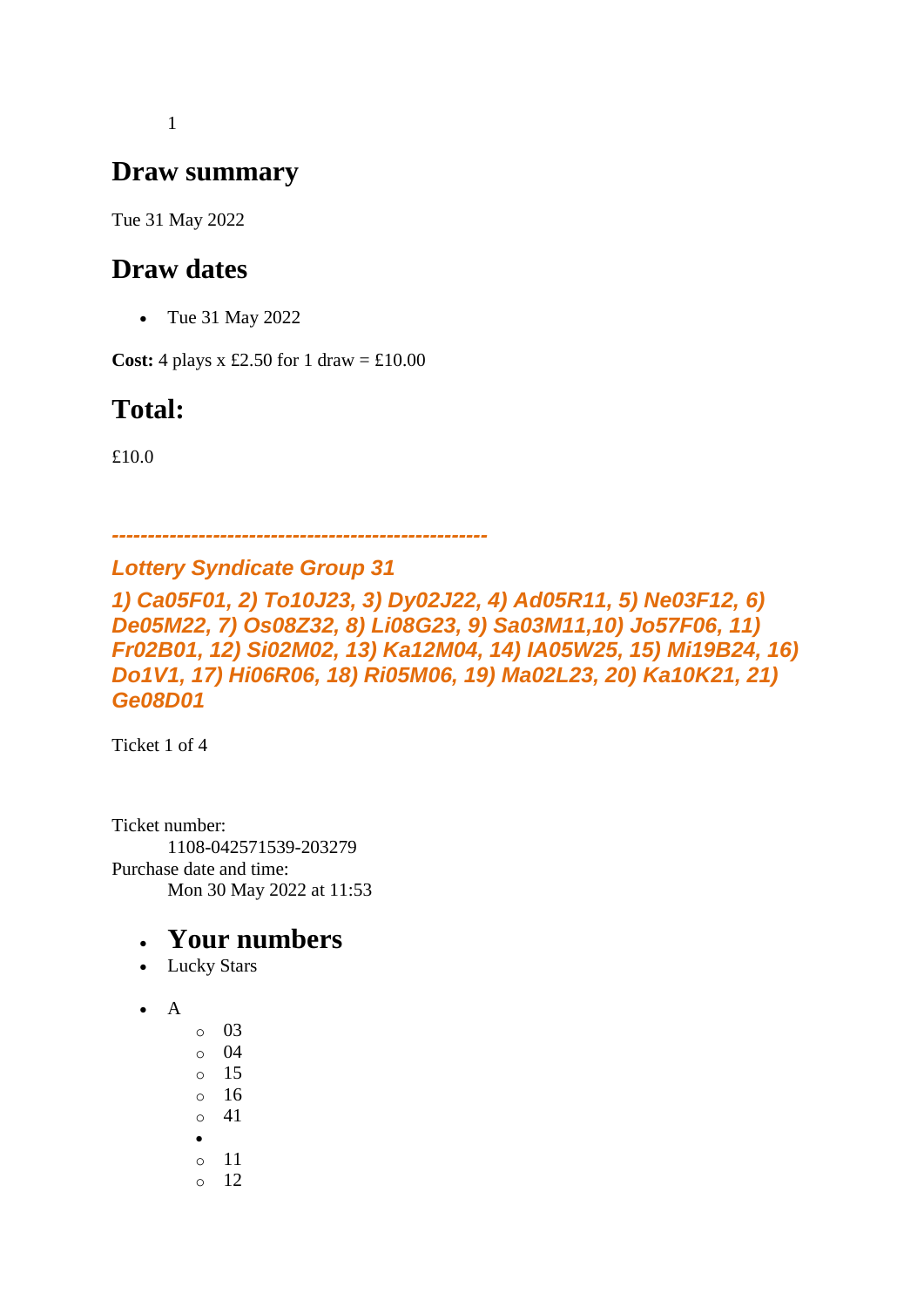- o Lucky Dip
- B
- o 08
- o 19
- $\circ$  30
- $\circ$  40 o 43
- •
- o 03
- o 05
- o Lucky Dip
- C
- o 04
- o 08
- o 11 o 39
- o 43
- •
- o 05
- o 08
- o Lucky Dip
- D
- o 03
- o 13
- o 20
- o 27
- o 43
- •
- o 05 o 07
- o Lucky Dip

- JRNF48762
- MRNF63940
- XRNF41691
- TRNG02727

We'll email you if you win.

### **Draws summary**

**Draws: TueTuesday Weeks:**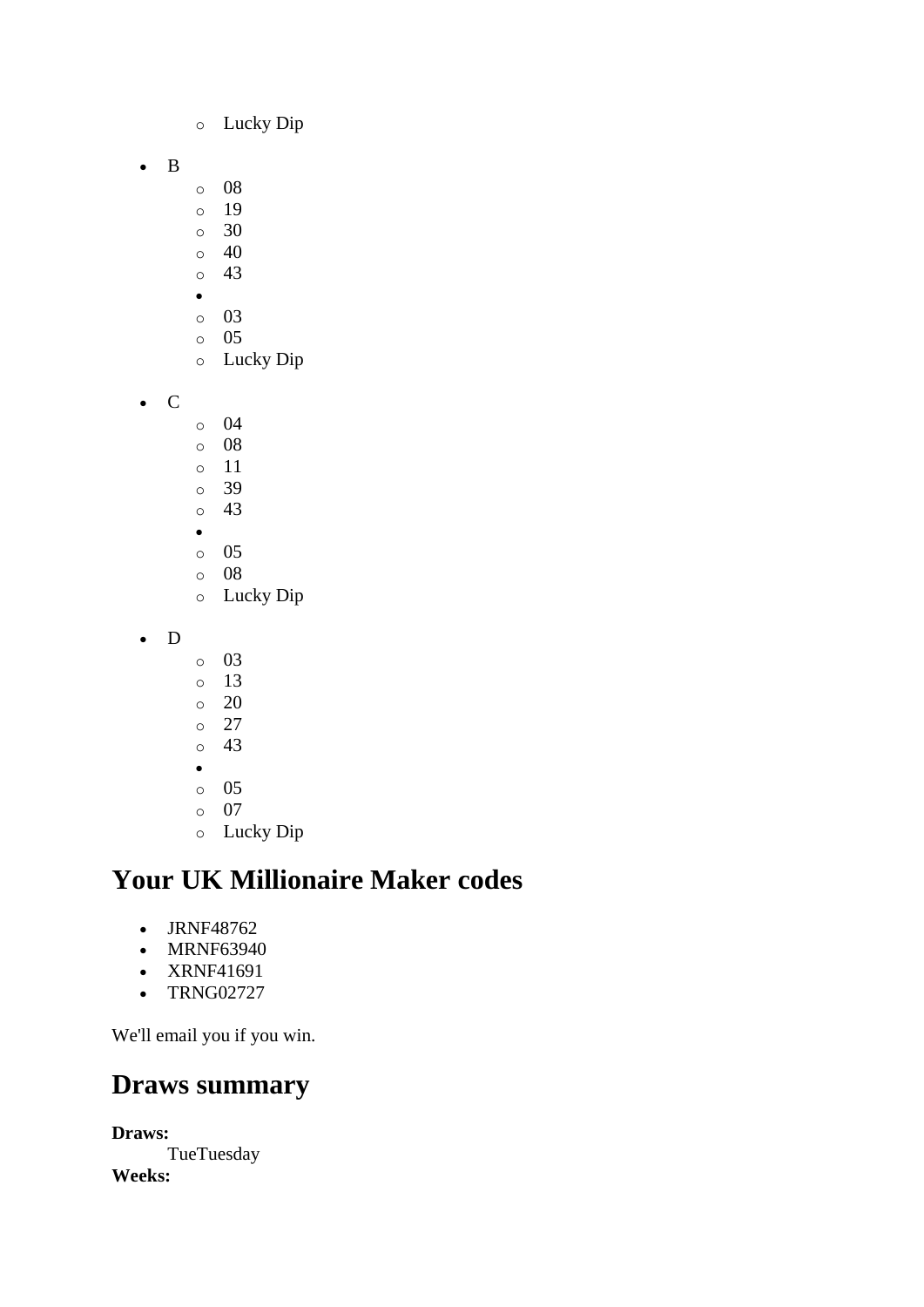1

### **Draw summary**

Tue 31 May 2022

### **Draw dates**

• Tue 31 May 2022

**Cost:** 4 plays x £2.50 for 1 draw =  $\text{\textsterling}10.00$ 

# **Total:**

£10.00

*---------------------------------------------------- Lottery Syndicate Group 32*

*1) St07G02, 2) Dy02J22, 3) Am08M22, 4) Se04T12, 5) Fr02B01, 6) Ne03F12, 7) Mi02L17, 8) Ka12M04, 9) Ge08D01,10) BA09K03Basat, 11) Mi19B24, 12) Li08G23, 13) IA05W25, 14) TA05W02, 15) Ma20C23, 16) Am06M03, 17) Ka10K21, 18) Ma03N09, 19) Ku06C07, 20) To10J23, 21) Do1V1*

Ticket 2 of 4

Ticket number: 1108-020570903-203679 Purchase date and time: Mon 30 May 2022 at 11:53

- Lucky Stars
- A
- o 01
- o 08
- o 29
- o 45
- o 46
- o 04
- o 05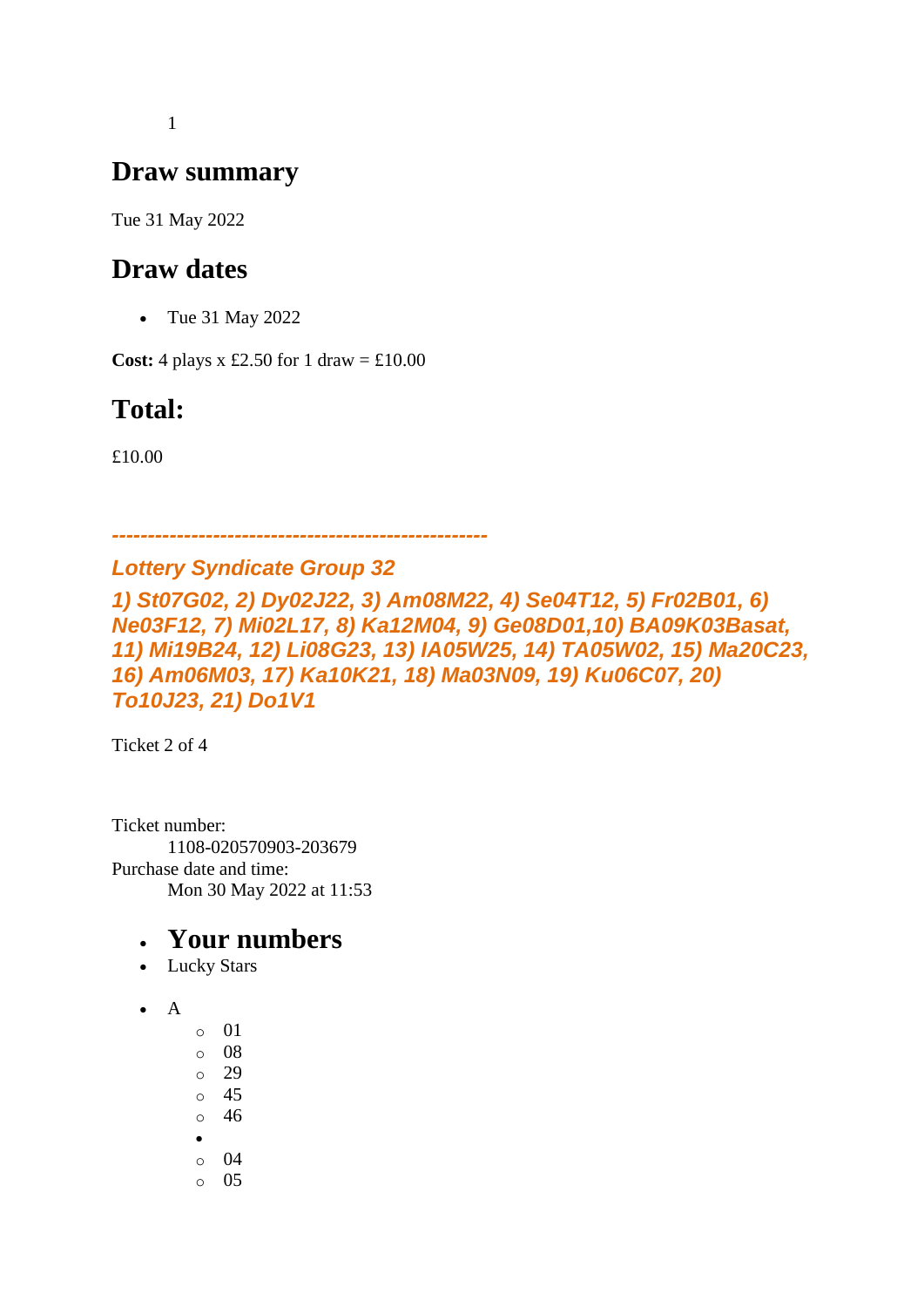- o Lucky Dip
- B
- o 03
- o 13
- o 31
- o 43 o 49
- 
- o 04
- o 10
- o Lucky Dip
- C
- o 06
- o 14
- o 23
- o 27 o 35
- •
- o 07
- $\circ$  10
- o Lucky Dip
- D
- o 03
- o 22
- o 24
- o 31
- o 45
- o 05
- o 06
- o Lucky Dip

- TRNG02729
- XRNF41694
- VRND46051
- HRNH69821

We'll email you if you win.

### **Draws summary**

**Draws: TueTuesday Weeks:**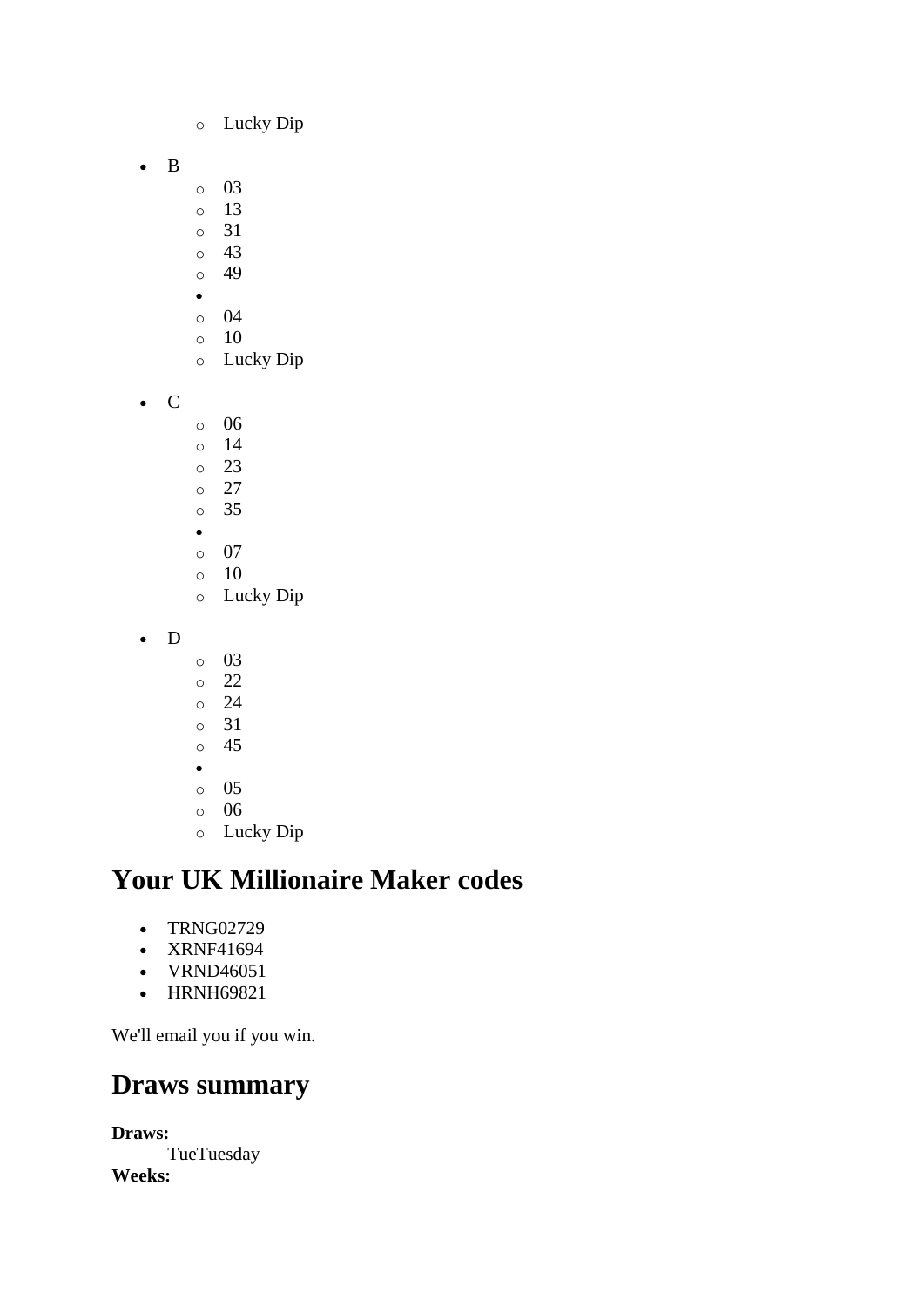1

### **Draw summary**

Tue 31 May 2022

### **Draw dates**

• Tue 31 May 2022

**Cost:** 4 plays x £2.50 for 1 draw =  $\text{\pounds}10.00$ 

# **Total:**

£10.00

*----------------------------------------------------*

#### *Lottery Syndicate Group 33 1) St07G02, 2) Ro07W32, 3) Ra11V02, 4) Am08M22, 5) Ab01A01, 6) Mi02L17, 7) Ma02L23, 8) Fr02B01, 9) Ge08D01,10) BA09K03Basat, 11) Mi19B24, 12) Li08G23, 13) Jo16V36, 14) Os08Z32, 15) Ma20C23, 16) Am06M03, 17) Ka10K21, 18) Si02M02, 19) Ku06C07, 20) To10J23, 21) Do1V1*

Ticket 3 of 4

Ticket number: 1108-054049559-200279 Purchase date and time: Mon 30 May 2022 at 11:53

- Lucky Stars
- A
- o 04
- o 06
- $\circ$  26
- o 36
- o 43
- •
- o 07 o 09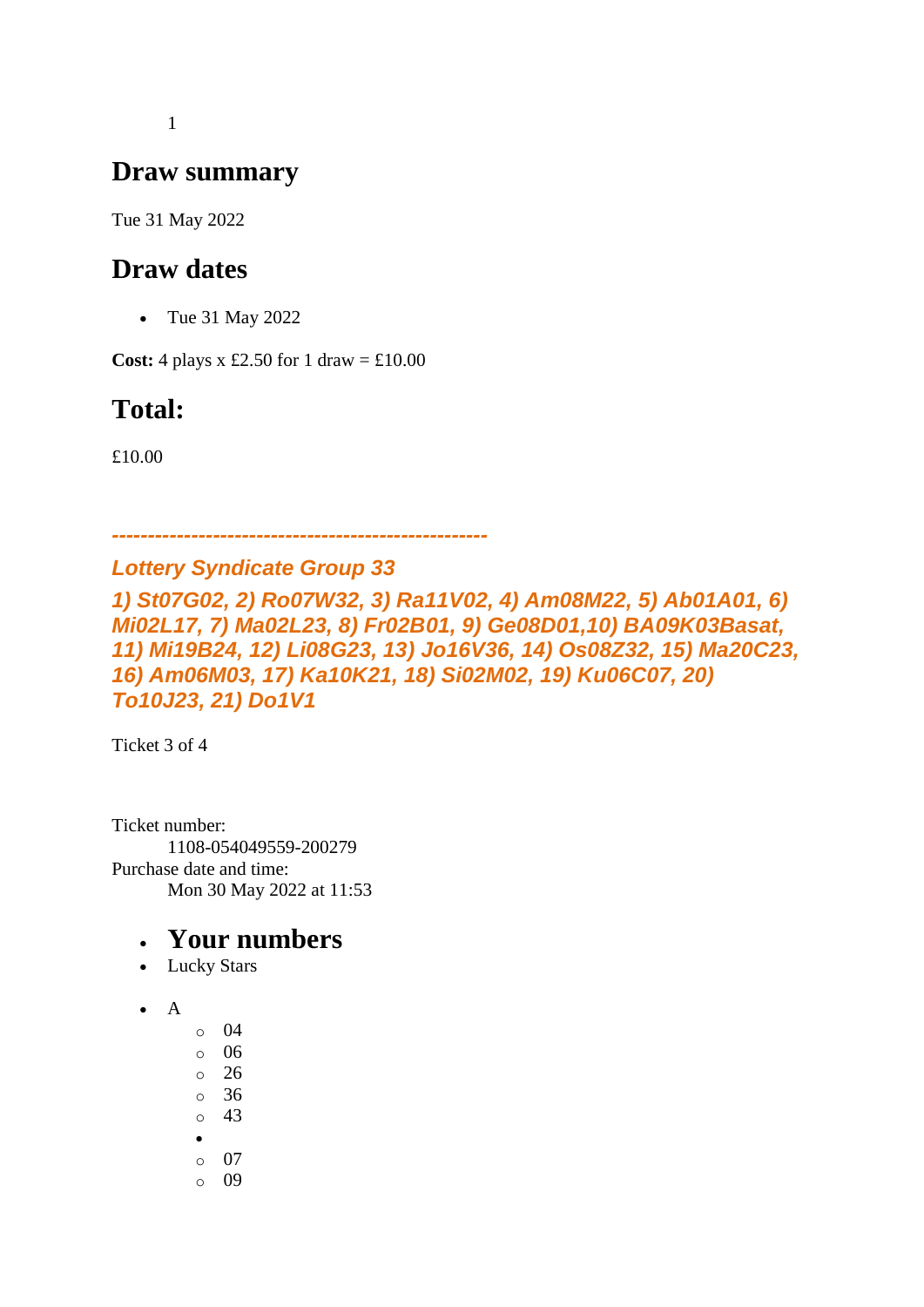- o Lucky Dip
- B
- o 01
- o 13
- $\circ$  40
- o 41 o 45
- •
- o 11
- o 12
- o Lucky Dip
- C
- o 06
- o 09
- o 18
- o 28 o 44
- •
- o 04
- o 12
- o Lucky Dip
- D
- o 05
- o 10
- o 27
- o 34
- o 39
- o 05
- $\circ$  10
- o Lucky Dip

- JRNF48765
- MRNF63941
- XRNF41695
- JRNF48766

We'll email you if you win.

# **Draws summary**

**Draws: TueTuesday Weeks:**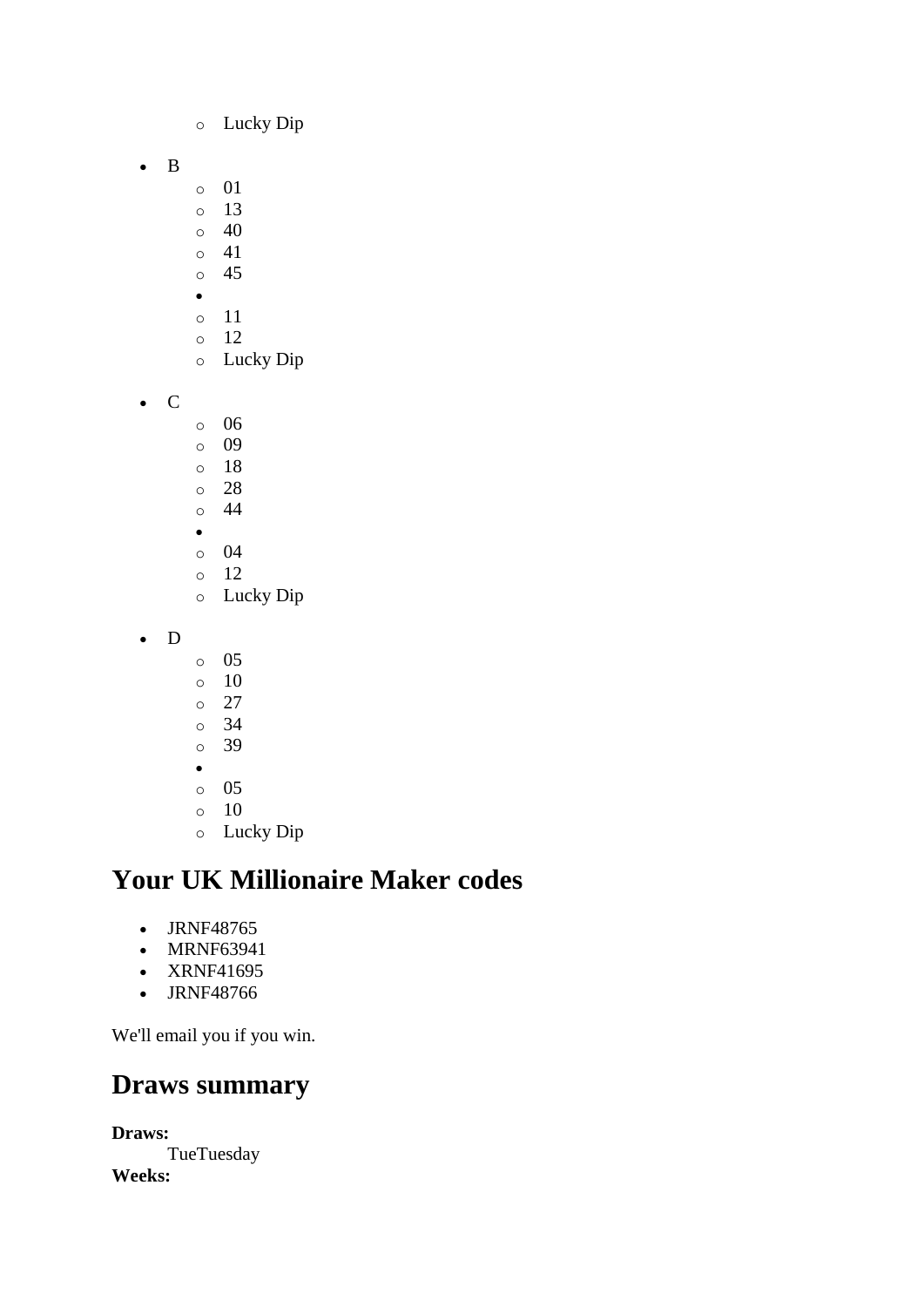1

### **Draw summary**

Tue 31 May 2022

### **Draw dates**

• Tue 31 May 2022

**Cost:** 4 plays x £2.50 for 1 draw =  $\text{\pounds}10.00$ 

# **Total:**

£10.00

*Lottery Syndicate Group 34*

*----------------------------------------------------*

*1) Da10N11Norcup, 2) To10J23, 3) Ra11V02, 4) Co09G02, 5) David1980, 6) St07S04, 7) Ni07M01, 8) Ma06H02, 9) TA05W02,10) Se04T12, 11) Da09B20, 12) Ma98A17, 13) Ja77J10, 14) Ca12W16, 15) Mo08K09, 16) Eu12R03, 17) Si12G05 , 18) Do12P04, 19) --------------, 20) Da12S11, 21) Do1V1*

Ticket 4 of 4

Ticket number: 1108-039303190-202879 Purchase date and time: Mon 30 May 2022 at 11:53

- Lucky Stars
- A
- o 04
- o 16
- o 29
- $\circ$  35
- $\circ$  50
- •
- $\circ$  01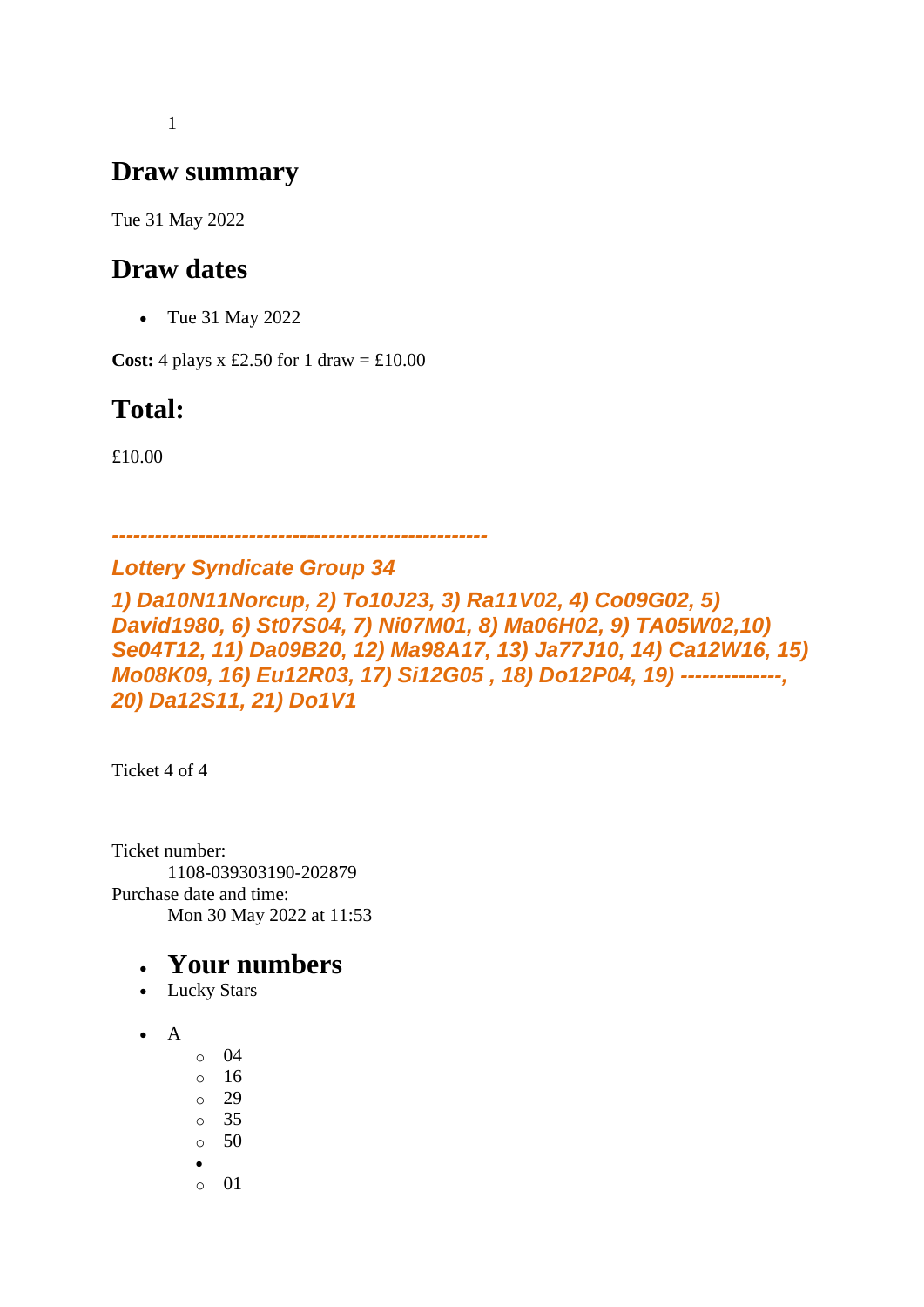o 03 o Lucky Dip o 11 o 21 o 29 o 32 o 41 • o 04 o 07 o Lucky Dip • C o 03 o 07 o 13 o 25  $\circ$  40 • o 02 o 12 o Lucky Dip

• D

• B

- o 08 o 34 o 37
- o 39  $\circ$  42
- •
- o 02
- o 12
- o Lucky Dip

# **Your UK Millionaire Maker codes**

- XRNF41697
- HRNH69827
- ZRND88014
- MRNF63942

We'll email you if you win.

### **Draws summary**

**Draws:**

**TueTuesday**